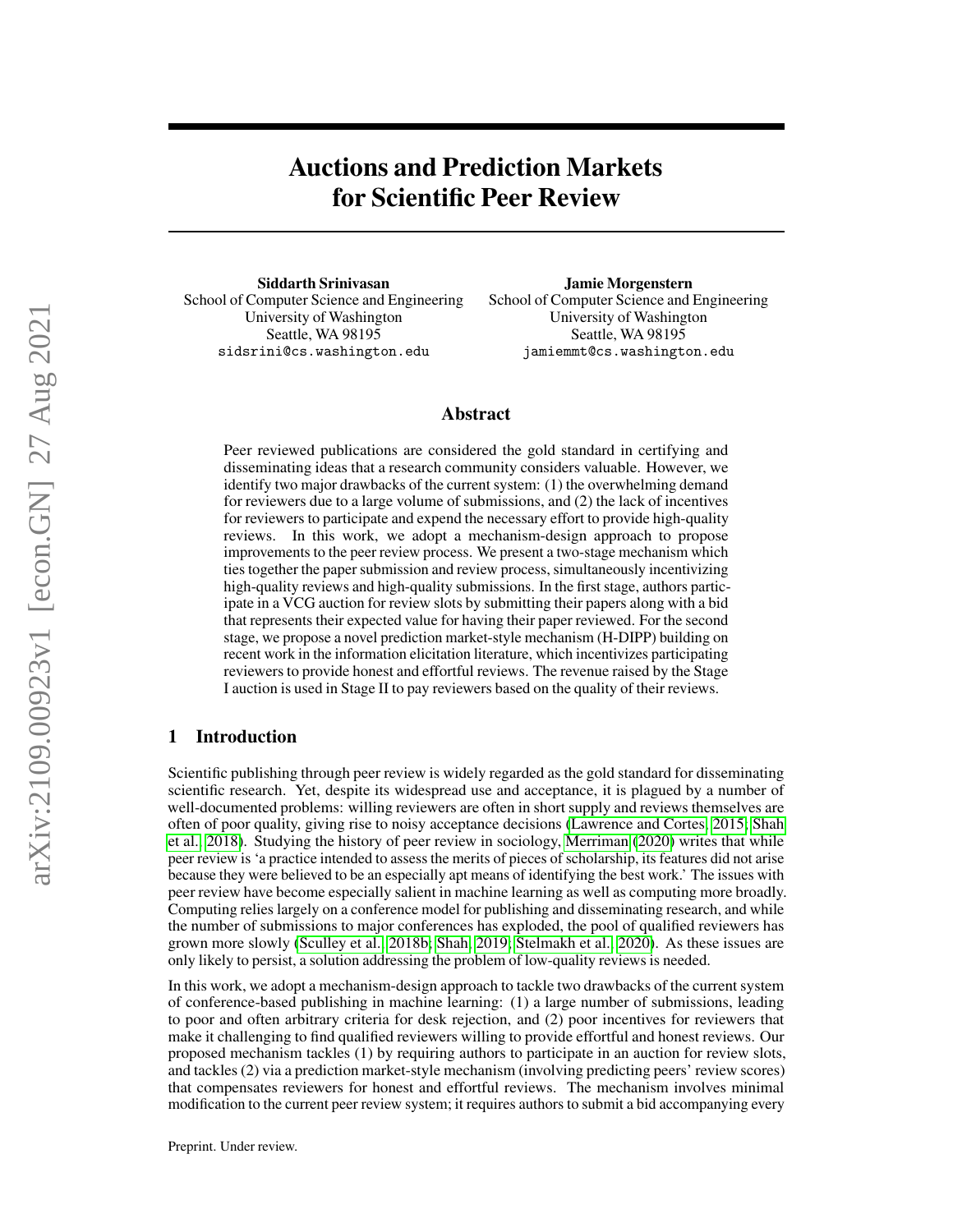

Figure 1: Diagram of proposed mechanism for scientific peer review

paper, and reviewers to participate in a simple prediction game after submitting their reviews. The paper-reviewer matching process and accept/reject decision process may be independently improved or remain unchanged. Our mechanism would adopt a novel currency usable within a consortium of conferences, with the goal of incentivizing authors to provide the much needed service of peer review in order to earn credits exchangeable for having their own papers reviewed. While our proposal is generally applicable to peer review, our perspective is informed by the conference publication model in machine learning. There remain many questions to be answered before our proposed mechanism can be deployed in practice, and we intend for this work to serve as a plausible (but by no means comprehensive) approach to be iterated upon in designing a robust scientific publication process.

Our paper is structured as follows: in section 2, we provide some background on scientific peer review and motivate the problem; in section 3, we present related work; in section 4, we describe our proposed mechanism; in section 5, we discuss some important considerations for a practical implementation of the mechanism, and in Section 6, we conclude with ideas for future work.

**Main Contributions** We make two main contributions: (1) we propose a two-stage peer review mechanism consisting of a submission stage and a reviewing stage, where the revenue raised by the former is used to pay for the latter, and (2) we design the reviewing stage by building on previous work in the information elicitation literature to develop a novel prediction market-style mechanism that incentivizes reviewers to provide honest and effortful reviews.

# 2 Background

Although there are some minor variations, the process of peer review can be summarized as follows: (1) authors submit their work to a conference, (2) some papers receive desk rejection, (3) a paper that is not desk rejected is matched with a small number (3-5) of willing reviewers (who do not know the identity of the authors and vice-versa), (4) the reviewers independently score the paper's quality for publication based on several criteria such as technical correctness, interest to the community, and quality of exposition (the reviewers may or may not know each others' identities), (5) a meta-reviewer aggregates the reviewers' scores and makes an accept/reject decision, incorporating the conference's targeted acceptance rate into their decision. With this context, we now discuss the often cited primary motivations for and criticisms of peer review below. [Merriman](#page-19-2) [\(2020\)](#page-19-2) argues that these 'intellectual' motivations tend to be post-hoc rationalizations, and the current process of peer review is 'best understood as the product of continuous efforts to steward editors' scarce attention while preserving an open submission policy that favors authors' interests'. Part of our goal then is to develop a peer review mechanism that lives up to the stated 'intellectual' motivations for the process.

#### 2.1 Motivations for Peer Review

M1 Screening Results for Validity: Peer review serves as a community-issued certificate that the approach and results in a publication seem plausible, replicable, and not fraudulent.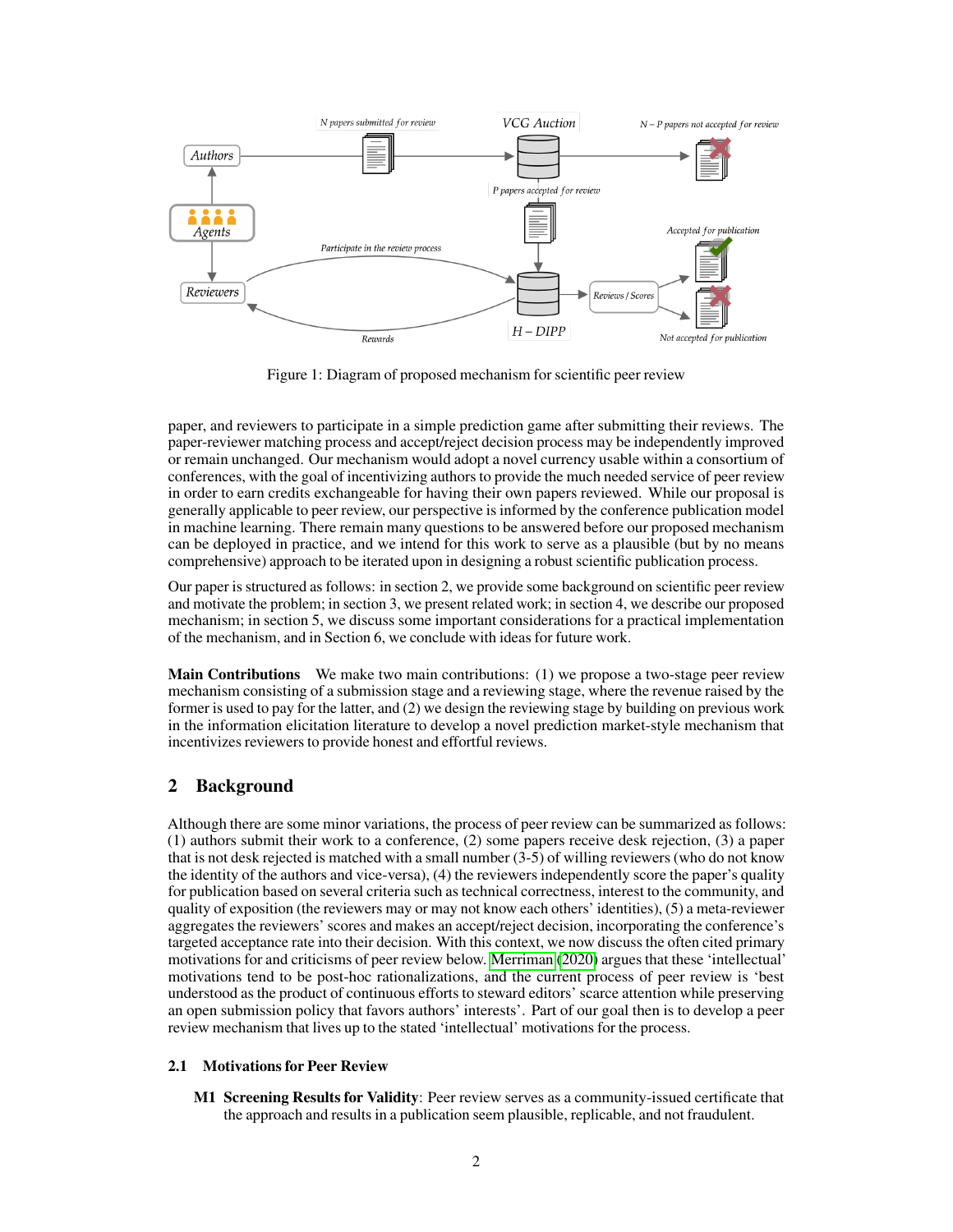- M2 Screening Results for Importance to the Community: The publication record serves as a central repository of curated results that the field considers important or impactful and wishes to focus on; the conference itself serves to build consensus and host debates on the cutting-edge issues in the field.
- M3 Reputation Building/Signaling: Publication at selective venues also serves to build reputation and advance careers of authors; the idea is that a selective acceptance process that identifies valid and interesting results also identifies individuals who do good work.
- M4 Feedback and Networking: Peer review serves as a systematic approach to obtaining feedback on both ongoing and completed work, as well as finding collaborators interested in tackling similar problems.

M1 and M2 are often cited as the primary motivations for peer review, and are arguably the most foundational. While M3 is not often cited explicitly as a motivation, it is well-known that publishing frequently at top-tier venues improves career advancement prospects; peer review clearly serves as a mechanism to identify individuals who should be rewarded. M3 derives its legitimacy from M1 and M2. Meanwhile, M4 is an auxiliary benefit derived from M1 and M2. We argue that the peer review system should be judged on its ability to satisfy M1 and M2 while cognizant of its social functions M3 and M4 so as to avoid unintended consequences.

## 2.2 Criticisms of Peer Review

The general criticism of peer review is that the reviews are often sub-par and the accept/reject decisions are too noisy. Various NeurIPS experiments [\(Lawrence and Cortes, 2015;](#page-19-0) [Shah et al., 2018;](#page-19-1) [NeurIPS,](#page-19-6) [2019;](#page-19-6) [Lawrence, 2021\)](#page-18-0) provide some empirical basis for this criticism; the 2014 NeurIPS experiment in particular (see Appendix [B\)](#page-22-0) found that if the conference was re-run, about a quarter of papers would have their accept/reject decisions swapped, and only about half of accepted papers would be re-accepted. There is also a perception that reviewers are often misled by unsubstantiated claims [\(Lipton](#page-19-7) [and Steinhardt, 2018\)](#page-19-7) or work that *looks* important but isn't [\(Vazire, 2017\)](#page-19-8). This may incentivize the submission of premature, lower quality work which if rejected, may be resubmitted at no cost to future conferences with minor tweaks with the goal of getting through a noisy review process [\(Bengio, 2020\)](#page-18-1). In this context, we discuss some of the explanations for why the current system of peer review within machine learning may be sub-par, although our discussion may apply to peer review in general.

- C1 The Extensive Margin of Reviewing: There are too many submissions and not enough reviewers, so the current system struggles to match submissions with qualified and interested reviewers. There are no explicit incentives for reviewers, so reviewers participate entirely for pro-social reasons. The shortage of reviewers has been exacerbated by the recent explosion in submissions to top conference venues in machine learning over the past decade. The large number of submissions can also lead to desk-rejection policies that can be somewhat opaque and arbitrary. Poor matching due to a scarcity of reviewers could explain why reviews are often sub-par, so a mechanism that incentivizes reviewers to participate could be valuable.
- C2 The Intensive Margin of Reviewing: Even when reviewers participate voluntarily, they may *not be willing to exert enough effort* to provide a high-quality assessment of the paper, and there is currently no explicit incentive to do so. In an attempt to redress the shortage of reviewers, some conferences require authors to also participate in review. While this would increase the supply of reviewers, it could potentially crowd-out pro-social motivations and worsen the average quality of reviews without proper incentives. Thus, we may need to provide the appropriate incentives to elicit effortful reviews, especially when requiring participation in the review process.
- C3 Dishonest Reviews: Some have noted that even when reviewers exert enough effort to understand a paper, they may not report their honest opinion for various reasons. Thus, it is desirable to design the review process to remove obstacles to truthful reviewing.
- C4 Ability of Reviewers: Another strain of criticism is that peer review is fundamentally flawed and *it cannot work* even when reviewers provide honest and effortful reviews on well-matched papers. There are two versions of this criticism: the first is that reviewing is too subjective for reviewers to agree on results' validity and importance to the community, and the second is that even when reviewers agree, their reviews do not track any meaningful measure of importance to the community. Empirical evidence from the 2014 NeurIPS experiment (where all the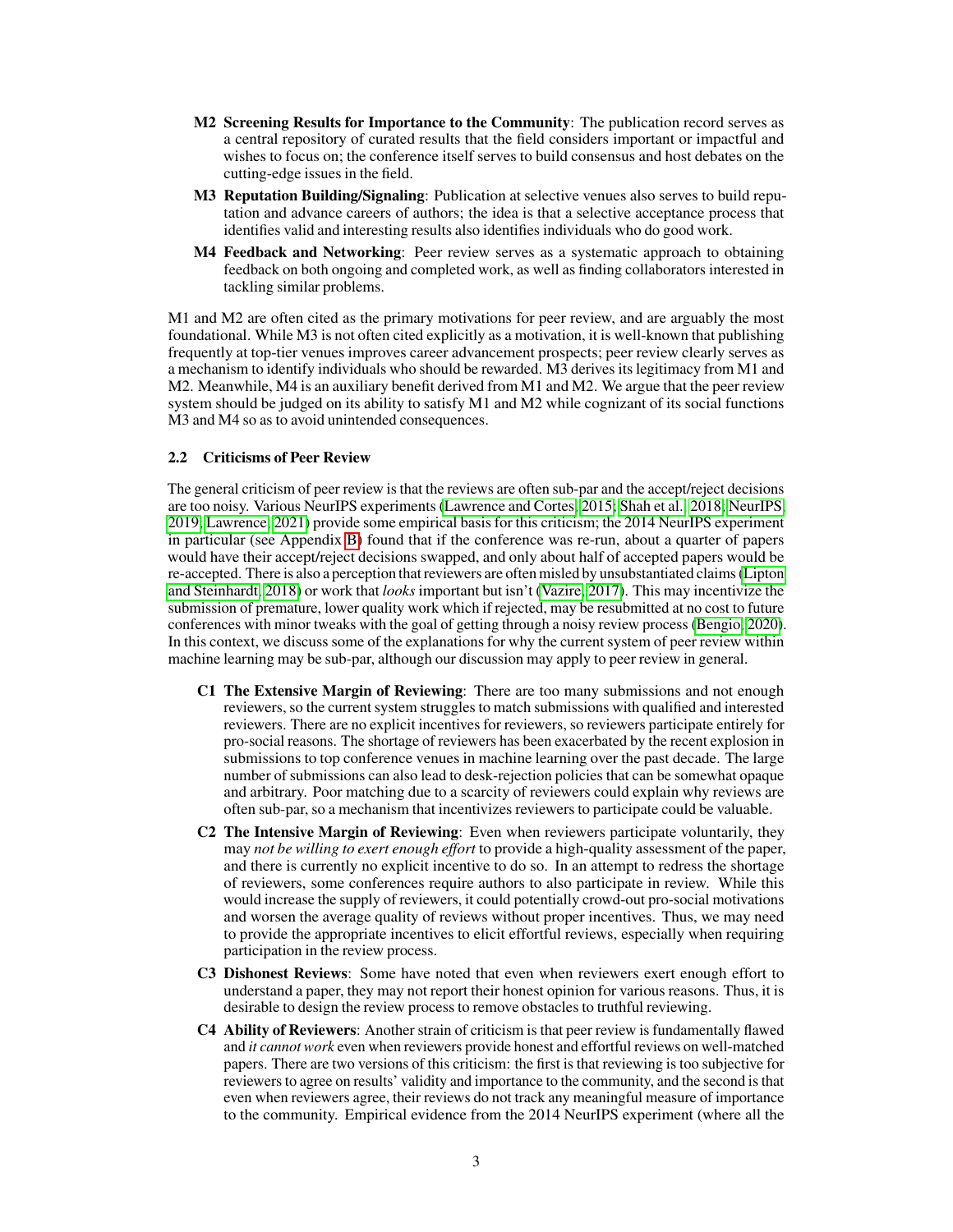aforementioned incentive issues persist) suggests that reviewers' scores correlate moderately well with each other as well as with log-citation counts; it may be quite possible to improve upon these results by remedying incentive issues.

Our focus in this paper is to address criticisms C1-C3 head on with a mechanism-design approach. The key challenge we face is the lack of a ground-truth verification for the submitted reviews, which makes it difficult to verify whether reviewers' assessments are truthful and effortful. We tackle this issue by building on recently proposed mechanisms from the information elicitation without verification (IEWV) literature. On the paper submission side of the peer review process, our proposed mechanism disincentivizes lower-quality submissions aimed at getting through a noisy review process by only reviewing as many papers as can receive high-quality reviews. On the paper reviewing side, our proposed mechanism incentivizes participating reviewers to exert effort to obtain a clearer signal of the quality of a paper and report that information truthfully.

## 3 Related Work

We discuss three bodies of related work: 1) proposals to improve scientific peer review from the machine learning community, 2) general proposals to reform or replace scientific peer review, and 3) the information elicitation without verification literature [\(Faltings and Radanovic, 2017;](#page-18-2) [Waggoner](#page-19-9) [and Chen, 2013\)](#page-19-9). Readers may also be interested in a broader historical overview of the development of peer review (focused primarily on the social sciences) presented by [Merriman](#page-19-2) [\(2020\)](#page-19-2).

#### 3.1 Proposals from the Machine Learning Community

A number of proposals to handle the rapid rise in submissions and reviewing load have been put forward by the machine learning community. One idea is to allow some editorial screening, where Area Chairs can reject submissions without full reviews; this would eliminate the need for ∼4% of reviews but some papers may still be screened out unfairly. Another proposal is to introduce submission caps, which limit the number of submissions by a single author, but a cap of 10 submissions would again only eliminate  $\sim$  4% of the reviewing load. An analysis of NeurIPS 2019 data [\(NeurIPS, 2019\)](#page-19-6) concluded that it was unclear how best to rapidly filter papers prior to full review; our proposed submission mechanism uses a VCG auction to determine which papers are accepted for review, where authors signal how ready their work is and the mechanism accepts as many papers for review as it can find quality reviewers for.

Criticizing the slow pace of peer review, [LeCun](#page-19-10) [\(2012\)](#page-19-10) and [Zhao](#page-20-0) [\(2012\)](#page-20-0) propose an 'open-market', where all papers are uploaded to an online repository as soon as they are ready for viewing. 'Reviewing entities' may then identify papers they wish to review, although authors may request reviews as well. However, data from past NeurIPS conferences [\(Shah et al., 2018;](#page-19-1) [NeurIPS, 2019\)](#page-19-6) suggest that under the current implementation, reviewers do not make many eager bids to review papers, and eager bids are not predictive of eventual acceptance. Thus, mechanisms that rely on reviewers to identify and review papers may need to provide explicit incentives. Identifying the tension between rapid dissemination of ideas and the need to carefully screen results, [Bengio](#page-18-1) [\(2020\)](#page-18-1) proposes a hybrid arXiv-journal model, where arXiv addresses the former need and journals take on the role of careful screening of results by promoting a slower, iterative process that promotes higher-quality publications. In these aforementioned approaches, reviewing incentive issues would still persist (as noted in fields with journal publication models); indeed, the reviewing burden may move from conferences to the open-market system or journals, as authors from less well-known backgrounds seeking community-issued certificates of the quality of their work for reputation-building purposes begin to substitute conference submissions for journal submissions. Our submission mechanism disincentivizes weak submissions that add to the reviewing load while being unlikely to be accepted, and our reviewing mechanism provides direct incentives for honest and effortful reviews.

Other proposals involve improvements to various procedural aspects of peer review; these include a recruitment and mentorship pipeline for junior academics to alleviate the scarcity of reviewers [\(Stelmakh et al., 2020\)](#page-19-5), optimizing reviewer assignment to obtain less noisy reviews [\(Shah, 2019\)](#page-19-4) and mitigate conflicts of interest [\(Xu et al., 2018;](#page-20-1) [Jecmen et al., 2020\)](#page-18-3), and better aggregation of subjective opinions on criteria scores to accept/reject recommendations [\(Noothigattu et al., 2021\)](#page-19-11). Such ideas are complementary to our Stage II reviewing mechanism; they focus on improving paper-reviewer matching or the acceptance decision process, while we focus on incentivizing honest and effortful reviews after reviewers are assigned and before scores are aggregated into accept/reject decisions.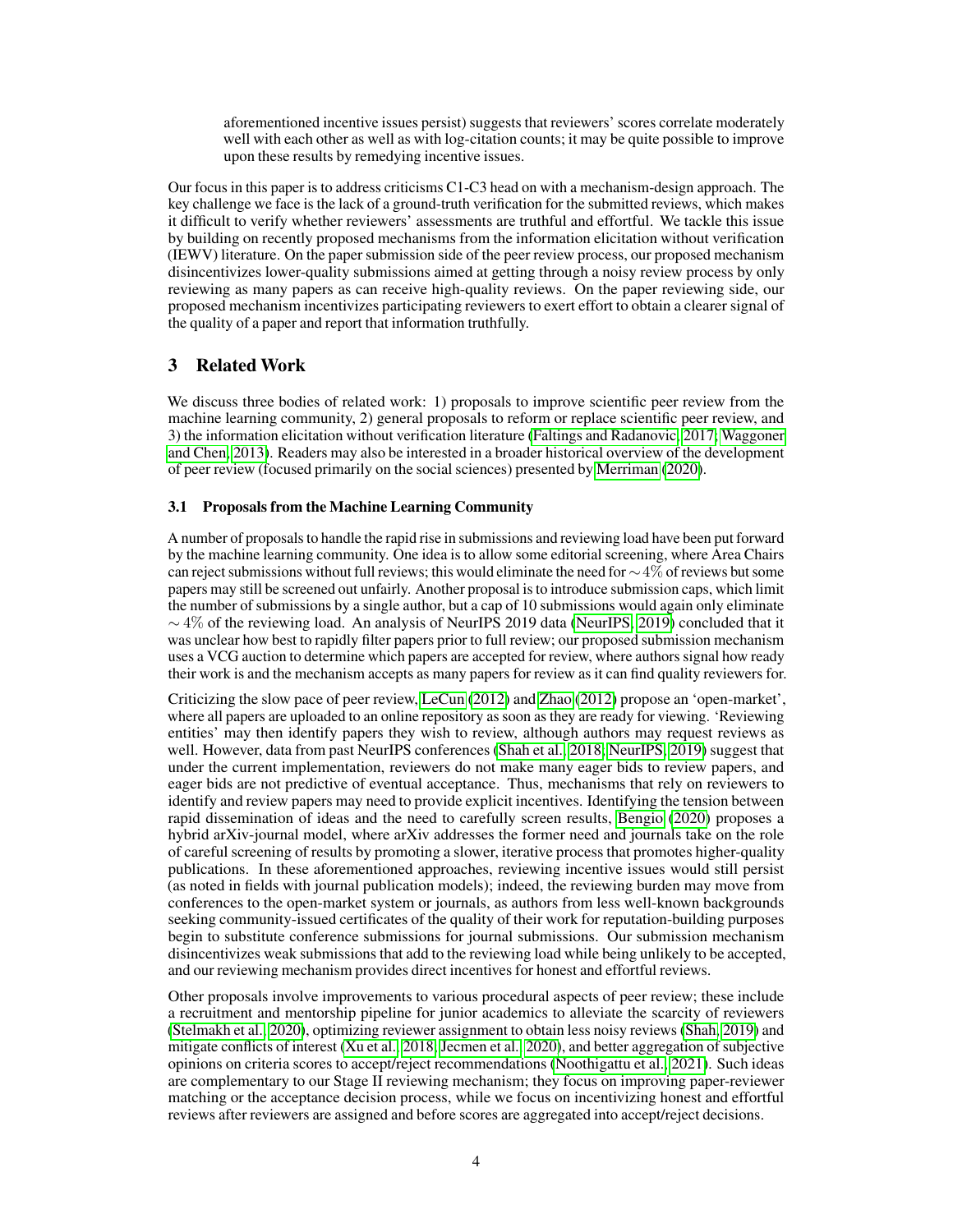#### 3.2 General Proposals to Reform or Replace Peer Review

One strain of research proposes modest changes to the system, such as allowing reviewers to re-purpose reviews from past submissions [\(Alberts et al., 2008\)](#page-18-4) to reduce the demand for reviews, or improving the publication culture so authors submit more complete and relevant work to the appropriate venues instead of simply targeting the most prestigious venues. Others [\(Arns, 2014\)](#page-18-5) propose reducing the reviewing burden by allowing some papers (e.g. null results) to be accepted without peer review. However, these proposals do not systematically tackle the previously discussed core incentive issues.

[Fox and Petchey](#page-18-6) [\(2010\)](#page-18-6) propose an approach similar to ours, where authors must pay in an artificial currency to have their paper reviewed, and reviewers are paid for their completed reviews. However, reviewers receive flat payment for their participation, and so may not provide honest or effortful reviews. [Sculley et al.](#page-19-12) [\(2018a\)](#page-19-12) propose pecuniary and non-pecuniary compensation for reviewers based on review quality (as judged by a rubric), but rating reviews would increase the workload on area chairs.

In a different approach, [de la Rosa and Szymanski](#page-18-7) [\(2007b](#page-18-7)[,a\)](#page-18-8) propose entirely *replacing the existing peer review system* with market-based citation auctions, i.e., where earned citations are treated as currency, every submission comes with a "citation bid", and the papers with the highest bids are accepted for publication. The citations that the paper goes on to earn are used to recoup the bet, with the idea being that the bid will reveal how impactful (as measured by number of citations) a researcher expects their work to be and the mechanism will publish papers expected to be highly cited. They attempt to use citation count to avoid the fundamental problem of verifying review quality, and citations certainly provide some crowd-sourced opinion on the quality of a paper. However, even as it fixes the shortage of reviewers by getting rid of the need for them in the first place, predicting citations is likely extremely high variance, can lead to distorted citation practices, and poses equity issues if highly-cited authors can publish any paper they want by simply outbidding everyone else regardless of the quality of their work.

[Prüfer and Zetland](#page-19-13) [\(2010\)](#page-19-13) also propose a citation-based paper submission system for journals, although their proposal does not abolish scientific peer review. Instead, they propose a new currency of 'academic dollars' used by *editors* of various journals to bid for submitted papers in an auction; if accepted for review, the dollar value is paid to the authors, referees, and editors of *cited* works. This is essentially a citation betting market for journal editors; a paper's bid will be commensurate with its future expected citation count. Referees will exert effort to provide better feedback to authors to improve the quality of their work in order to earn dollars from future citations, and authors have a marginally higher incentive to write better to earn citations. While an intriguing proposal, we suspect the task of predicting citations is challenging and the singular focus on optimizing for citations may distort citation practices.

[Frijters and Torgler](#page-18-9) [\(2019\)](#page-18-9) also propose a modified peer review incorporating market-based ideas, with a focus on mitigating 'gate-keeping' by insiders and improving transparency. Their proposal includes allowing authors to bid for reviews of varying quality, and opening up the reviews themselves to be rated thereby allowing for 'professionalization' of the process. However, the system is somewhat complicated and the market for rating reviews may not be very liquid, especially in technical fields. [Xiao et al.](#page-20-2) [\(2018\)](#page-20-2) propose a peer review mechanism to elicit effortful reviews by assigning papers to reviewers based on the quality of the authors' past reviews, but it computes this review quality by asking authors to rate the reviews they received and assuming these ratings to be honest. This is likely too strong an assumption in our setting where authors may simply report how favourable a review was; this would incentivize flattering and likely dishonest reviews, undermining the mechanism.

#### 3.3 Information Elicitation without Verification

The IEWV literature is focused on the problem of eliciting truthful private 'signals' when the mechanism designer is unable to verify the responses; this may be because the ground truth is difficult or impossible for the mechanism to access or there is simply no ground truth since the responses are subjective. The key application domains of interest include tasks like crowdsourcing data, product ratings, community sensing, and peer grading [\(Cai et al., 2015;](#page-18-10) [Radanovic et al., 2016;](#page-19-14) [Dasgupta and](#page-18-11) [Ghosh, 2013;](#page-18-11) [Kong and Schoenebeck, 2018\)](#page-18-12). More recent work is also interested in ensuring that private signals are obtained with effort. The typical setting in this literature consists of risk-neutral, utility-maximizing agents who maintain some prior distribution over 'signals' they can receive from a mechanism. When the agents participate in the mechanism, the world reveals to them their private information or 'signal', and they subsequently form posterior beliefs over the distribution of signals observed by the other agents. In our setting, this would be analogous to reviewers having some prior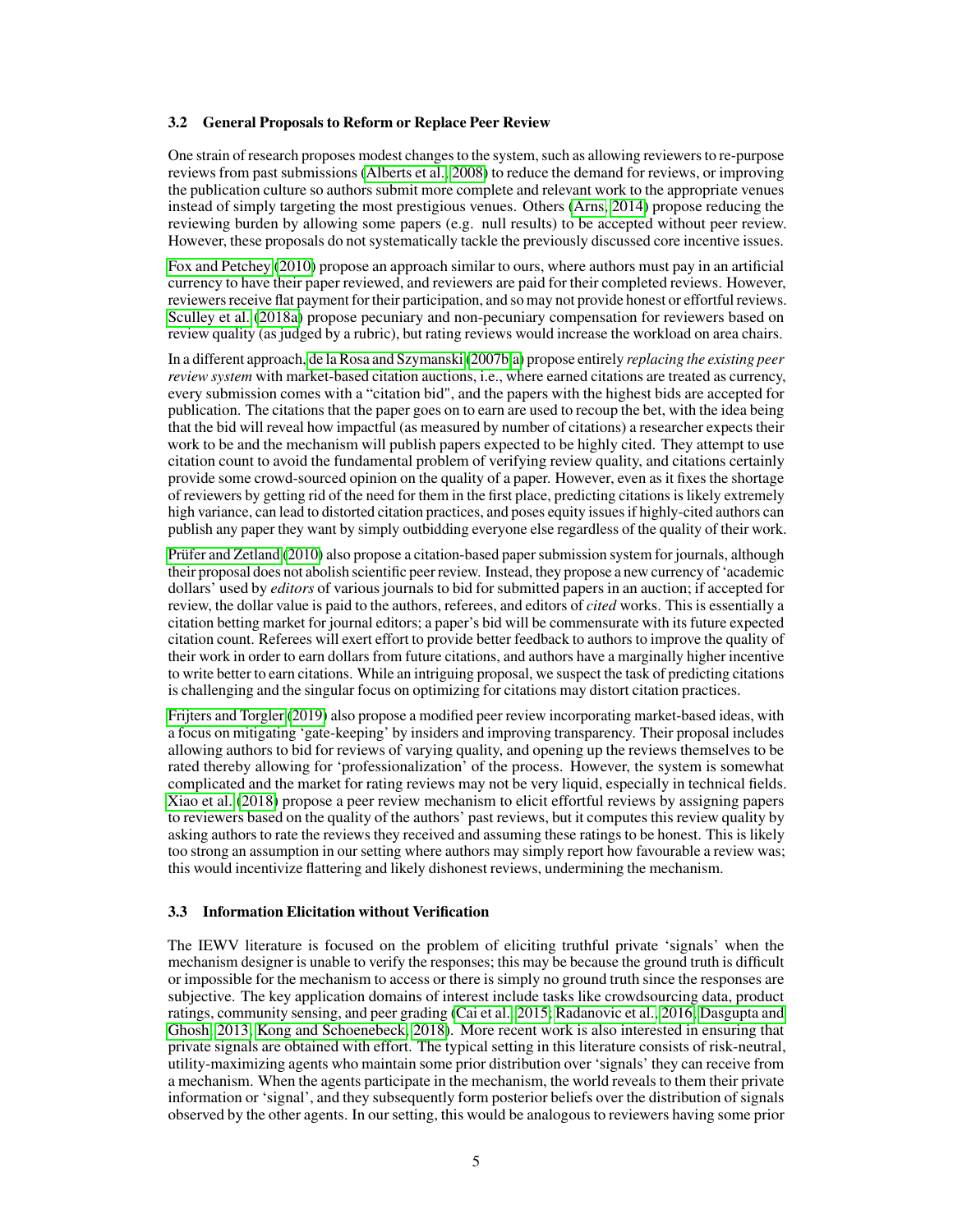belief over the quality of papers they may see, and when presented with a specific paper, the reviewer forms their opinion of that particular paper and develops a posterior belief over other reviewers' assessments of the paper. The task of the mechanism designer is to elicit agents' private signals when verification is not possible by providing incentives for truthful reports.

Two of the foundational approaches to this problem are the peer prediction framework [\(Miller et al.,](#page-19-15) [2005\)](#page-19-15) and the Bayesian Truth Serum (BTS) [\(Prelec, 2004\)](#page-19-16). The fundamental idea is to design payments by reasoning about agents' reports and posteriors over other agents' reports in a way that makes truth-telling a Bayesian Nash equilibrium. However, these mechanisms make strong assumptions that are unlikely to hold in practice; subsequent works have relaxed these assumptions [\(Witkowski and](#page-20-3) [Parkes, 2012a,](#page-20-3) [2013,](#page-20-4) [2012b;](#page-20-5) [Radanovic and Faltings, 2013,](#page-19-17) [2014\)](#page-19-18). There are also *output agreement* mechanisms [\(Waggoner and Chen, 2014\)](#page-19-19) with weaker assumptions, but these eschew truthfulness and seek to elicit common knowledge. A directly relevant proposal to our work is by [Carvalho et al.](#page-18-13) [\(2013\)](#page-18-13), which proposes a peer prediction-like mechanism for the same task of scientific peer review. They assume that reviewers' signals on a given paper are drawn from a multinomial distribution, and model reviewers' prior over the multinomials with the conjugate (Dirichlet) prior so inference is tractable, but this a somewhat restrictive assumption. They further test their mechanism on an experiment with Amazon Mechanical Turk workers, and find that their mechanism does incentivize more accurate reviews and such reviews also produce higher payments for the participating agents. The truthful mechanism applicable in the most general setting is the recently proposed prediction market-style Differential Peer Prediction (DPP) mechanism [\(Schoenebeck and Yu, 2020\)](#page-19-20). The truth-telling equilibrium maximizes agent welfare, and the mechanism is applicable to a small group of heterogeneous agents. Our proposed reviewing mechanism is a direct extension of this work.

These aforementioned works do not incorporate any model of agent effort, and instead assume that nature or some black box simply reveals the private signal to the agents. The early literature incorporating effort models [\(Dasgupta and Ghosh, 2013;](#page-18-11) [Witkowski et al., 2014;](#page-20-6) [Radanovic et al., 2016;](#page-19-14) [Liu and Chen, 2016\)](#page-19-21) is limited to the case of binary effort: either agents exert low/no effort, or they exert high/full effort. A binary effort model may be appropriate for quick tasks like those on crowdsourcing platforms, but reviewing technical papers is a time-intensive process, so a more sophisticated effort model is needed. [Cai et al.](#page-18-10) [\(2015\)](#page-18-10) propose a continuous effort model for data elicitation, where exerting effort gives agents a lower variance signal. However, in our setting, lower effort reviews may not only be noisier, they may also be systematically biased [\(Kong and Schoenebeck, 2018\)](#page-18-12). [Gao et al.](#page-18-14) [\(2016\)](#page-18-14) caution that in practice (and as highly relevant in our case), agents have a variety of low-effort signals such as paper length, topic, etc., potentially leading to low-effort coordination into uninformative equilibria. Indeed, [Gao et al.](#page-18-15) [\(2014\)](#page-18-15) present empirical information showing that agents can successfully coordinate into uninformative equilibria, especially if these equilibria pay more than truthful equilibria.

With these considerations, [Kong and Schoenebeck](#page-18-12) [\(2018\)](#page-18-12) propose a Hierarchical Mutual Information Paradigm (HMIP) that constructs a hierarchy of criteria that capture a range of cheap to expensive signals, and pays agents the *information gained* from more expensive signals. This work builds on the Mutual Information Paradigm [\(Kong and Schoenebeck, 2019\)](#page-18-16) which shows that mechanisms incentivize truth-telling when the payment is based on the mutual information between agents' responses, and this is what peer prediction and BTS are attempting to do. We integrate the very general differential peer prediction (DPP) mechanism into the hierarchical mutual information paradigm (HMIP) to develop a strictly truthful prediction market-style mechanism that incentivizes effortful reviews, with the desired equilibria paying more than uninformative equilibria.

## 4 A Mechanism for Scientific Peer Review

We now propose a two-stage mechanism for scientific peer review that incentivizes authors to submit papers they believe are likely to be accepted, and reviewers to participate, exert effort, and honestly review papers. Stage I deals with the the paper submission process, where authors bid for review slots, and Stage II deals with the paper review process, where reviewers are paid based on the quality of their reviews. The paper-reviewer matching process and accept/reject decision process may remain unchanged. We envision the mechanism using its own currency (henceforth referred to simply as 'credits') that can be utilized within a consortium of conferences adopting the mechanism for peer review.

Summary In the Stage I submission mechanism, authors participate in a VCG auction for review slots, where they submit their papers  $\omega_i$  along with an accompanying bid  $b_i$  (in mechanism-specific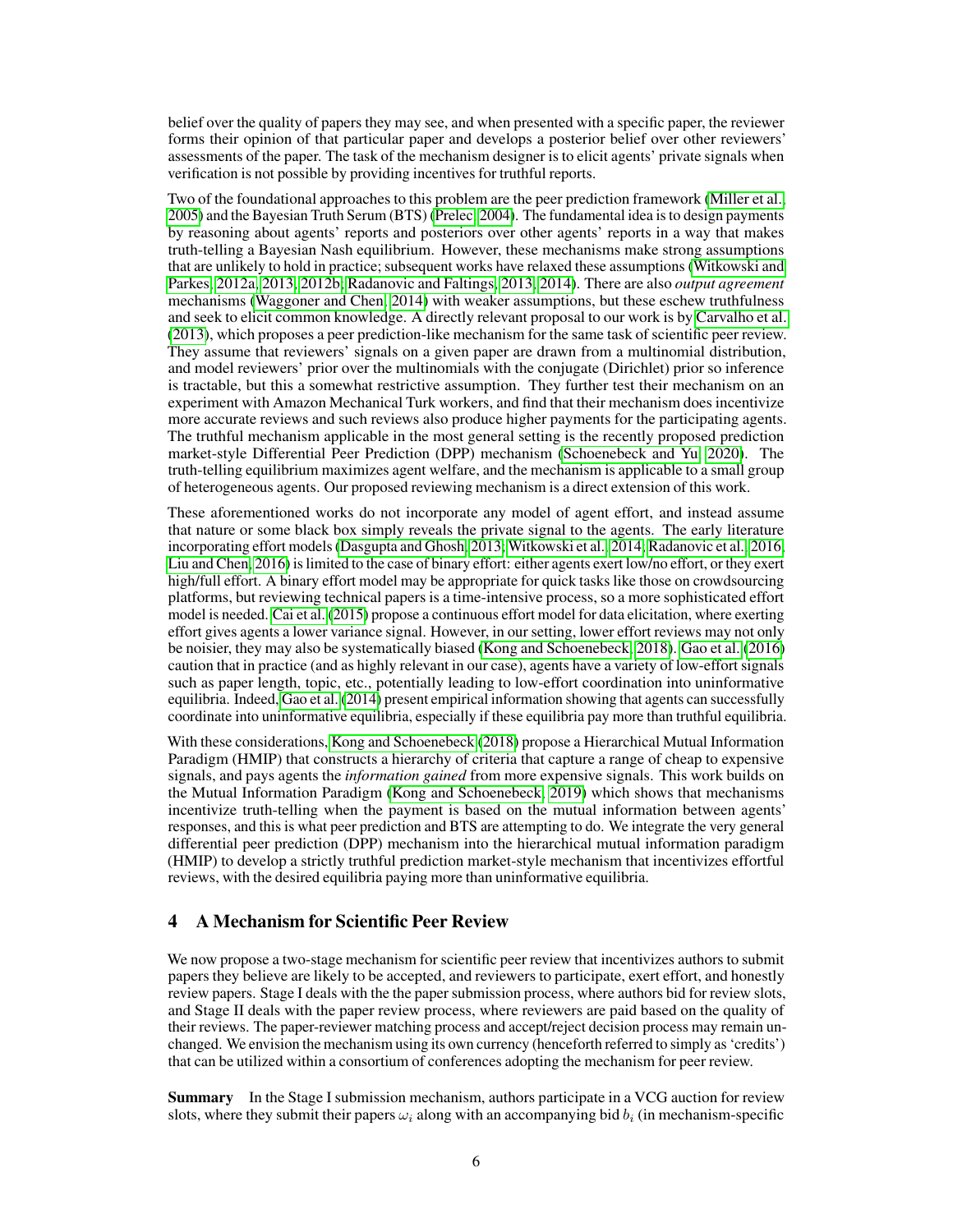credits). The winners of the auction pay the highest losing bid and have their papers *accepted for review*. In the Stage II reviewing mechanism (which we call H-DIPP), every paper  $\omega_i$  accepted for review is assigned 3 reviewers (denoted  $A, B$ , and  $C$ ). Reviewers proceed per the usual peer review process, supplying reviews and scoring the paper on a set of  $T$  criteria (e.g. novelty, correctness, interest to the community, quality of writing). The reviewers will then also participate in a simple prediction market-like game to report *predictions* (as probability distributions) of the scores of one other peer, twice for each criterion; reviewers first predict the peer's review score on a given criterion, are shown the third peer's score on that criterion, and are asked to update their prediction. This proceeds sequentially for each criterion in a pre-determined order. Reviewers' predictions of a peer's review scores are rewarded based on their accuracy (with the log proper scoring rule), and reviewers' review scores on each criterion are rewarded based on how much better their peer's second prediction of that review score was compared to their first. We show that reviewers maximize their expected utility under such a payment scheme when they provide honest and effortful reviews. We emphasize that the prediction game involves predicting other reviewers' review scores, and not something like the paper's expected impact. The revenue raised from Stage I of the auction can be used to pay reviewers for their reviews in Stage II, and the mechanism will seek to accept as many papers for review as it can find well-matched reviewers for within this budget constraint. Area chairs then determine which papers are *accepted for publication* per the usual process. Authors who submitted bids must ensure that they have (or can earn) enough credits to cover their bids from Stage I, or risk having their reviews and potential acceptance withheld. In general, authors face the budget constraint of submitting bids no larger than their store of credits and credits they are willing and able to earn through reviewing.

Remark 1. *We note that there are two simple ways to incentivize authors to earn sufficient credits in Stage II to cover their bid from Stage I. The first is to refuse to accept papers without sufficient reviewing credit; the second is to model the conference submission process as a repeated game where an author can either save credits or be indebted credits from round to round.*

#### 4.1 Setup

**Notation** Suppose we have N papers submitted to the conference peer review mechanism denoted  $\omega_i$  (for  $i \in [N]$ ) with K participating agents. We use the index i when referring to papers in general and the index  $k$  in referring to agents in general. For ease of exposition, we treat a submitted paper as the product of a single agent (we relax this in Section [5\)](#page-15-0). We represent the papers submitted by agent  $k$  as  $\{\omega_{i_s}^k\}$  and the papers reviewed by an agent k as  $\{\omega_{i_r}^k\}$  with the natural condition that  $\{\omega_{i_s}^k\}\cap \{\omega_{i_r}^k\} = \emptyset$ . Author k's Stage I bid accompanying paper  $\omega_i$  is  $b_i$ . Reviewer k's scores of paper  $\omega_i$  on the  $T$  criteria are written as  $(\mathbf{x}_k^{[T]})$  $\hat{k}^{[T]}_{k}$ )<sub>i</sub>, their first predictions of peer k''s reported scores as  $(\hat{\mathbf{p}}_{k'}(T)_{\leftarrow k})_i$ , and their second predictions of peer k''s reported scores as  $(\hat{\mathbf{p}}_{k'}^+(x)_{k'})_i$ . When reviewer k exerts enough effort to receive informed private signals up to criterion  $t_k$ , the cost of the effort is  $e_k(t_k)$ . A complete table of notation is presented in Appendix [A.](#page-21-0)

Mechanism Design Background We define an agent k's *strategy* as a map from their private information to a distribution over reports elicited by a mechanism. An agent's *Stage I strategy* consists of their bids for all their submitted papers, denoted  $s_k^{(1)} = (b_i)_{i \in \{\omega_{i_s}^k\}}$ . An agent's *Stage II strategy* consists of the effort they exerted to arrive at an informed review score on  $t_k$  criteria, reported scores on all  $T$  criteria and their two predictions of a peer's score on every criterion for every paper they review, denoted  $s_k^{(2)} = \left( \left\{ e_k(t_k), \hat{\mathbf{x}}_k^{[T]} \right. \right.$  $_{k}^{[T]},\hat{\textbf{p}}_{k^{\prime}[T]\leftarrow k},\hat{\textbf{p}}_{k^{\prime}[T]\leftarrow k}\Big\}$ i  $\setminus$  $i \in \{ \omega_{i_r}^k \}$ . The complete strategy for an agent participating in the mechanism is simply  $s_k = s_k^{(1)} \times s_k^{(2)}$ 

 $k<sup>(2)</sup>$ . A *strategy profile* is a tuple of every agent's strategy  $\mathbf{s} = (s_1,s_2,...,s_K)$ . We represent the strategy profile of all agents excluding agent k as  $\mathbf{s}_{-k}$ .

**Definition 1** ((Strictly/Weakly) Dominant Strategy). A strategy  $s_k$  is (strictly/weakly) dominant if *the strategy profile* ( $s_k$ , $s_{-k}$ ) *(strictly/weakly) maximizes agent* k*'s payoff for any strategy profile*  $s_{-k}$ *.* 

**Definition 2** ((Strict) Bayesian Nash Equilibrium (BNE)). A strategy profile  $s = (s_1, s_2,...,s_K)$  is *a Bayesian Nash Equilibrium if no agent k can increase their payoff by deviating from*  $s_k$  when the *other agents play* s<sup>−</sup>k*. The BNE is strict if deviating from* s<sup>k</sup> *decreases agent* k*'s payoff. If the strategy profile of the BNE consists of identical strategies for all agents, the BNE is symmetric.*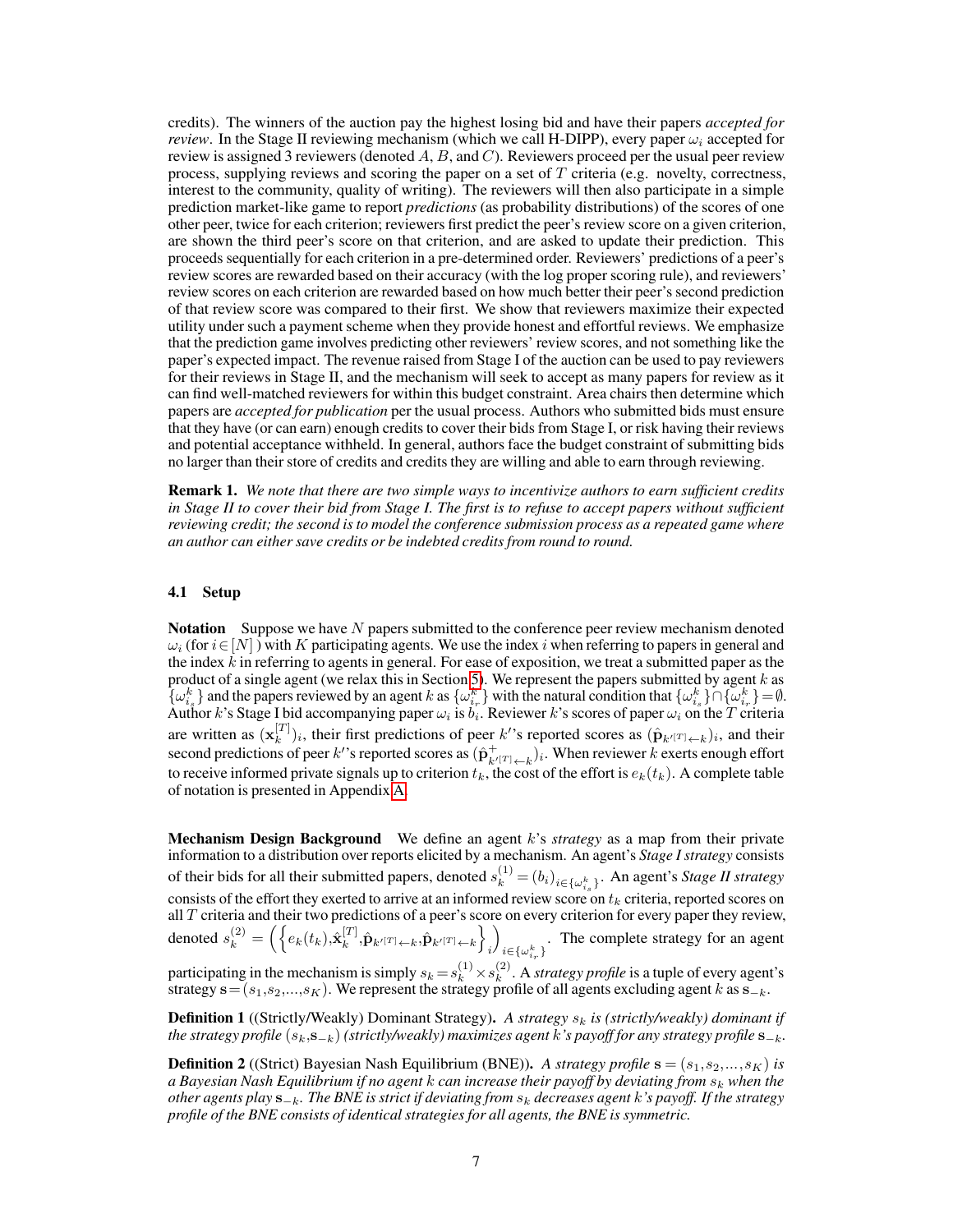**Utility Function** We specify the utility function  $U_k^{(1)}$  $k_k^{(1)}$  of an agent k participating in the submission mechanism (Stage I) as follows:

$$
U_k^{(1)} = \begin{cases} \sum_{i \in \{\omega_{i_s}^k\}} (v_k \delta_i - c_i) & \text{accepted for review} \\ 0 & \text{reject without review} \end{cases}
$$
 (1)

where  $\delta_i$  is a random variable indicating whether or not the paper is accepted *for publication*,  $v_k$  is the agent's value in credits for a paper accepted for publication and  $c_i$  is the price charged by the Stage I mechanism for a review slot. We can similarly specify the utility function  $U_k^{(2)}$  $k^{(2)}$  of an agent  $k$  participating in the H-DIPP reviewing mechanism (second stage) as follows:

$$
U_k^{(2)} = \sum_{i \in \{\omega_{i_r}^k\}} r_k \left( \left[ s_k^{(2)} \right]_i, \left[ s_{-k}^{(2)} \right]_i \right) - \left( e_k(t_k) \right)_i \tag{2}
$$

where  $r_k$  is the credits rewarded by the H-DIPP mechanism for reviewer  $k$ 's reported scores and predictions. The total utility of an agent participating in the mechanism is  $U_k = U_k^{(1)} + U_k^{(2)}$  $\binom{2}{k}$ .

We note that the utilities and strategies of the two stages are independent, in that the strategy in one stage has no bearing on the utility achieved in the other stage. Hence, we can reason about the incentives and strategy profiles of the two stages separately. With this setup, we now present the two stages of the mechanism.

#### <span id="page-7-0"></span>4.2 Stage I: Paper Submission

Our Stage I mechanism uses a VCG auction to allocate review slots and charge winners the threshold bid necessary for their paper to be reviewed. We discuss how the number of review slots  $P$  may be determined in Section [4.4,](#page-14-0) but the goal is to determine  $P$  based on how many high-quality reviews can be paid for in Stage II. The auction asks authors to submit a bid  $b_i$  along with every paper  $\omega_i$  indicating how much they are willing to pay for a review slot for that paper. If an author truly values a paper being accepted for publication at  $b_i$  credits, it can equivalently be stated as the willingness to spend the necessary time and effort to earn  $b_i$  credits as a reviewer. Furthermore, authors can observe the quality of their paper  $\omega_i$  and arrive at a belief that the paper will be accepted for publication with probability  $\eta_i$  conditional on review under the equilibrium of the submission mechanism (*bids* have no bearing on the chance of acceptance for publication). Hence, denoting reviewer  $k$ 's value of a paper accepted for publication as  $v_k$ , the expected value of a review slot is  $\mathbb{E}[v_k \delta_i] = v_k \eta_i$ . We also have the following natural assumptions: (1) the review slots are identical, (2) each paper may only receive a single review slot, and (3) package bids are not allowed, i.e., authors cannot make a single bid for multiple review slots for multiple papers, but must instead make a separate bid for each slot for each paper. These assumptions are critical to making it simple and practical to identify the winners of the auction when a single author can submit multiple papers for review.

After collecting bids, the VCG mechanism will accept the  $P$  papers with the highest bids for review, denoted  $\{\omega_1^*,...,\omega_P^*\}$ , with associated bids  $\{b_p^*\}_{p\in[P]}$ . Denoting the paper with the  $P+1$ -highest bid  $b_{P+1}^*$  as  $\omega_{P+1}^*$ , the mechanism charges all authors of the papers with winning bids a price of  $c_i = \sum_{\ell=1,\ell\neq i}^{P+1} b_\ell^* - \sum_{\ell=1,\ell\neq i}^{P} b_\ell^* = b_{P+1}^*$ . Thus, all papers accepted for review are charged the highest losing bid, and accepting these papers maximizes author welfare for a given number of review slots P.

Truthful bidding is a *weakly dominant strategy* for VCG, so we expect that rational actors will place bids equal to their value for their paper being reviewed. The natural assumption of identical review slots and prohibition of package bids precludes the need to solve a computationally challenging knapsack problem to identify winners, and preserves the weak dominance of truthful bidding by authors who submit multiple papers. Thus, the *Stage I strategy profile* that maximizes aggregate

author welfare under a given number of review slots  $P$  is  $\mathbf{s}^{(1)} = \left( \left( \{v_k \eta_i\}_{i \in \{\omega_{i_s}^k\}} \right)_{k=1,...,K} \right)$ . The

mechanism allocates review slots to the highest bidding papers, which will generally be papers that are likely to be accepted for publication and/or have authors who generate a lot of value as reviewers. Thus, the papers accepted for review should also ideally be of higher quality if the review process screens well for quality. Lastly, this should also get rid of the need for desk rejection of papers.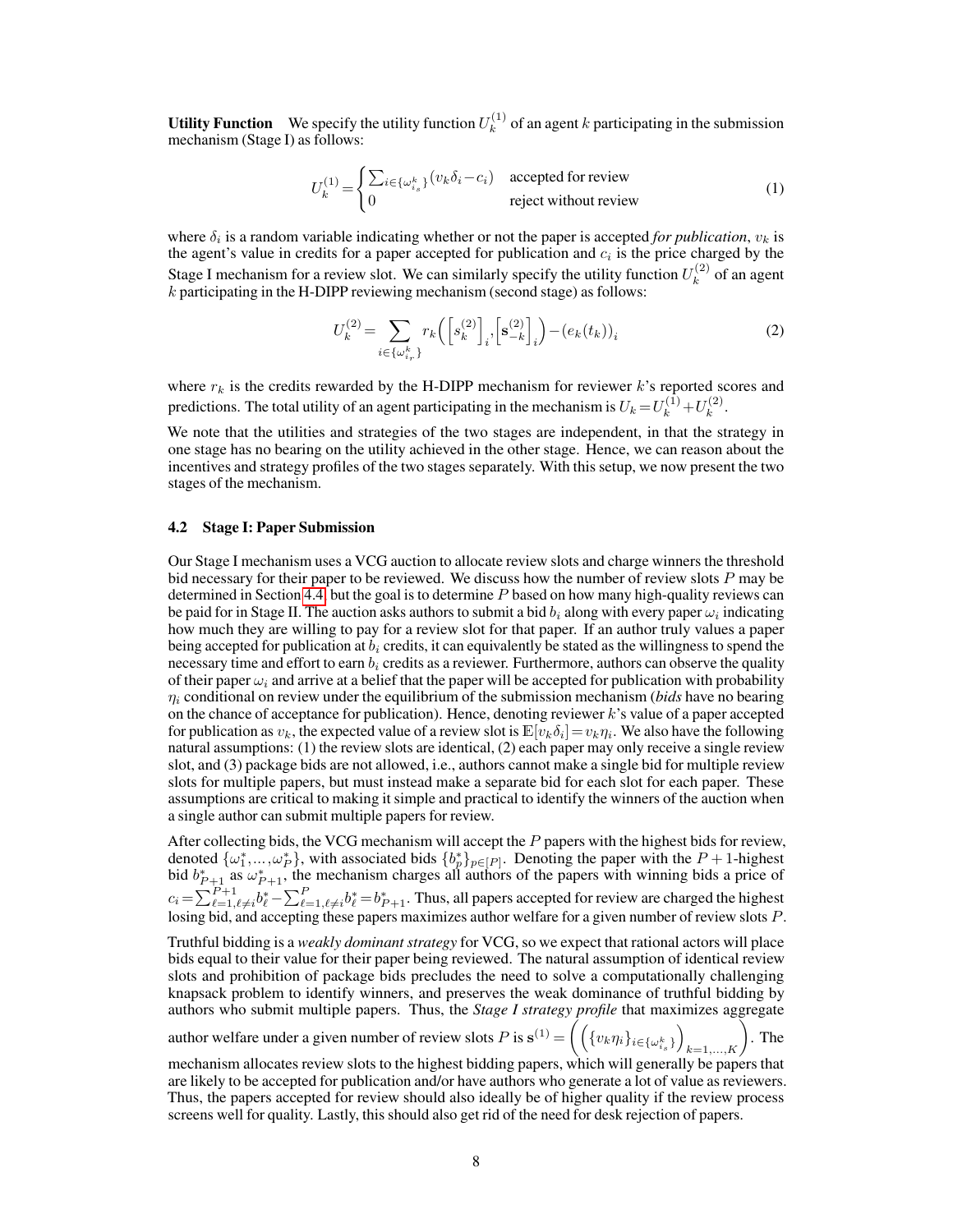#### 4.3 Stage II: Peer Review

We now present the second stage of the mechanism which focuses on incentivizing honest and effortful reviews of the  $P$  papers accepted by the VCG auction. The context here is as follows: the bid requirement for the submission process in Stage I creates demand for credits, and since this can only be earned by reviewing, it incentivizes researchers to join the reviewer pool. While this is desirable, we must structure the payment for reviews carefully. A flat fee to reviewers could result in reviewers putting in minimal effort and getting paid anyway; if credits could be earned with little effort, bids could be made arbitrarily high, defeating the point of the mechanism. Instead, we need to structure the payment such that honest and effortful reviews are paid more than low-effort or false reviews. This is a challenging problem in the absence of ground truth verification; and our proposed H-DIPP mechanism is a novel solution to this problem. Note that the H-DIPP mechanism stage describes only the reviewing process for a single paper; we are agnostic about the paper-reviewer matching process, and meta-reviewers can make final accept/reject decisions as usual.

Thus, our two main considerations are incentivizing reviewers to exert effort, and to report their true reviews. We achieve both by adapting the Target Differential Peer Prediction (TDPP) [\(Schoenebeck](#page-19-20) [and Yu, 2020\)](#page-19-20) to operate within the Hierarchical Mutual Information Paradigm (HMIP) [\(Kong and](#page-18-12) [Schoenebeck, 2018\)](#page-18-12). The Differential Peer Prediction mechanism is a recently proposed prediction market-style mechanism applicable to our small-group, heterogeneous reviewer setting and determines payments for reviews of each paper independently. They present their mechanism for a group of 3 agents, ideal for our peer review setting. The mechanism works as follows: first, it assigns the 3 agents the roles of *expert*, *target*, and *source*. Then, it asks the *expert* for a probability distribution representing their prediction of the *target's* signal. Finally, it reveals the *source's* signal and asks the expert for an updated prediction of the target's signal. [Schoenebeck and Yu](#page-19-20) [\(2020\)](#page-19-20) show that the total expected payment to agents is the mutual information of the source and target's signals conditioned on the expert's signals, and this yields a strong truthfulness guarantee [\(Kong and Schoenebeck, 2019\)](#page-18-16).

However, truthfulness is not enough; reporting low-effort signals can still be truthful. Additionally, since these truthful signals are paid their mutual information, when low-effort signals correlate more than high-effort signals, it becomes natural to coordinate into less informative equilibria. HMIP proposes a framework to get around this issue by constructing a hierarchy of criteria that range from requiring low-effort to high-effort signals, and paying agents the *gain* in information on higher level criteria. Single-HMIM is an instantiation of the HMIP framework to incentivize effortful reviews on a single task, but uninformative equilibria can pay more than truthful equilibria and we seek to overcome this.

We combine the insights from TDPP and HMIP to propose a Hierarchical-Differential Peer Prediction (H-DIPP) mechanism. We present some fundamentals of the Mutual Information Paradigm [\(Kong](#page-18-16) [and Schoenebeck, 2019\)](#page-18-16) in Appendix [C,](#page-23-0) and detail the relationship between our H-DIPP mechanism and the related single-HMIM and TDPP mechanisms in Appendix [D.](#page-23-1) Proofs are presented in Appendix [E.](#page-24-0) We now give a more detailed discussion of our reviewing mechanism H-DIPP (Mechanism [1\)](#page-11-0).

#### 4.3.1 Model Preliminaries

We begin by assuming that a given paper  $\omega_i$  will be scored on a set of T *criteria* by exactly 3 reviewers<sup>[1](#page-8-0)</sup>  $A, B, C$ . Each reviewer rates the paper  $\omega_i$  on criterion t on a  $D_t$ -point scale, i.e., reviewers' reported scores can take on any value in a  $\Sigma_t = \{1, 2, ..., D_t\}$ . The same H-DIPP mechanism will be used determine payments for every paper's reviewers, so we drop the index  $i$  referring to a specific paper going forward. Now, suppose we have a sample space  $\Omega$  of all the possible realizations of papers ('world states') a reviewer may see. A reviewer k's *private review score* on criterion t is the random variable  $X_k^t$ :  $\Omega \to \Sigma_t$ describing their honest private assessment (or 'signal') of the paper on that criterion, *when they exert the necessary effort to arrive at an informed opinion*. A reviewer's joint distribution of effort-informed review scores for all criteria is represented by the multivariate random variable  $\mathbf{X}_k^{[T]} = (X_k^1, X_k^2, ..., X_k^T) \in$  $\Sigma_1\times\Sigma_2\times...\times\Sigma_T$ , and the full joint distribution of effort-informed review scores over all criteria for all reviewers is  $\mathbb{P}(\mathbf{X}_A^{[T]},\mathbf{X}_B^{[T]},\mathbf{X}_C^{[T]}$  $\binom{[1]}{C}$ . We assume that this joint distribution is common knowledge and has full support, i.e., every assignment of outcomes has non-zero probability. Unlike HMIP, differential peer prediction (and our approach) *does not* require the assumption that the common prior be symmetric, and is applicable for heterogeneous agents. We state this assumption formally below:

<span id="page-8-0"></span><sup>1</sup>This can be extended to any number of reviewers by cyclically assigning the roles of expert, target, and source.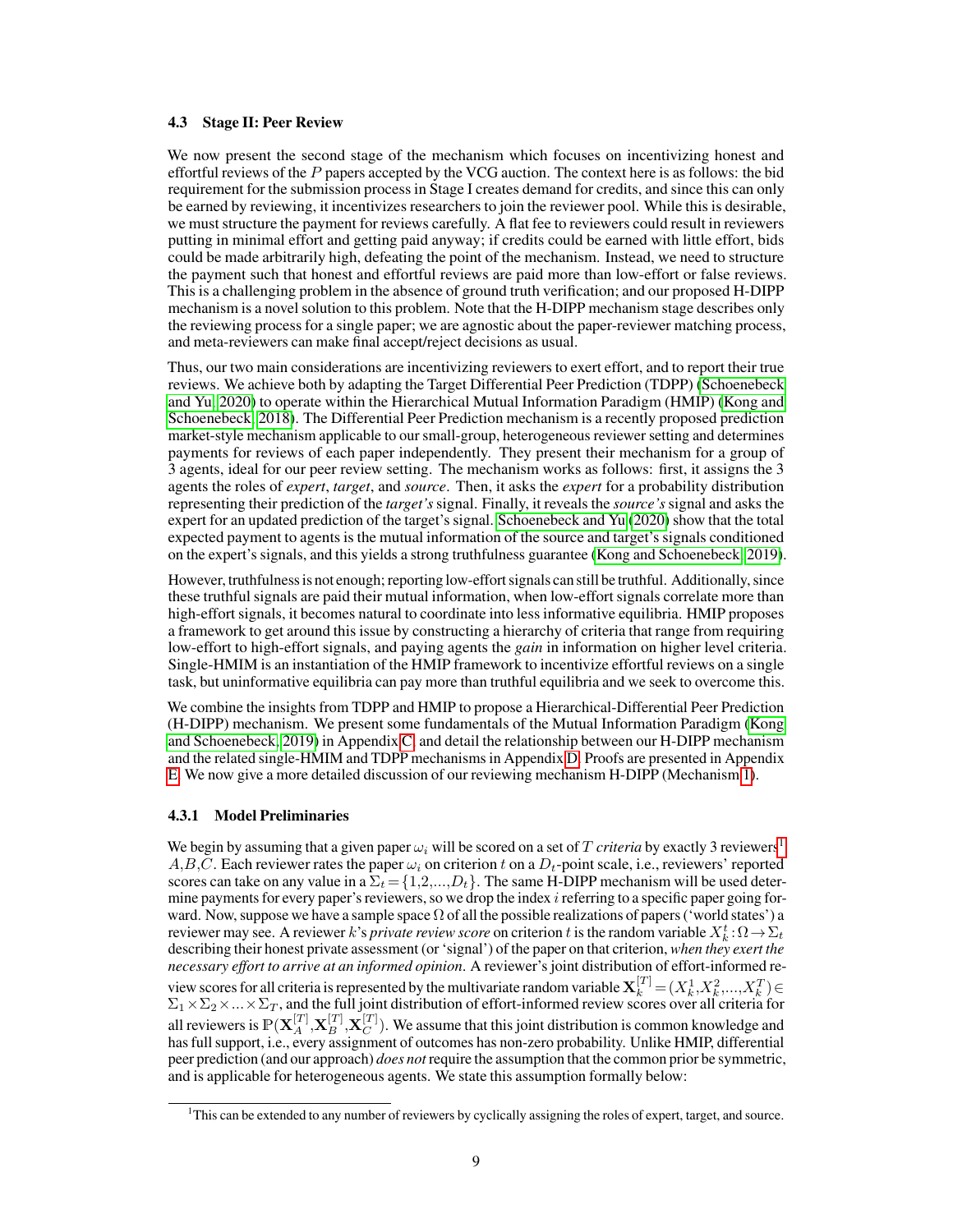Assumption 1 (Common Prior with Full Support). *Reviewers' effort-informed signals on all criteria*  $\{\pmb{x}_A^{[T]}, \pmb{x}_B^{[T]}, \pmb{x}_C^{[T]}$  $\mathbb{E}[T^T]$  are drawn from the common prior  $\mathbb{P}(\mathbf{X}_A^{[T]}, \mathbf{X}_B^{[T]}, \mathbf{X}_C^{[T]})$  $\begin{bmatrix} 1 & 1 \\ C & C \end{bmatrix}$ , and the common prior is *common knowledge. The common prior also has full support.*

Criteria Hierarchy Next, we construct a *hierarchy of criteria* by imposing an ordering on them where coming to an informed private assessment on 'lower' level criteria requires less effort than 'higher' level criteria. Naturally, when a reviewer exerts enough effort to come to an informed private assessment on some higher level criterion, they will also have arrived at an informed private assessment on all lower level criteria, so the total effort required to arrive at informed private assessments increases up the hierarchy. Thus, we say  $t_i > t_j$  if scoring the paper on criterion  $t_i$  requires strictly more effort than providing a score on criterion  $t_j$ . When a reviewer has exerted enough effort to arrive at an informed review score  $x_k^t$  on criterion  $t$ , we say the reviewer has *completed* that criterion. The idea is to explicitly construct lower level criteria to collect the cheap signals and pay agents based on the information *added* by valuable higher level criteria. We can define the positive, increasing function  $e_k$ :  $[T] \rightarrow \mathbb{R}^+$ specifying reviewer k's *total effort cost* (in the mechanism-specific credits) to obtain effort-informed signals up to criterion t, where  $e_k(t) > e_k(t')$  if  $t > t'$ . Note that different agents may have different cost functions  $e_k$ , so for instance, veteran peer reviewers may require less effort to come to an honest assessment of the paper on every criterion. We give a sample plausible criteria hierarchy below.

In the current peer review setting at conferences like NeurIPS, reviewers are already required to report scores on a variety of criteria, so we simply require a particular structuring of existing criteria. As an example, one possible hierarchy of criteria could be the following (where responses fall on a 5-point scale):

- Criterion 1: *(presentation)* "How clear is the writing/exposition?"
- Criterion 2: *(completeness)* "How easy would it be to reproduce major results?"
- Criterion 3: *(correctness)* "How accurate are the technical claims and methodology?"
- Criterion 4: *(contribution)* "How interesting and valuable of a contribution is the work? "
- Criterion 5: *(overall quality)* "In which quintile of submitted papers would this work fall?"

We see that for example, answering the level 4 question on contribution requires a level of effort that would also yield informed opinions on the presentation, completeness, and correctness; the reverse isn't obviously true. In general, the criteria hierarchy should be structured so higher level criteria require more effort.

Strategic and Uninformed Reports Our mechanism will elicit reviewers' private review scores  $X_k^t$  on all criteria, and we denote the (potentially strategic) *reported review score* as  $\hat{X}_k^t$ . With  $\theta_k$  as the transition matrix describing reviewer  $k$ 's reporting strategy, the joint distribution of true signals and reported signals under a signal strategy profile  $(\theta_A,\theta_B,\theta_C)$  is  $\mathbb{Q}(\hat{\mathbf{X}}_A^{[T]},\hat{\mathbf{X}}_B^{[T]},\hat{\mathbf{X}}_C^{[T]}$  $\left[ \begin{smallmatrix} [T] \ C \end{smallmatrix} \right], \!\mathbf{X}_A^{[T]}, \!\mathbf{X}_B^{[T]}, \!\mathbf{X}_C^{[T]}$  $_{C}^{[1]}$ )  $=$  $\theta_A(\hat{\textbf{X}}_A^{[T]}|\textbf{X}_A^{[T]})\theta_B(\hat{\textbf{X}}_B^{[T]}|\textbf{X}_B^{[T]})\theta_C(\hat{\textbf{X}}_C^{[T]})$  $_C^{[T]}|\mathbf{X}^{[T]}_C$  $\mathbb{P}[\mathbf{X}_A^{[T]}, \mathbf{X}_B^{[T]}, \mathbf{X}_C^{[T]}]$  $\binom{[1]}{C}$ . When a reviewer plays a truthful reporting strategy (i.e.,  $\theta_k$  is identity), we denote it is as  $\tau_k$ .

Now, if a reviewer only completes up to t criteria, they will not arrive at an informed private score on criteria at higher levels. However, their signals on lower level criteria do provide some information, allowing them to make reasonable guesses of the scores on higher level criteria<sup>[2](#page-9-0)</sup>. Indeed, we assume that on incomplete higher level criteria, a reviewer's default private signal is their 'best guess' of the signal that other agents would expect of them given the information they already have, and this may depend on how much effort the other agents exert. This is given by some function  $g_k^{t'|t}$  $k^{t'}|t : \Sigma_1 \times ... \times \Sigma_t \to \Sigma_{t'}$  where  $x_k^{t'} = g_k^{t'}|t$  $_{k}^{t^{\prime}\mid t}(\mathbf{x}_{k}^{[t]}% )_{t\geq0}^{t^{\prime\prime}\mid t^{\prime\prime}}, \label{eq:expansion}$  $\binom{[t]}{k}$  represents reviewer k's best guess of their private assessment on criterion  $t'$  when they have completed only criteria at level  $t$  (where  $t' > t$ ). Note that  $x_k^t$  thus either refers to an effort-informed signal drawn from the common prior or a best-guess, depending on the reviewer's effort level. We use the notation  $x_k^{[t_k]}$  if we wish to emphasize that we are only referring to the effort-informed signals on criteria  $t_k$  or less (when  $t_k < T$ ).

Other Assumptions We now list some other assumptions we make. First, we adopt a conditional independence assumption from [Kong and Schoenebeck](#page-18-12) [\(2018\)](#page-18-12), which states that a reviewer  $k$ 's

<span id="page-9-0"></span> $2$ This is an important difference between our approach and the original HMIP, where reporting on incomplete criteria is optional. See Appendix [D](#page-23-1) for more details.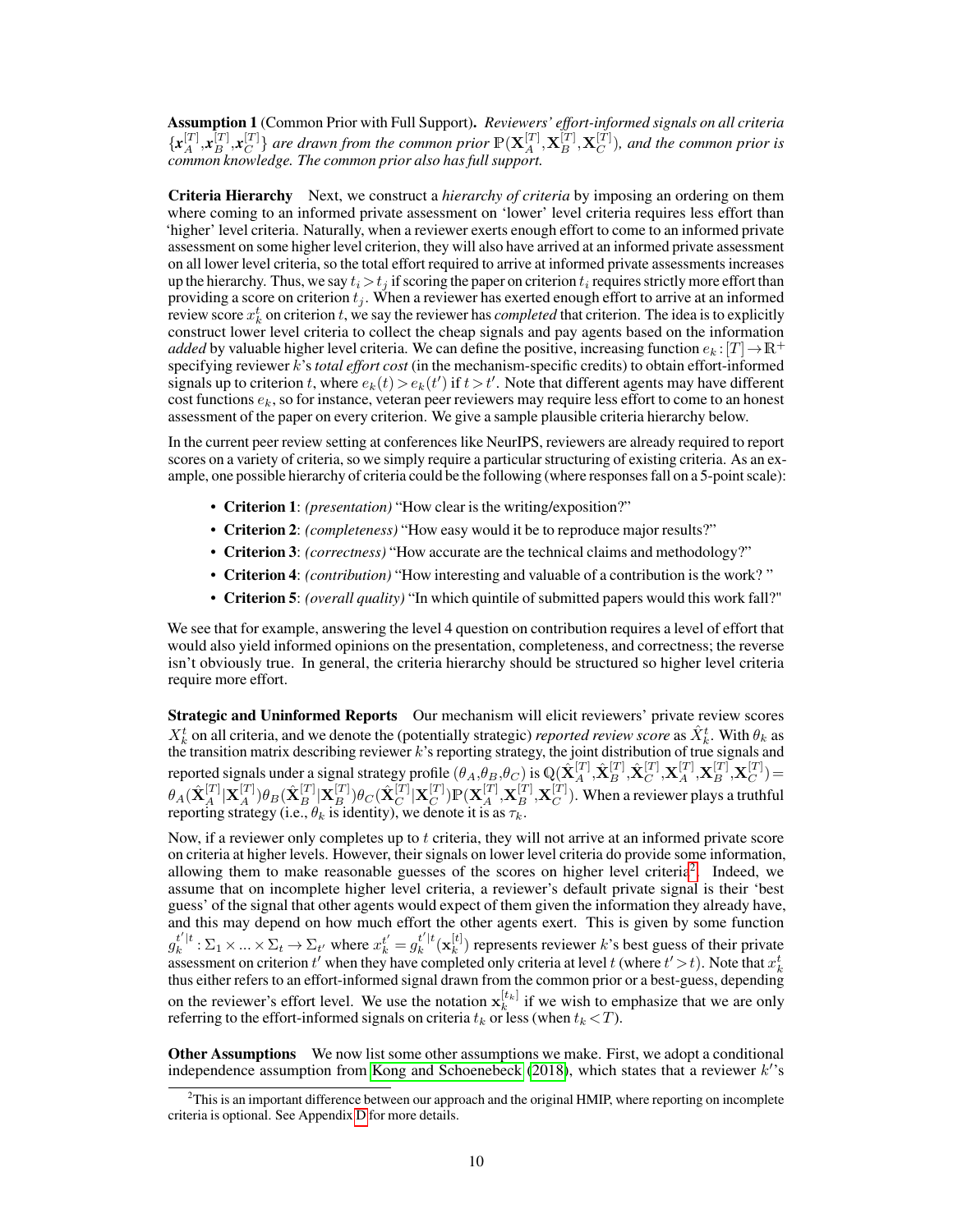private score on some criterion t contains all the information needed to predict their peer  $k$ 's score on that criterion, given that peer's scores on lower level criteria. We write  $I(\cdot)$  to represent the mutual information (see Appendix [C](#page-23-0) for more details).

<span id="page-10-1"></span>Assumption 2 (Conditional Independence). *We make the following conditional independence assumption on the common prior:*

$$
I(\mathbf{X}_{k'}^{[T]}, X_k^t | \mathbf{X}_k^{[t-1]}) = I(X_{k'}^t, X_k^t | \mathbf{X}_k^{[t-1]})
$$
\n(3)

*or equivalently,*

$$
I(\mathbf{X}_{k'}^{[T]}\backslash X_{k'}^t, X_k^t|\mathbf{X}_k^{[t-1]}, X_{k'}^t) = 0
$$
\n<sup>(4)</sup>

Finally, we make an assumption on the informativeness of the signals a reviewer might observe. When a reviewer k arrives at review scores  $\mathbf{x}_k^{[t]}$  $\kappa^{[t]}$  on [t] criteria, they also arrive at a posterior belief  $\mathbb{P}(\mathbf{X}^{[T]}_{-k}$  $\frac{[T]}{-k}|\mathbf{x}_k^{[t]}$  $\binom{[t]}{k}$  about the review scores of other reviewers. Informally, we assume there is some signal a reviewer could observe, which when paired with two different signals from a second reviewer, would induce two different beliefs about the signals of the third reviewer.

<span id="page-10-2"></span>**Assumption 3** (Second Order Stochastic Relevance). *Suppose that for any distinct signals*  $x_B^t$ ,  $\tilde{x}_B^t$   $\in$   $\Sigma_t$ *on any criterion t, there is*  $x_A^t \in \Sigma_t$  *such that:* 

$$
\mathbb{P}(X_C^t|x_A^t,x_B^t)\!\neq\!\mathbb{P}(X_C^t|x_A^t,\!\hat{x}_B^t)
$$

*We assume the above holds for any permutation of the reviewers* {A,B,C}*, so the common prior* P *is second order stochastic relevant.*



<span id="page-10-0"></span>Figure 2: An illustration of the H-DIPP mechanism from reviewer  $A$ 's perspective, when reviewer  $B$  is their assigned target and reviewer  $C$  is their assigned source.

#### 4.3.2 Mechanism and Payments

Having detailed our assumptions, we now describe exactly how the mechanism collects reports and computes the payment. The mechanism is summarized as Mechanism [1](#page-11-0) and illustrated in Figure [2.](#page-10-0)

**Reports** First, each reviewer reports their review scores to the mechanism per the usual process. Reviewers arrive at private review scores  $\mathbf{x}_k^{[t_k]}$  on  $t_k$  criteria by exerting  $e_k(t_k)$  effort, and report this to the mechanism (potentially strategically) as  $\hat{\mathbf{x}}_k^{[T]} \sim \theta_k(\cdot|\mathbf{x}_k^{[t_k]}).$ 

Once all the reviews are in, every reviewer (independently) plays a simple prediction game. We refer to the reviewer playing the prediction game as an 'expert', and every 'expert' will be assigned a 'source' and a 'target'. We use the following assignments of (expert, target, source) roles:  $(A,B,C)$ ,  $(B,C,A)$ , and  $(C, A, B)$ , i.e., when A is plays the game as 'expert', B is the assigned 'target' and C is the assigned 'source', and so on. During the prediction game, the *expert* must make two probabilistic predictions of their *target's* reported review score on each criterion; the expert's first prediction on a criterion is their best guess of their target's review score on that criterion, and the expert's second prediction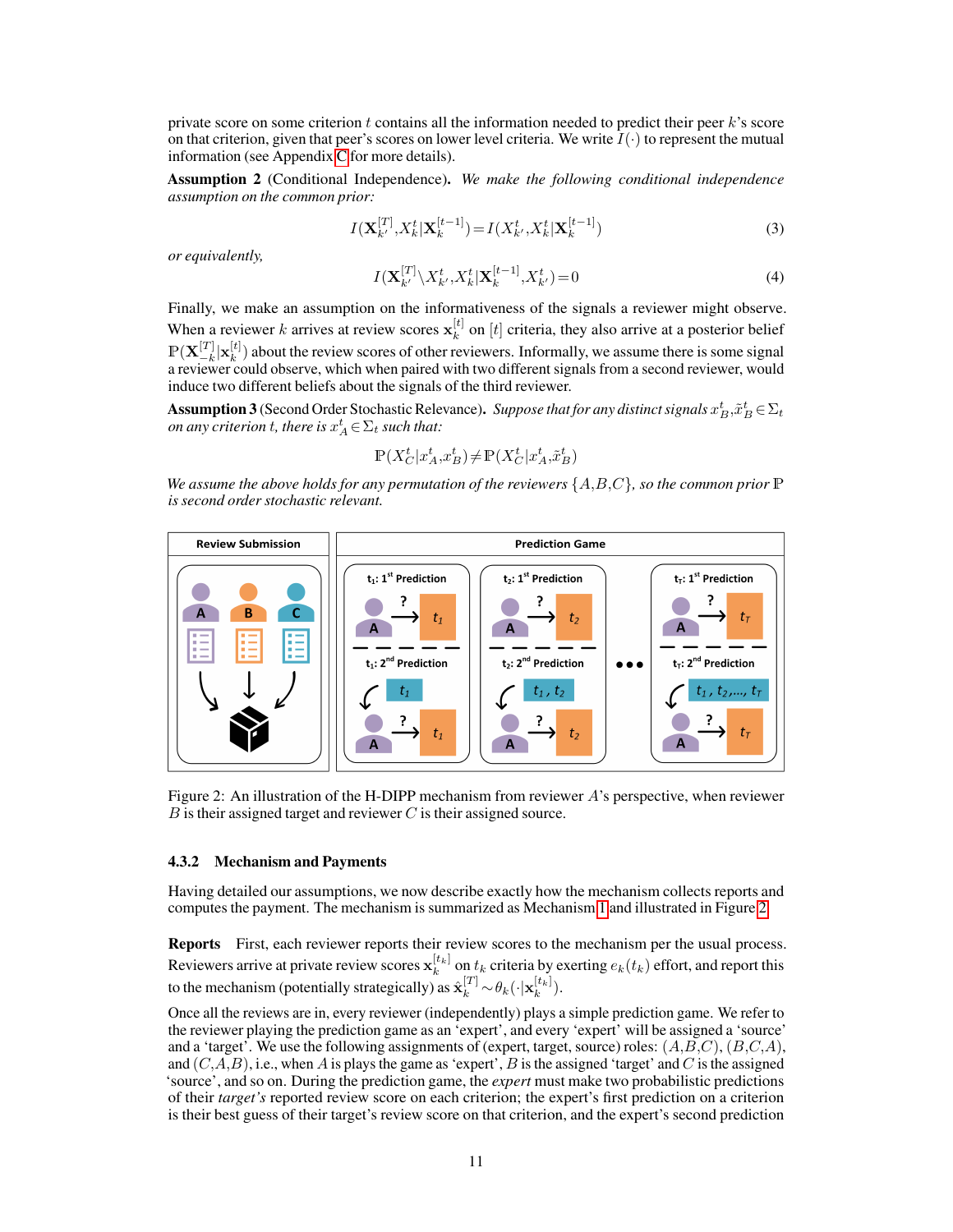is their updated best guess after the mechanism reveals their *source's* review score on that criterion. The criteria are revealed in a pre-determined order specified by the criteria hierarchy. As an example, consider the case where reviewer A plays the prediction game after all the reviews are in (with target B and source C). The mechanism will first elicit the expert A's prediction  $\hat{\mathbf{p}}_{B^1 \leftarrow A} = P\left(\hat{X}_B^1 | \mathbf{x}_A^{[t_A]}\right)$ of the target B's score on criterion 1, and then reveals the source C's signal  $\hat{x}^1_C$  on that criterion and ask for an updated prediction  $\hat{\bf p}^+_{B^1\leftarrow A}=P\Big(\hat X^1_B|{\bf x}^{[t_A]}_A,\hat {\bf x}^1_C\Big).$  Next on criterion 2, the mechanism asks for the expert A's prediction  $\hat{\bf p}_{B^2\leftarrow A}=P\left(\hat X_B^2|{\bf x}_A^{[t_A]},{\bf x}_C^1\right)$  of the target  $B$ 's score on criterion 2, and then reveals the source C's signal  $\hat{x}_C^2$  on that criterion and asks for an updated prediction  $\hat{\mathbf{p}}_{B^2 \leftarrow A}^{\dagger} = P\left(\hat{X}_B^2 | \mathbf{x}_A^{[t_A]}, \hat{\mathbf{x}}_C^{[2]} \right)$  $\left[\begin{smallmatrix} [2] \ C \end{smallmatrix}\right]$ . This proceeds in order until the final Tth criterion. The mechanism thus requests  $3T$  reports: reviewers'  $T$  review scores, their first predictions of their assigned target's scores on  $T$  criteria, and updated second predictions of that target peer's scores on  $T$  criteria given the source peer's scores. A reviewer's strategy on the reviewing task is  $s_k = \left(e_k(t_k), \hat{\mathbf{x}}_k^{[T]}\right)$  $_{k}^{[T]},\hat{\textbf{p}}_{k'^{t}\leftarrow k},\hat{\textbf{p}}_{k'^{t}\leftarrow k}^{+}\Big).$ 

### Mechanism 1: H-DIPP

**Input:**  $\omega_i$  (paper under review),  $\{t_1, t_2, ..., t_T\}$  (hierarchical criteria),  $\{A, B, C\}$  (set of 3 reviewers),  $\{\boldsymbol{\alpha}_A^{[T]},\boldsymbol{\beta}_A^{[T]},\boldsymbol{\alpha}_B^{[T]},\boldsymbol{\beta}_B^{[T]},\boldsymbol{\alpha}_C^{[T]} \}$  $_{C}^{[T]}\mathbf{,}\bm{\beta}_{C}^{[T]}$  $\{C}^{[T]}$ } (mechanism hyperparameters criteria) **Output:**  $\{r_A, r_B, r_C\}$  (payments for the reviewers) 1 Elicit reviewers' scores on each criterion  $\{\hat{\mathbf{x}}_k^{[T]} \}$  ${k}^{\lfloor t \rfloor}$   $_{k \in \{A, B, C\}}$  per the usual peer review process 2 Assign (expert, target, source) roles as follows:  $(A,B,C), (B,C,A), (C,A,B)$ . <sup>3</sup> for *each criterion* t *ascending the criteria hierarchy* do 4 Elicit  ${\hat{\mathbf{p}}_{B^t \leftarrow A}, \hat{\mathbf{p}}_{C^t \leftarrow B}, \hat{\mathbf{p}}_{A^t \leftarrow C}}$ , i.e., reviewers  $A, B, C$  predictions of the reports of reviewers  $B, C, A$  respectively on criterion t. 5 Reveal source scores on criterion t, i.e., reveal reviewer A's scores  $\hat{x}_A^{\bar{t}}$  to reviewer B, reviewer B's score  $\hat{x}^t_B$  to reviewer C, and reviewer C's score  $\hat{x}^t_C$  to reviewer A. 6 Elicit  $\{ \hat{\mathbf{p}}_{B^t \leftarrow A}^+, \hat{\mathbf{p}}_{C^t \leftarrow B}^+, \hat{\mathbf{p}}_{A^t \leftarrow C}^+, \text{ i.e., reviewers} \}$ A,B,C *updated* predictions of the reports of reviewers B,C,A respectively on criterion t.  $\tau = \frac{r_{A^t}^{\text{expert}} \leftarrow S_{\text{log}}(\hat{x}_B^t, \hat{\mathbf{p}}_{B^t \leftarrow A}) + S_{\text{log}}(\hat{x}_B^t, \hat{\mathbf{p}}_{B^t \leftarrow A}^+); r_{A^t}^{\text{target}} \leftarrow S_{\text{log}}(\hat{x}_A^t, \hat{\mathbf{p}}_{A^t \leftarrow C}^+)- S_{\text{log}}(\hat{x}_A^t, \hat{\mathbf{p}}_{A^t \leftarrow C})$  $\mathbf{B} = \begin{bmatrix} \mathbf{r}^{\text{expert}}_{B^t} \leftarrow S_{\text{log}}(\hat{x}^t_C, \hat{\mathbf{p}}_{C^t \leftarrow B}) + S_{\text{log}}(\hat{x}^t_C, \hat{\mathbf{p}}_{C^t \leftarrow B}^{\top}) ; r^{\text{target}}_{B^t} \leftarrow S_{\text{log}}(\hat{x}^t_B, \hat{\mathbf{p}}_{B^t \leftarrow A}^{\top}) - S_{\text{log}}(\hat{x}^t_B, \hat{\mathbf{p}}_{B^t \leftarrow A}) \right) \end{bmatrix}$  $\mathbf{P}_{C^t} = \begin{bmatrix} \mathbf{p}_C^{\text{expert}} \leftarrow S_{\text{log}}(\hat{x}_A^t, \hat{\mathbf{p}}_{A^t \leftarrow C}) + S_{\text{log}}(\hat{x}_A^t, \hat{\mathbf{p}}_{A^t \leftarrow C}^{\text{H}}), \mathbf{p}_{C^t}^{\text{target}} \leftarrow S_{\text{log}}(\hat{x}_C^t, \hat{\mathbf{p}}_{C^t \leftarrow B}^{\top}) - S_{\text{log}}(\hat{x}_C^t, \hat{\mathbf{p}}_{C^t \leftarrow B}) \right) \end{bmatrix}$ 10  $r_A \leftarrow \sum_{t=1}^T \alpha_A^t r_{A^t}^{\text{expert}} + \beta_A^t r_{A^t}^{\text{target}}$ 11  $r_B \leftarrow \sum_{t=1}^T \alpha_B^t r_{B^t}^{\text{expert}} + \beta_B^t r_{B^t}^{\text{target}}$ 12  $r_C \leftarrow \sum_{t=1}^T \alpha_C^t r_{C^t}^{\text{expert}} + \beta_C^t r_{C^t}^{\text{target}}$ 

<span id="page-11-0"></span>Payments The mechanism will pay each reviewer for their roles as expert and target (source payment is 0). Reviewers receive 'expert payment' based on their performance in the prediction game, and receive 'target payment' based on a peer's performance in the prediction game. The goal is for the expert payment to incentivize truthful predictions, and the 'target payment' to incentivize honest reports of private review scores. With reviewer-specific mechanism hyperparameters  $\{\alpha_A^{[T]}, \beta_A^{[T]}\},$ the criterion-t specific payment to reviewer A using the log scoring rule  $S_{\text{log}}$  is:

<span id="page-11-1"></span>
$$
r_{A^t} = \alpha_A^t \left( \underbrace{S_{\log}(\hat{x}_B^t, \hat{\mathbf{p}}_{B^t \leftarrow A}) + S_{\log}(\hat{x}_B^t, \hat{\mathbf{p}}_{B^t \leftarrow A})}_{\text{expert payment}} \right) + \beta_A^t \left( \underbrace{S_{\log}(\hat{x}_A^t, \hat{\mathbf{p}}_{A^t \leftarrow C}) - S_{\log}(\hat{x}_A^t, \hat{\mathbf{p}}_{A^t \leftarrow C})}_{\text{target payment}} \right) \right)
$$
(5)

Intuitively, the expert payment depends on how good a reviewer's predictions were during the prediction game, and the target payment depends how much better a peer expert's second prediction was over their first. To compute reviewer  $A$ 's total payment, we simply sum the individual criterion-specific payments  $r_A = \sum_t r_{A^t}$ . Payments for the other reviewers  $B, C$  are determined analogously. The key idea behind the target payment is that in expectation (shown shortly in Lemma [2\)](#page-13-0), it pays a reviewer the mutual information of their private score and the source's score, conditioned on the expert's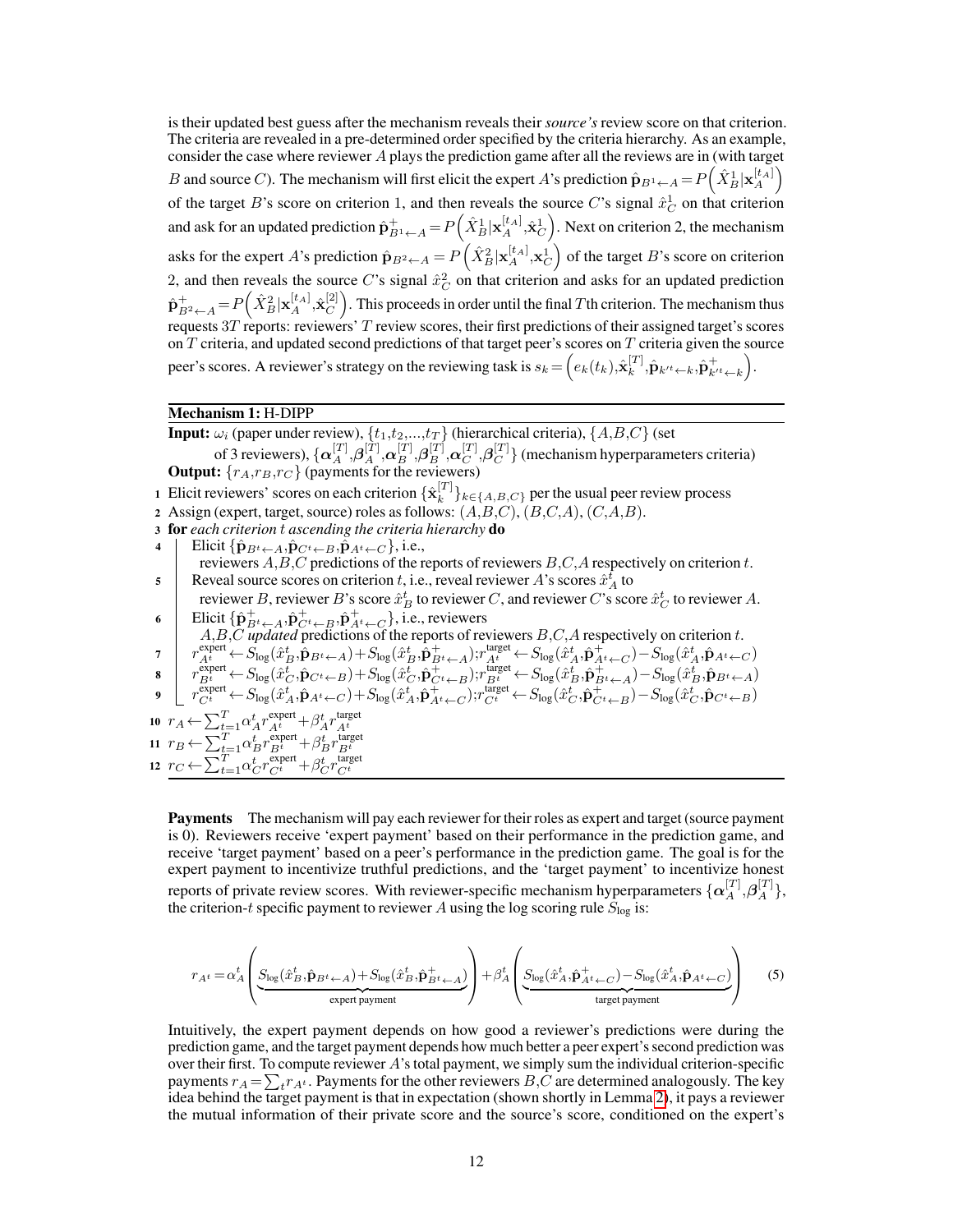information and the source's scores on lower level criteria. In other words, a reviewer's target payment for their reported review score on some criterion t is the *additional* information it contains about the source's score on that criterion, over and above the source's cheaper, lower effort information and expert's information on the lower level criteria.

The function of the mechanism hyper-parameters is to appropriately weight the criterion-specific payments to cover the marginal effort costs of completing higher level criteria, and will describe how to set them in relation to reviewers' common prior and effort costs in the next subsection. The task of gleaning information about the common prior and reviewers' effort costs is important, but we leave this to future work.

#### 4.3.3 Equilibria

We now analyze the equilibria of our mechanism<sup>[3](#page-12-0)</sup>. First, we give the strict truthfulness of our mechanism when all reviewers complete a certain number of criteria.

<span id="page-12-2"></span>**Theorem 1** (Strict Truthfulness). Suppose reviewers A, B, C complete  $[t_A], [t_B]$ , and  $[t_C]$  criteria *respectively. Then, on shared complete criteria*  $[t'] = [\min(t_A, t_B, t_C)]$ *, the H-DIPP mechanism is strictly truthful, i.e., all reviewers honestly reporting their true predictions and private review scores on shared complete criteria* [t 0 ] *is a strict Bayesian Nash equilibrium.*

However, mere truthfulness is not enough; the mechanism must also incentivize reviewers to exert the necessary effort to complete all criteria. After all, we care about eliciting reviewers' *effort-informed signals* on all criteria. To achieve this, we must reason about reviewers' marginal payments and costs of effort. Going forward, we use  $R$  to denote expected payment. We break up the total marginal expected payment  $\Delta R_k$  into the marginal expected expert and target payments  $\Delta R_k^{\text{expert}}$  and  $\Delta R_k^{\text{target}}$ , which in turn are each broken up into marginal payments  $\Delta R_{k}^{\text{expert}}$  and  $\Delta R_{k}^{\text{target}}$  on each criterion. We give the following lemma on reviewers' marginal expected payments for completing an additional criterion and show that it is always non-negative (when peers have completed all criteria and are reporting truthfully).

<span id="page-12-1"></span>Lemma 1 (Non-negative Marginal Payments). *Suppose reviewers* B,C *complete all criteria and truthfully report their private review scores and predictions. Then, reviewer* A*'s marginal expected payment for completing criterion* t<sup>A</sup> *and honestly reporting private review scores and predictions is*  $\Delta R_A(t_A) := R_A(t_A) - R_A(t_A - 1) = \Delta R_A^{expert}(t_A) + \Delta R_A^{target}(t_A)$ , where:

$$
I. \quad \Delta R_A^{expert}(t_A) := R_A^{expert}(t_A) - R_A^{expert}(t_A - 1) = \sum_{t=1}^T \alpha_A^t \Delta R_A^{expert}(t_A)
$$

2. 
$$
\Delta R_A^{\text{target}}(t_A) := R_A^{\text{target}}(t_A) - R_A^{\text{target}}(t_A - 1) = \sum_{t=1}^T \beta_A^t \Delta R_A^{\text{target}}(t_A)
$$

3. 
$$
\Delta R_{A^t}^{expert}(t_A) := I(X_B^t; X_A^{t_A} | \mathbf{X}_A^{[t_A-1]}, \mathbf{X}_C^{[t]}) + I(X_B^t; X_A^{t_A} | \mathbf{X}_A^{[t_A-1]}, \mathbf{X}_C^{[t-1]})
$$

$$
\textbf{4.}\quad\Delta R_{A^t}^{\textit{target}}(t_A) \!:=\! \begin{cases} 0, & t < t_A \\ I\!\left( X_B^{t_A}; X_A^{t_A}|\mathbf{X}_C^{[T]},\!\mathbf{X}_B^{[t_A-1]}\right) \!-\! I\!\left( X_B^{t_A}; g_A^{t_A|t_A-1}(\mathbf{X}_A^{[t_A-1]})|\mathbf{X}_C^{[T]},\!\mathbf{X}_B^{[t_A-1]}\right), & t = t_A \\ \mathbb{E}\!\left[ KL\!\left(\mathbb{P}(X_B^t|g_A^{t|t_A}(\mathbf{X}_A^{[t_A]}),\!\mathbf{X}_C^{[T]},\!\mathbf{X}_B^{[t-1]})||\mathbb{P}(X_B^t|g_A^{t|t_A-1}(\mathbf{X}_A^{[t_A-1]}),\!\mathbf{X}_C^{[T]},\!\mathbf{X}_B^{[t-1]})\right)\right], & t > t_A \end{cases}
$$

Furthermore, the marginal expected expert and target payments on each criterion are always non-  
negative, i.e., 
$$
\Delta R_{\star\star}^{exert}(t_A) \Delta R_{\star\star}^{ext}(t_A) > 0
$$
 for all  $t, t_A \in [T]$  and the inequality is strict when  $t = t_A$ .

*negative, i.e.,*  $\Delta R_{A^t}^{expert}(t_A)$ , $\Delta R_{A^t}^{target}(t_A)$   $\geq 0$  for all  $t,t_A \in [T]$  and the inequality is strict when  $t=t_A$ . *Similar results hold for reviewers* B *and* C *when peers complete all criteria and report truthfully.*

With this, we can now specify how to set the mechanism hyperparameters to incentivize a reviewer to complete all criteria, such that all reviewers completing all criteria and reporting truthfully is a strict BNE (equivalent to the *potent* property of hyperparameters in [Kong and Schoenebeck](#page-18-12) [\(2018\)](#page-18-12)).

<span id="page-12-0"></span> $3$ We ignore permutation equilibria, where the labels for signals are permuted. Such equilibria exist in our mechanism, but they are not of serious concern; see [Kong and Schoenebeck](#page-18-16) [\(2019\)](#page-18-16) for details.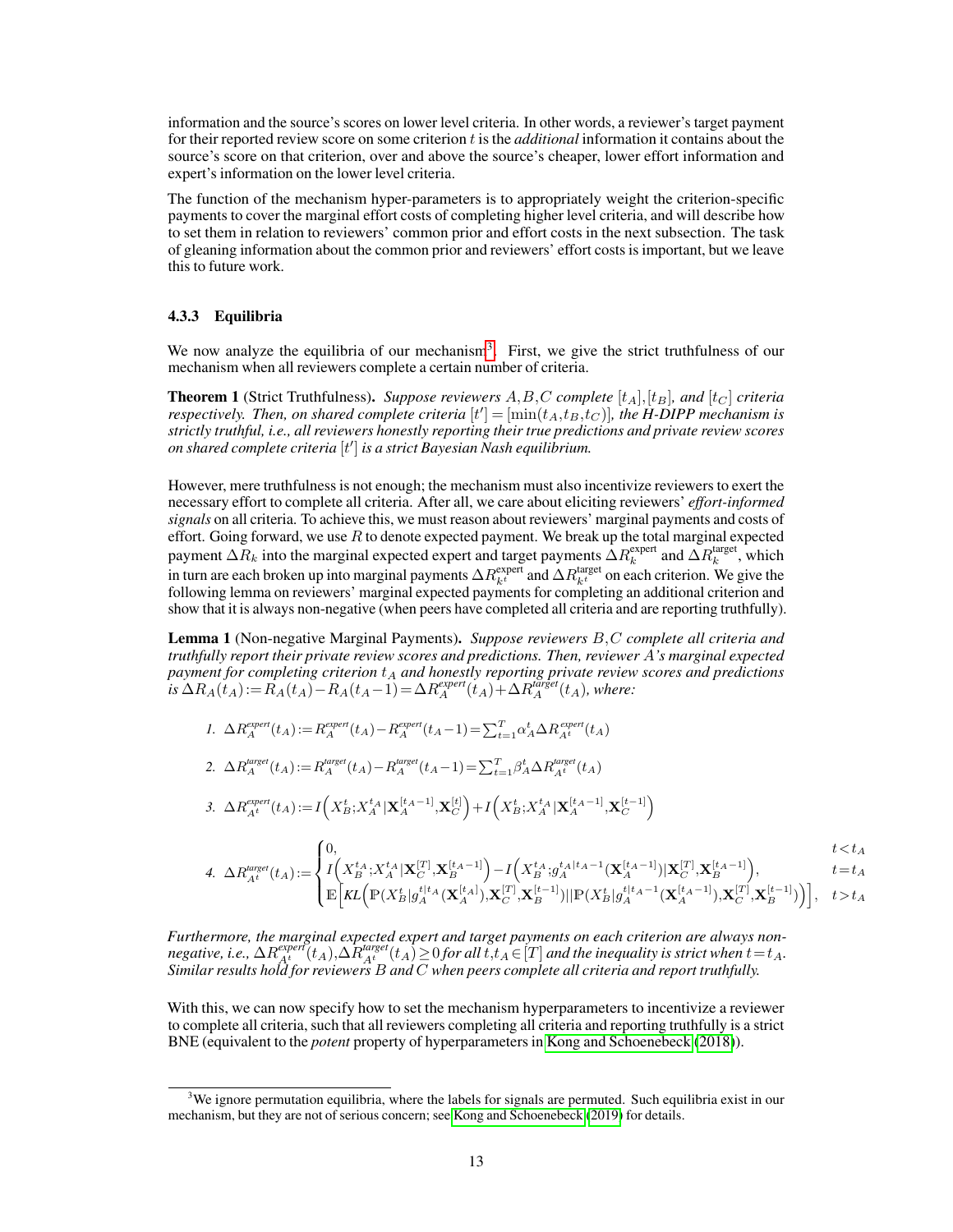<span id="page-13-1"></span>Theorem 2 (Optimal Mechanism Hyperparameters). *Suppose mechanism hyperparameters*  $\{\boldsymbol{\alpha}_A^{[T]},\boldsymbol{\beta}_A^{[T]},\boldsymbol{\alpha}_B^{[T]},\boldsymbol{\beta}_B^{[T]},\boldsymbol{\alpha}_C^{[T]}$  $_{C}^{[T]}\mathbf{,}\bm{\beta}_{C}^{[T]}$  $\{C^{[1]}\}$  are solutions to the following linear program:

$$
\min \sum_{k \in \{A, B, C\}} \sum_{t=1}^{T} \alpha_k^t R_{k}^{expert}(T) + \beta_k^t R_{k}^{target}(T)
$$
\n
$$
s.t. \sum_{t=1}^{T} \alpha_A^t \Delta R_{A}^{expert}(t_A) + \beta_A^t \Delta R_{A}^{target}(t_A) > \Delta e_A(t_A) \text{ for } 1 \le t_A \le T
$$
\n
$$
\sum_{t=1}^{T} \alpha_B^t \Delta R_{B}^{expert}(t_B) + \beta_B^t \Delta R_{B}^{target}(t_B) > \Delta e_B(t_B) \text{ for } 1 \le t_B \le T
$$
\n
$$
\sum_{t=1}^{T} \alpha_C^t \Delta R_{C^t}^{expert}(t_C) + \beta_C^t \Delta R_{C^t}^{target}(t_C) > \Delta e_C(t_C) \text{ for } 1 \le t_C \le T
$$
\n
$$
\alpha_k^t, \beta_k^t \ge 0
$$
\n(6)

*Then, for any reviewer* k*, if their peers complete all criteria and report predictions and review scores truthfully, reviewer* k *strictly maximizes their expected utility by also completing all criteria and reporting predictions and review scores truthfully. In other words, completing all criteria and reporting truthfully is a strict Bayesian-Nash equilibrium. We refer to this equilibrium as the fully-informative equilibrium.*

Having shown that our desired strategy profile (all reviewers completing all criteria and reporting truthfully) is a strict BNE, we now discuss how this compares to other equilibria and strategy profiles. A common challenge is that truthful equilibria pay less than effortless uninformative equilibria (like in single-HMIM), so the truthful equilibria are not realized in practice. However, this is not the case with H-DIPP; we will show that an uninformative equilibrium pays nothing in expectation and the fully informative equilibrium pays strictly more. We begin with the following lemma on the total payment to reviewers in any equilibrium:

<span id="page-13-0"></span>**Lemma 2** (Aggregate Reviewer Payments). Let  $s_k = \left(e_k(t_k), \hat{\mathbf{x}}_k^{[T]}\right)$  $_{k}^{[T]},\!\hat{\mathbf{p}}_{k^{\prime}[T]\leftarrow k}^{+},\!\hat{\mathbf{p}}_{k^{\prime}[T]\leftarrow k}\Big)$  be reviewer k's strategy, where  $k'$  is reviewer  $k$ 's target. If  $\mathbf{s} = (s_A, s_B, s_C)$  is an equilibrium strategy profile, *reviewer* A*'s expected payment is:*

$$
\mathbb{E}[r_A] = \sum_{t=1}^T \alpha_A^t \left( - \mathbb{E} \left[ H \left( \mathbb{Q} \left( \hat{X}_B^t | \mathbf{x}_A^{[t_A]}, \hat{\mathbf{x}}_C^{[t]} \right) \right) \right] - \mathbb{E} \left[ H \left( \mathbb{Q} \left( \hat{X}_B^t | \mathbf{x}_A^{[t_A]}, \hat{\mathbf{x}}_C^{[t-1]} \right) \right) \right] \right) + \beta_A^t I \left( \hat{X}_B^t; \hat{X}_A^t | \mathbf{X}_C^{[t_C]}, \hat{\mathbf{X}}_B^{[t-1]} \right) \tag{7}
$$

*(and expected payments for peers* B,C *computed analogously). Reviewers' total expected payment is:*

$$
\mathbb{E}[r_A + r_B + r_C] = \sum_{t=1}^T \alpha_A^t \left( -\mathbb{E}\Big[H\Big(\mathbb{Q}\Big(\hat{X}_B^t | \mathbf{x}_A^{[t_A]}, \hat{\mathbf{x}}_C^{[t]}\Big)\Big)\Big] - \mathbb{E}\Big[H\Big(\mathbb{Q}\Big(\hat{X}_B^t | \mathbf{x}_A^{[t_A]}, \hat{\mathbf{x}}_C^{[t-1]}\Big)\Big)\Big]\right) + \beta_A^t I\Big(\hat{X}_B^t; \hat{X}_A^t | \mathbf{X}_C^{[t_C]}, \hat{\mathbf{X}}_B^{[t-1]}\Big) \\
+ \alpha_B^t \left( -\mathbb{E}\Big[H\Big(\mathbb{Q}\Big(\hat{X}_C^t | \mathbf{x}_B^{[t_B]}, \hat{\mathbf{x}}_A^{[t]}\Big)\Big)\Big] - \mathbb{E}\Big[H\Big(\mathbb{Q}\Big(\hat{X}_C^t | \mathbf{x}_B^{[t_B]}, \hat{\mathbf{x}}_A^{[t-1]}\Big)\Big)\Big]\right) + \beta_B^t I\Big(\hat{X}_C^t; \hat{X}_B^t | \mathbf{X}_A^{[t_A]}, \hat{\mathbf{x}}_C^{[t-1]}\Big) \\
+ \alpha_C^t \left( -\mathbb{E}\Big[H\Big(\mathbb{Q}\Big(\hat{X}_A^t | \mathbf{x}_C^{[t_C]}, \hat{\mathbf{x}}_B^{[t]}\Big)\Big)\Big] - \mathbb{E}\Big[H\Big(\mathbb{Q}\Big(\hat{X}_A^t | \mathbf{x}_C^{[t_A]}, \hat{\mathbf{x}}_B^{[t-1]}\Big)\Big)\Big]\right) + \beta_C^t I\Big(\hat{X}_A^t; \hat{X}_C^t | \mathbf{X}_B^{[t_B]}, \hat{\mathbf{X}}_A^{[t-1]}\Big) \\
+ \alpha_C^t \left( -\mathbb{E}\Big[H\Big(\mathbb{Q}\Big(\hat{X}_A^t | \mathbf{x}_C^{[t_C]}, \hat{\mathbf{x}}_B^{[t]}\Big)\Big)\Big] - \mathbb{E}\Big[H\Big(\mathbb{Q}\Big(\hat{X}_A^t | \mathbf{x}_C^{[t_A]}, \hat{\mathbf{x}}_B^{[t-1]}\Big)\Big)\Big]\right) + \beta_C^t I\Big(\hat{X}_A^t; \hat{X}_C^t | \mathbf{X}_B^{[t_B]}, \hat{\mathbf
$$

We make several observations. First, unlike the ideal-HMIP proposal (and like the concrete single-HMIM proposal) in [Kong and Schoenebeck](#page-18-12) [\(2018\)](#page-18-12), we cannot claim that truthful reporting of private signals is a dominant *strategy*, since a reviewer's target payment for reporting private scores will depend on their peer's expert prediction strategy. However, it is the case that individual reviewers earn higher target payments in *equilibria* where they report their private review score truthfully, compared to ones where they strategically manipulate the score, i.e.,  $I\left(\hat{X}_{B}^{t};\hat{X}_{A}^{t}|\mathbf{X}_{C}^{[t_C]},\hat{\mathbf{X}}_{B}^{[t-1]}\right)$  $\left[\begin{matrix} \hat{I}^{t-1} \end{matrix} \right] \leq I \left(\hat{X}_B^t; X_A^t | \mathbf{X}_C^{[t_C]}, \hat{\mathbf{X}}_B^{[t-1]}\right)$  $\begin{bmatrix} [t-1] \\ B \end{bmatrix}$  for all  $t \in [T]$  (and similarly for other reviewers) due to the data processing inequality [\(Kong and Schoenebeck, 2019\)](#page-18-16).

Second, unlike TDPP (which does not account for effort), we cannot guarantee the strong truthfulness of the fully informative truth-telling equilibrium, i.e., we cannot guarantee that the fully informative equilibrium has higher aggregate utility than any other equilibrium. It may be possible for a reviewer to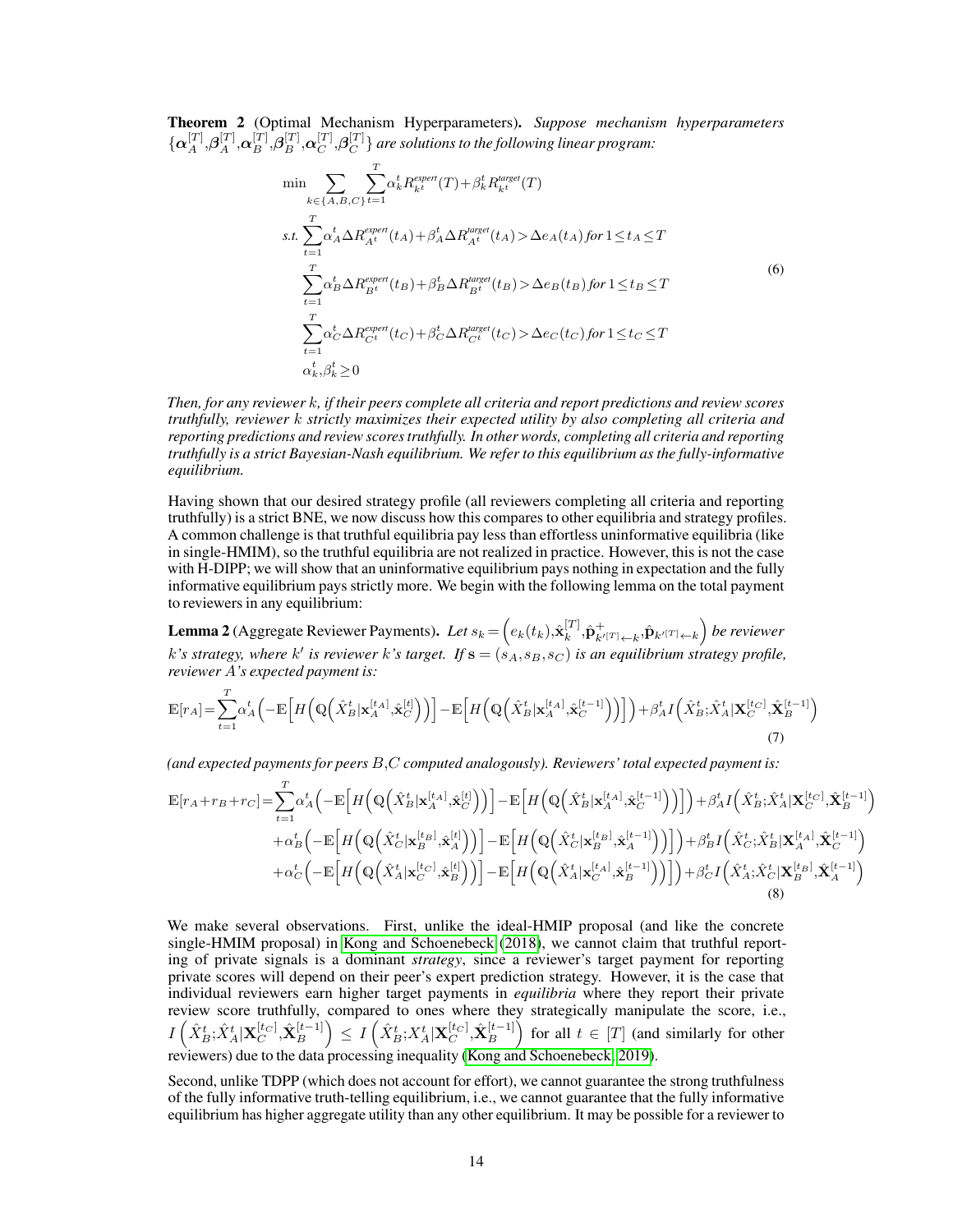strategically manipulate their private signals so that when used as a source for some expert's prediction, the target receives higher payment; e.g., it may be possible that reviewer B's strategic reports provides a higher target payment for reviewer  $A$  with  $I\left( X_B^t; \hat{X}_A^t | \mathbf{X}_C^{[t_C]}, \mathbf{X}_B^{[t-1]} \right)$  $\left[\begin{matrix} \boldsymbol{t}-1 \end{matrix} \right] \leq I \left(\hat{X}_{B}^{t}; \hat{X}_{A}^{t} | \mathbf{X}_{C}^{[t_C]}, \hat{\mathbf{X}}_{B}^{[t-1]}\right)$  $\left[\begin{matrix}t-1\\B\end{matrix}\right]$ . Reviewer B's strategic reports could then increase reviewer A's target payment by more than it hurts their own target payment, thereby raising aggregate utility (costs are the same). However, reviewers do not receive payments for their role as source, and further must accept lower target payment for such strategic manipulation, so reviewers are disincentivized from pursuing such equilibria unilaterally. Nevertheless, we cannot rule out the presence of equilibria where all reviewers lie strategically to raise another reviewer's payment.

Thirdly, a reviewer's expected expert payment is always non-positive (since the Shannon entropy is non-negative), and a reviewer's expected target payment is always non-negative. Thus, we must ensure that a reviewer's expected payment is greater than their cost in the fully informative equilibrium, so that it is individually rational for reviewers to participate in the mechanism. This will naturally involve scaling the hyperparameters such that the target payment pays more than the expert payment subtracts. This also grants that the fully-informative equilibrium pays more than an uninformative equilibrium where no reviewers exert effort. We state this formally below.

<span id="page-14-2"></span>Theorem 3 (Uninformative Equilibria and Individual Rationality).

- *(a) In the highest paying uninformative equilibrium (where all reviewers exert zero effort), every reviewer's expected payment (and hence aggregate reviewer welfare) is zero.*
- *(b) Suppose that in addition to the constraints specified in Theorem [2,](#page-13-1) the mechanism hyperpa-* $\textit{rameters also satisfy} \ R_k(T) - e_k(T) > 0 \Leftrightarrow \sum_{t=1}^T \alpha_k^t R_{k^t}^\textit{expert}(T) + \beta_k^t R_{k^t}^\textit{target}(T) > e_k(T) \textit{ for }$ k∈ {A,B,C}*, i.e., reviewers' expected utility in the fully-informative equilibrium is positive. Then, it is individually rational to participate in the mechanism and complete all criteria and report truthfully, given peers are doing the same. Additionally, the fully-informative equilibrium has higher individual and aggregate utility than the uninformed equilibrium.*

Finally, we note that while the mechanism can hide reviewers' identities from each other to provide some measure of protection against collusion, a formal analysis of H-DIPP's robustness to collusion would be valuable direction for future work.

#### <span id="page-14-0"></span>4.4 Demand and Supply

In Section [4.2,](#page-7-0) we presented the Stage I VCG auction that accepts  $P$  papers for review. However, the question of how a conference should determine the number of review slots  $P$  still remains to be answered. On this issue, we have the following considerations:

- 1. **Balanced Budget**: We aim to set  $P$  based on the number of reviews that can be paid for under the Stage II H-DIPP payment scheme using revenue from the Stage I VCG auction. Recall that the cost to the mechanism to have one paper reviewed by *a given reviewer triplet* in the fully-informative equilibrium (if this is indeed the observed equilibrium) is given by Lemma [2,](#page-13-0) where hyperparameters have been set using Theorem [2.](#page-13-1) We treat this as a hard constraint.
- 2. **Maximize**  $P$ : We would like to accept as many papers for review as feasible.
- 3. Fair Expertise-based Matching: Reviewers must be well-qualified to review their assigned papers and have the appropriate domain expertise. Additionally, all papers accepted for review should have equal consideration when being assigned reviewers; the bid accompanying a paper should have no bearing on the quality of reviewer matches<sup>[4](#page-14-1)</sup>. We assume access to a black-box algorithm that can score a reviewer's match with a paper, and assign reviewers to papers based on this score (e.g. Toronto Paper Matching System [\(Charlin and Zemel, 2013\)](#page-18-17)).

The third consideration comes from the observation that the mechanism should not blindly seek to minimize its total cost over all papers in an attempt to squeeze in as many review acceptances  *as* possible. The cost to the mechanism for reviewing a single paper depends both on the hyperparameters (optimally set via Theorem [2\)](#page-13-1) as well as the mutual information in reviewers' signals, so total costs

<span id="page-14-1"></span><sup>&</sup>lt;sup>4</sup>Aside from the motivation of fairness, if higher bidding papers received priority in matching reviewers, reviewers could infer a paper's bid from the quality of their match, giving them a low-effort signal of paper quality.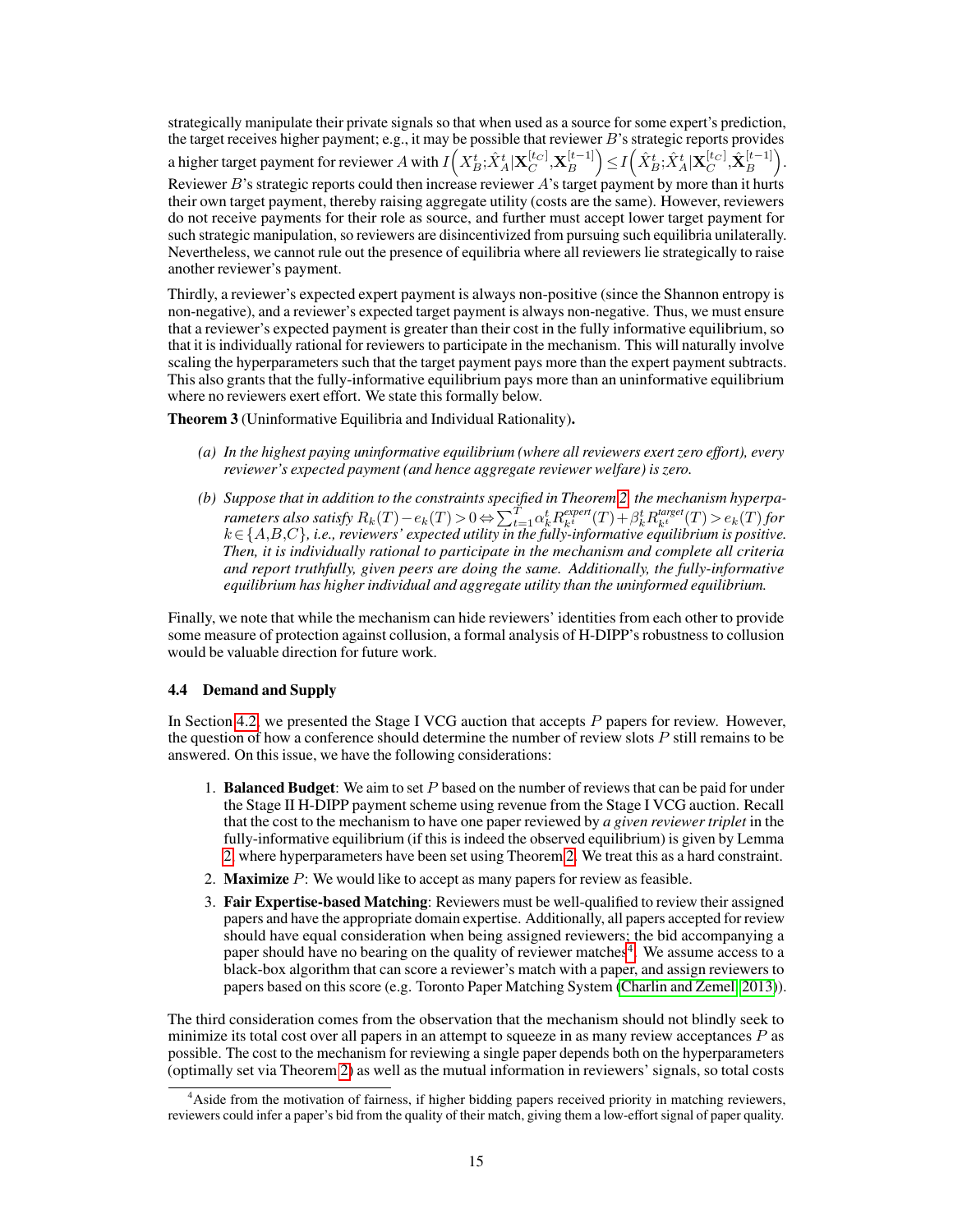can be made abnormally low by badly matching reviewers to papers such that reviewers' signals have naturally low mutual information. Heuristically, we expect that well-matched expert reviewers hit the sweet spot of having low effort costs to review a paper and more mutually informative review scores with expert peers, so the mechanism pays a fair price for such expert reviews.

Nevertheless, we face a trade-off where accepting more papers for review may decrease the average quality of the paper-reviewer matches. Formally, let  $S_{i_k}^*$  denote the match score for the k-th reviewer of paper  $\omega_i$  and  $\hat{R}^*_{i_k}$  denote the expected payment to the k-th reviewer of paper  $\omega_i$  under the optimal assignment of reviewers (as determined by the black-box algorithm) for some given number of papers P accepted for review. Then, the optimal number of review slots is the largest P with an acceptable average reviewer match score that also satisfies the balanced budget constraint:

<span id="page-15-1"></span>
$$
\underset{P}{\text{argmax}} \left( \frac{1}{P} \sum_{i=1}^{P} S_{i_A}^* + S_{i_B}^* + S_{i_C}^* \right) + \lambda P
$$
\n
$$
\text{s.t. } b_{P+1}^* \cdot P \ge \sum_{i=1}^{P} R_{i_A}^* + R_{i_B}^* + R_{i_C}^* \tag{9}
$$

The parameter  $\lambda$  controls the tradeoff between match quality and number of papers accepted for review, and is a design decision to be made by individual conferences. The objective can be modified if desired; substituting the mean reviewer match score for the median or an additional term penalizing variance in reviewer match scores are alternative choices. Algorithmically, we can find the optimal number of review slots by first computing all the valid number of review slots under the balanced budget constraint, and picking the largest one with an acceptable average reviewer match score (summarized in Algorithm [2\)](#page-15-1).

Algorithm 2: Determination of Number of Review Slots P

Input: N papers submitted to the conference, a black-box algorithm

matching reviewers to papers based on expertise (e.g. Toronto Paper Matching System) **Output:** Optimal Number of Review Slots P

1 for  $n = 1:N$  do

- 2  $\Box$  Obtain optimal matching of reviewers to *n* papers from black-box algorithm
- 3 If accepting *n* papers satisfies the budget constraint  $b_{P+1}^*P \ge \sum_{i=1}^P R_{i_A}^* + R_{i_B}^* + R_{i_C}^*$ ,
	- add p to the list of allowed number of review slots  $P \leftarrow \mathcal{P} \cup \{n\}$
- 4 Select the largest  $P \in \mathcal{P}$  with an acceptable average reviewer

match score, i.e., largest  $P$  that maximizes the objective  $\left(\frac{1}{P}\sum_{i=1}^P S^*_{i_A}+S^*_{i_B}+S^*_{i_C}\right)+\lambda P$ 

We conclude with a caveat. Setting the mechanism hyperparameters by solving the linear program in Theorem [2](#page-13-1) and computing the expected payment in the fully informative equilibrium (Lemma [2\)](#page-13-0) requires estimating or eliciting information about the common prior P and the reviewer triplet's effort cost functions  $e_k(\cdot)$ . Eliciting this information truthfully from reviewers will typically require payment to be independent of the elicitation, i.e., reviewer triplets' hyperparameters must be set independently of their elicited/estimated costs, or reviewers will have an incentive to misrepresent their costs. Practically, we may need a single set of mechanism hyperparameters  $\{\boldsymbol{\alpha}^{[T]},\!\boldsymbol{\beta}^{[T]}\}$  that determine payments to all reviewers. These hyperparameters could be set so that they satisfy the constraints of the linear program for the 'most expensive' reviewer in the reviewer pool, and all lower-cost reviewers will enjoy surplus. However, doing this still requires estimating or truthfully eliciting necessary information about reviewer triplets' common priors and reviewers' marginal costs and is an important direction for future work.

## <span id="page-15-0"></span>5 Discussion

Here, we discuss some important considerations for a practical implementation of our mechanism.

Collaboration We assumed for ease of exposition that every paper has a single author and this author must participate in the review process to earn enough credits to cover their bids. In practice, papers are largely multi-author efforts, and not every co-author is equally qualified to participate in the review process. The natural relaxation of the single-author assumption is to formalize the role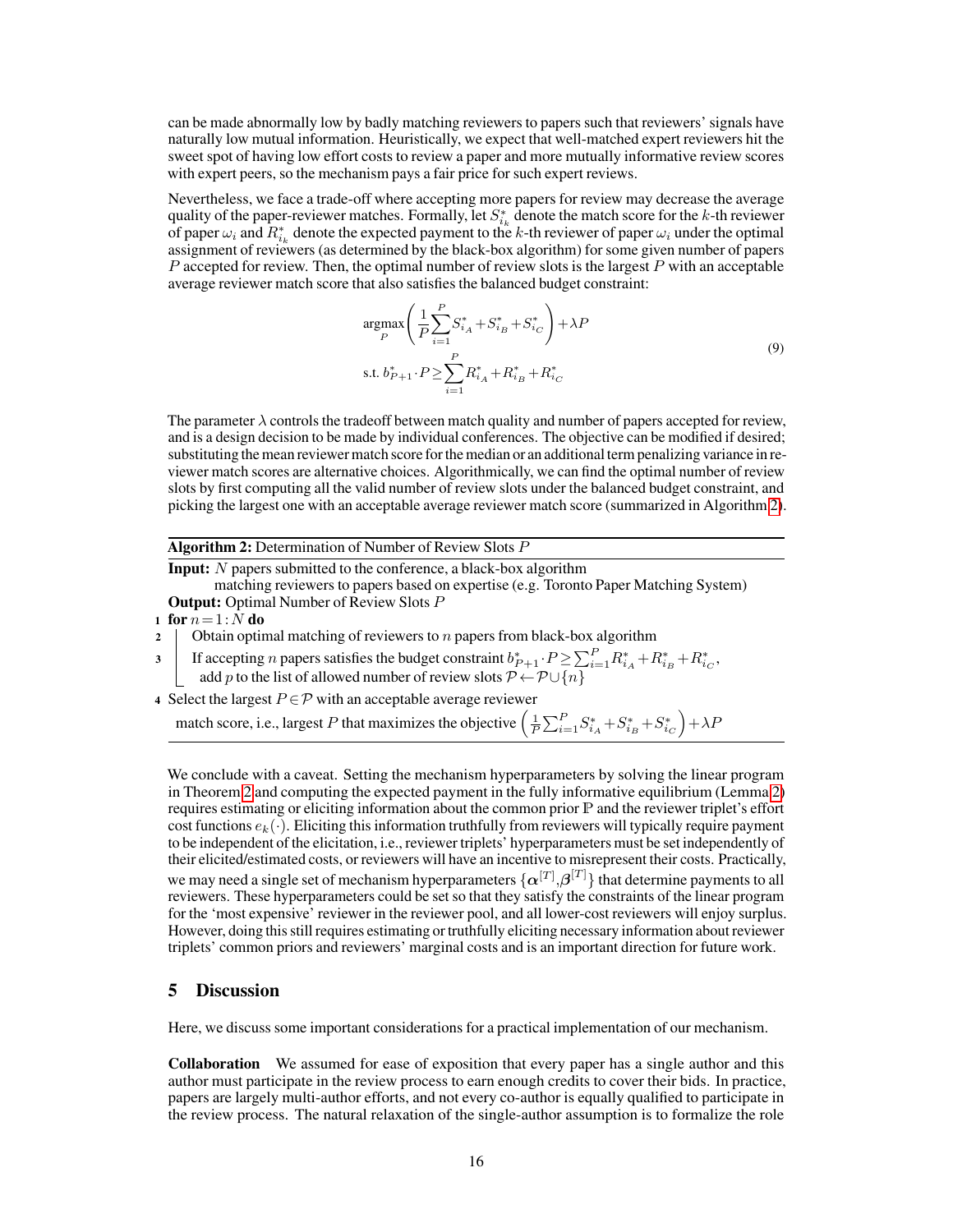of a single 'sponsor'[5](#page-16-0) who puts up the credits needed for the bid, and will typically be a senior author who has banked enough credits by reviewing. However, non-author researchers may also supply the credits for a paper's accompanying bid and be acknowledged in their capacity as sponsor, mitigating incentives to add credit-rich non-author sponsors as authors in exchange for a high bid. Additionally, we may wish to grant a lump-sum of credits to first-time authors to give them the right to submit some number of papers while they build the necessary expertise for review. We emphasize that bids do not have any bearing on a paper's acceptance for publication, so sponsors will still be sensitive about their bids as a weak paper accepted for review will likely be rejected and the spent credits will be wasted.

Common Prior Assumption We have assumed that reviewers' review scores are drawn from a common prior that is common knowledge. This assumption can be made more realistic by making several of a reviewer's past reviews available for reference, so any reviewer can gauge how their opinion correlates with their peers'.

Post-processing Review Scores The H-DIPP mechanism elicits honest and effortful opinions from *heterogeneous* reviewers, with the goal of reducing the noise in estimates of a paper's quality. However, this also means that reviewers' honest and effortful opinions may be miscalibrated with respect to the rating scale [\(Shah et al., 2018\)](#page-19-1). Thus, some post-processing of these scores [\(Wang and Shah, 2018;](#page-20-7) [Lawrence, 2021\)](#page-18-0) to correct reviewer's individual biases may produce a better picture of a paper's quality.

Conflicts of Interest We note that our results on incentivizing effortful and truthful reviews hold under the assumption that there are no other incentives in play. However, if the matched reviewers have a conflict of interest, this would weaken the incentive to report honest and effortful reviews. Thus, related work on optimizing paper-reviewer matches [\(Xu et al., 2018;](#page-20-1) [Jecmen et al., 2020\)](#page-18-3) to avoid conflicts of interest is complementary and important to the success of our mechanism.

Behavioural and Social Considerations Our focus in this paper has been to develop a mechanism for paper submission and reviewing with desirable theoretical properties. However, our fundamental assumptions about human behaviour may or may not hold in practice. A primary concern is that introducing payments for reviewers could crowd-out pro-social motivations [\(Squazzoni et al., 2013;](#page-19-22) [Gneezy](#page-18-18) [and Rustichini, 2000\)](#page-18-18). Empirical evidence for when such prediction market-style mechanisms succeed [\(Debmalya et al., 2020\)](#page-18-19) and fail [\(Gao et al., 2014\)](#page-18-15) can help refine our mechanism and similar ideas.

A Secondary Market We have assumed that our mechanism operates with its own currency, but we could further allow the sale and purchase of credits on a secondary market. This has the potential to allow individuals to earn real-world currency as reviewers, and could even encourage specialization in the review process: researchers who excel at reviewing in H-DIPP mechanism could allocate more of their time providing high quality reviews and be appropriately compensated for their work.

# 6 Conclusion and Future Work

We tackle incentive issues in scientific peer review by proposing a two-stage mechanism that allocates review slots to papers via a VCG auction and uses the revenue raised to pay participating reviewers in our novel H-DIPP mechanism. The H-DIPP mechanism aims to incentivize reviewers to obtain and report a clearer signal of a paper's quality in order to reduce the noise in the accept/reject decisions. We showed that the H-DIPP mechanism is strictly truthful, and described how to set mechanism hyperparameters so that exerting enough effort to score the paper honestly on all criteria is a strict Bayesian Nash equilibrium. We also showed that such a fully informative equilibrium pays more in expectation than any uninformative equilibrium, and described how the mechanism hyperparameters can be further tweaked so participating in the H-DIPP reviewing mechanism is individually rational. Finally, we discussed the trade-off between the number of available review slots and quality of paper-reviewer matches. However, there remain important questions to be answered, and we present some of them below:

1. Criteria Hierarchy: What is the best construction of the criteria hierarchy?

<span id="page-16-0"></span> ${}^5A$  paper can only have a single sponsor; allowing multiple sponsors to contribute to a bid would privilege papers with more authors. For the same reason, credits should not be giftable to others.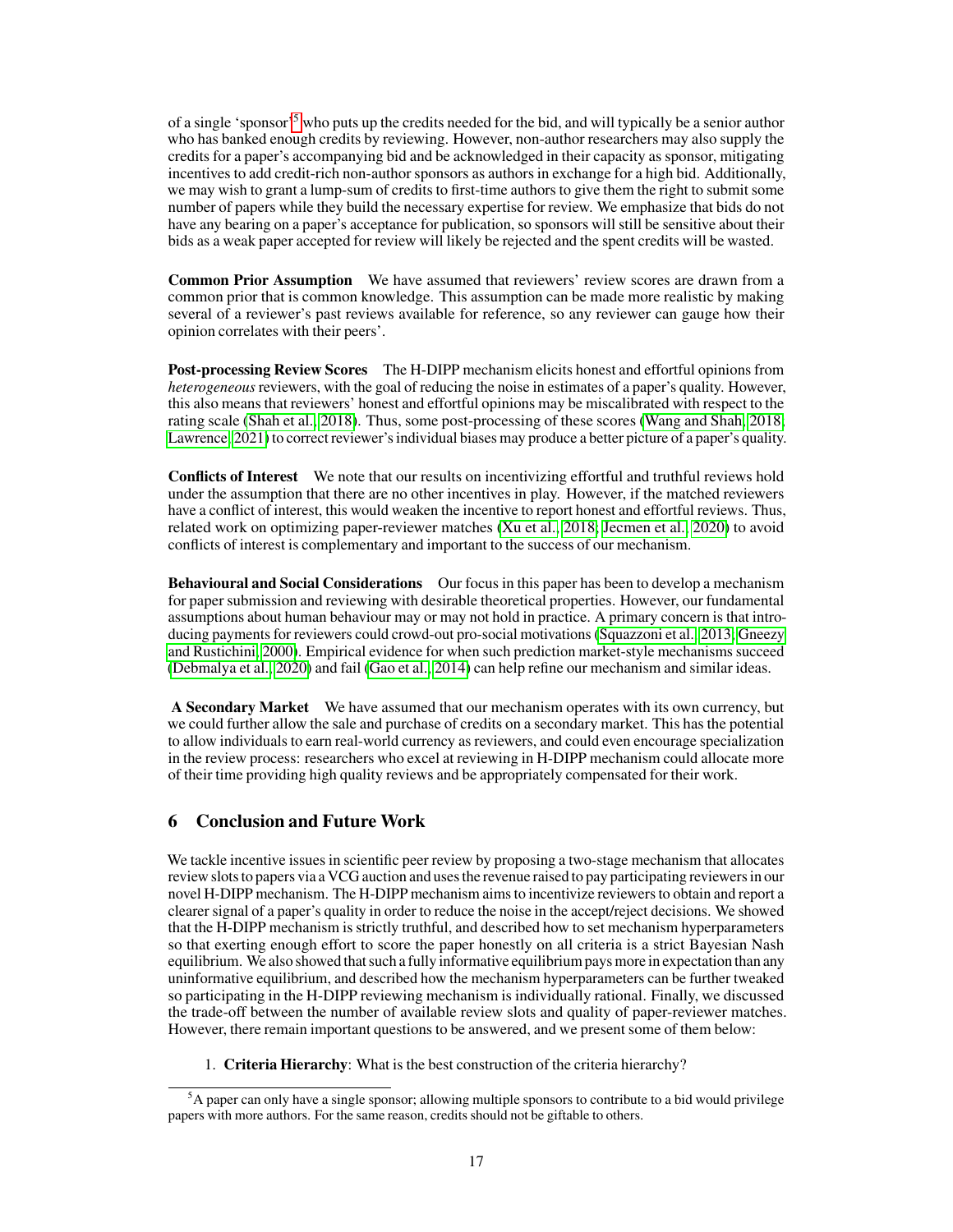- 2. Estimating Hyperparameters and Costs: Setting mechanism hyperparameters and the number of review slots  $P$  requires information about reviewers' marginal payments and costs, so identifying ways to learn [\(Liu and Chen, 2016\)](#page-19-21) or elicit this information would be valuable.
- 3. Variance in Payments: Is the variance in payments so large that honest and effortful reviews get negative payments with unacceptable regularity? If so, can the addition of a few more reviewers reduce this variance?
- 4. Improving Equilibria: Can we leverage information across reviewing tasks [\(Dasgupta and](#page-18-11) [Ghosh, 2013;](#page-18-11) [Agarwal et al., 2017\)](#page-18-20) in an efficient way to further increase total payoffs in the truth-telling equilibrium? How does the utility of untruthful equilibria compare to the fully-informative equilibrium? How robust is the mechanism to collusion?
- 5. Truthful, but Useful?: H-DIPP is strictly *truthful*, but whether or not this is useful is a different empirical question. If H-DIPP-incentivized review scores vary widely even with post-processing (i.e., truthful reviews end up being quite idiosyncratically subjective), or do not track other measures of paper quality, it may not be possible to extract a meaningful signal (criticism C4). Running small scale experiments with real money could shed light on whether the benefits of our proposed mechanism warrant the overhead.

Such issues merit further in-depth discussion and analysis. Our proposed mechanism is intended to serve as a theoretically well-grounded solution to incentive issues in scientific peer review. Ultimately, experimental validation will be the final arbiter of the plausibility of our approach.

# Acknowledgments and Disclosure of Funding

We thank Sandesh Adhikary for assistance with figures in the paper.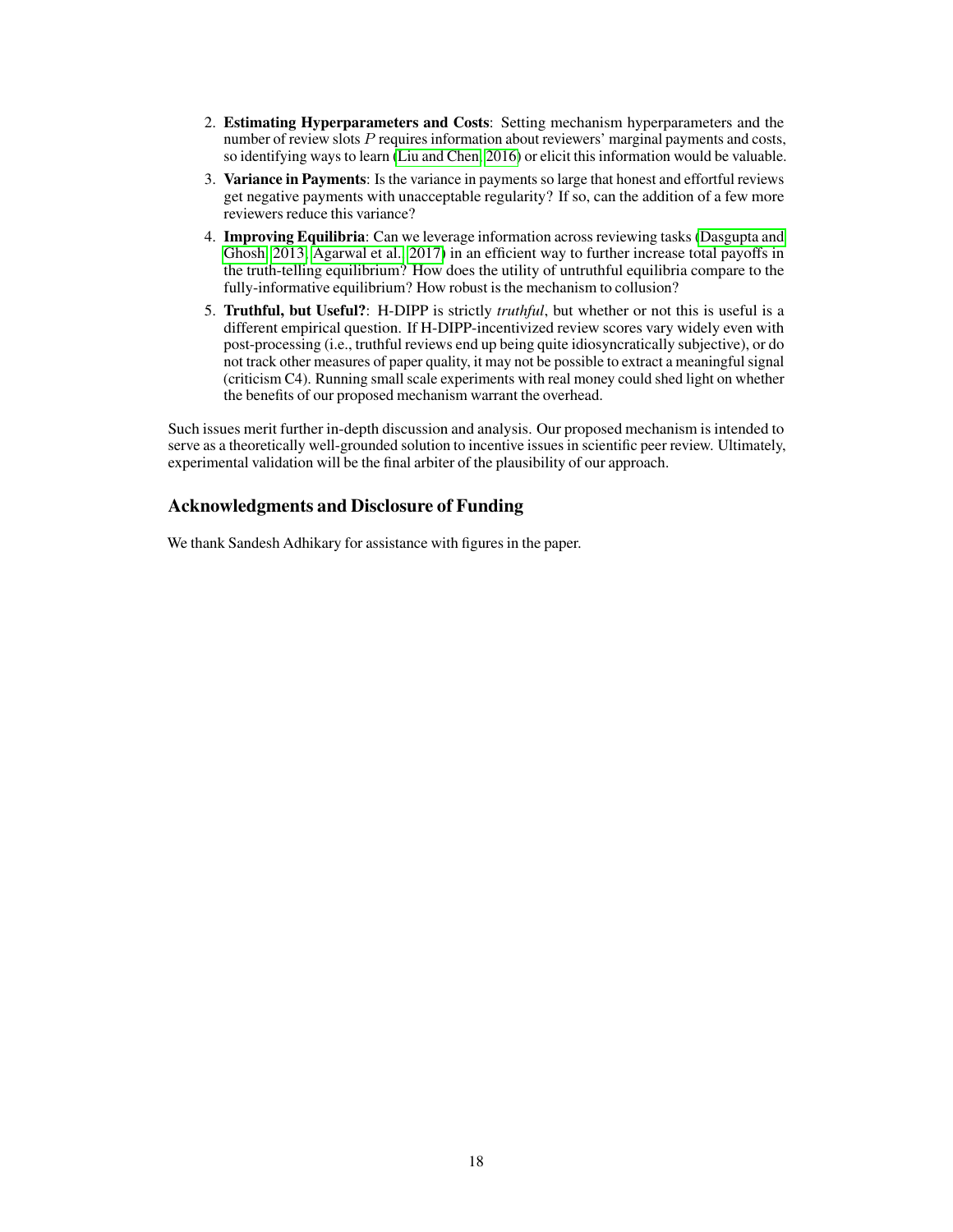## **References**

- <span id="page-18-20"></span>Agarwal, A., Mandal, D., Parkes, D. C., and Shah, N. (2017). Peer prediction with heterogeneous users. In *Proceedings of the 2017 ACM Conference on Economics and Computation*, pages 81–98.
- <span id="page-18-4"></span>Alberts, B., Hanson, B., and Kelner, K. L. (2008). Reviewing peer review.
- <span id="page-18-5"></span>Arns, M. (2014). Open access is tiring out peer reviewers. *Nature*, 515(7528):467–467.
- <span id="page-18-1"></span>Bengio, Y. (2020). Time to rethink the publication process in machine learning.
- <span id="page-18-10"></span>Cai, Y., Daskalakis, C., and Papadimitriou, C. (2015). Optimum statistical estimation with strategic data sources. In *Conference on Learning Theory*, pages 280–296.
- <span id="page-18-13"></span>Carvalho, A., Dimitrov, S., and Larson, K. (2013). Inducing honest reporting without observing outcomes: An application to the peer-review process. *arXiv preprint arXiv:1309.3197*.
- <span id="page-18-17"></span>Charlin, L. and Zemel, R. (2013). The toronto paper matching system: an automated paper-reviewer assignment system.
- <span id="page-18-11"></span>Dasgupta, A. and Ghosh, A. (2013). Crowdsourced judgement elicitation with endogenous proficiency. In *Proceedings of the 22nd international conference on World Wide Web*, pages 319–330.
- <span id="page-18-8"></span>de la Rosa, J. L. and Szymanski, B. K. (2007a). Citation auctions as a method to improve selection of scientific papers. In *2007 2nd International Conference on Digital Information Management*, volume 1, pages 479–486. IEEE.
- <span id="page-18-7"></span>de la Rosa, J. L. and Szymanski, B. K. (2007b). Selecting scientific papers for publication via citation auctions. *IEEE Intelligent Systems*, 22(6):16–20.
- <span id="page-18-19"></span>Debmalya, M., Goran, R., and David, P. (2020). The effectiveness of peer prediction in long-term forecasting. In *Proceedings of the AAAI Conference on Artificial Intelligence*, volume 34, pages 2160–2167.
- <span id="page-18-2"></span>Faltings, B. and Radanovic, G. (2017). Game theory for data science: Eliciting truthful information. *Synthesis Lectures on Artificial Intelligence and Machine Learning*, 11(2):1–151.
- <span id="page-18-6"></span>Fox, J. and Petchey, O. L. (2010). Pubcreds: fixing the peer review process by "privatizing" the reviewer commons. *The Bulletin of the Ecological Society of America*, 91(3):325–333.
- <span id="page-18-21"></span>Frank, R. H. (2016). *Success and Luck*. Princeton University Press.
- <span id="page-18-9"></span>Frijters, P. and Torgler, B. (2019). Improving the peer review process: a proposed market system. *Scientometrics*, 119(2):1285–1288.
- <span id="page-18-14"></span>Gao, A., Wright, J. R., and Leyton-Brown, K. (2016). Incentivizing evaluation via limited access to ground truth: Peer-prediction makes things worse. *arXiv preprint arXiv:1606.07042*.
- <span id="page-18-15"></span>Gao, X. A., Mao, A., Chen, Y., and Adams, R. P. (2014). Trick or treat: putting peer prediction to the test. In *Proceedings of the fifteenth ACM conference on Economics and computation*, pages 507–524.
- <span id="page-18-18"></span>Gneezy, U. and Rustichini, A. (2000). Pay enough or don't pay at all. *The Quarterly journal of economics*, 115(3):791–810.
- <span id="page-18-3"></span>Jecmen, S., Zhang, H., Liu, R., Shah, N., Conitzer, V., and Fang, F. (2020). Mitigating manipulation in peer review via randomized reviewer assignments. *Advances in Neural Information Processing Systems*, 33.
- <span id="page-18-12"></span>Kong, Y. and Schoenebeck, G. (2018). Eliciting expertise without verification. In *Proceedings of the 2018 ACM Conference on Economics and Computation*, pages 195–212.
- <span id="page-18-16"></span>Kong, Y. and Schoenebeck, G. (2019). An information theoretic framework for designing information elicitation mechanisms that reward truth-telling. *ACM Transactions on Economics and Computation (TEAC)*, 7(1):1–33.
- <span id="page-18-0"></span>Lawrence, N. D. (2021). A retrospective on the 2014 neurips experiment.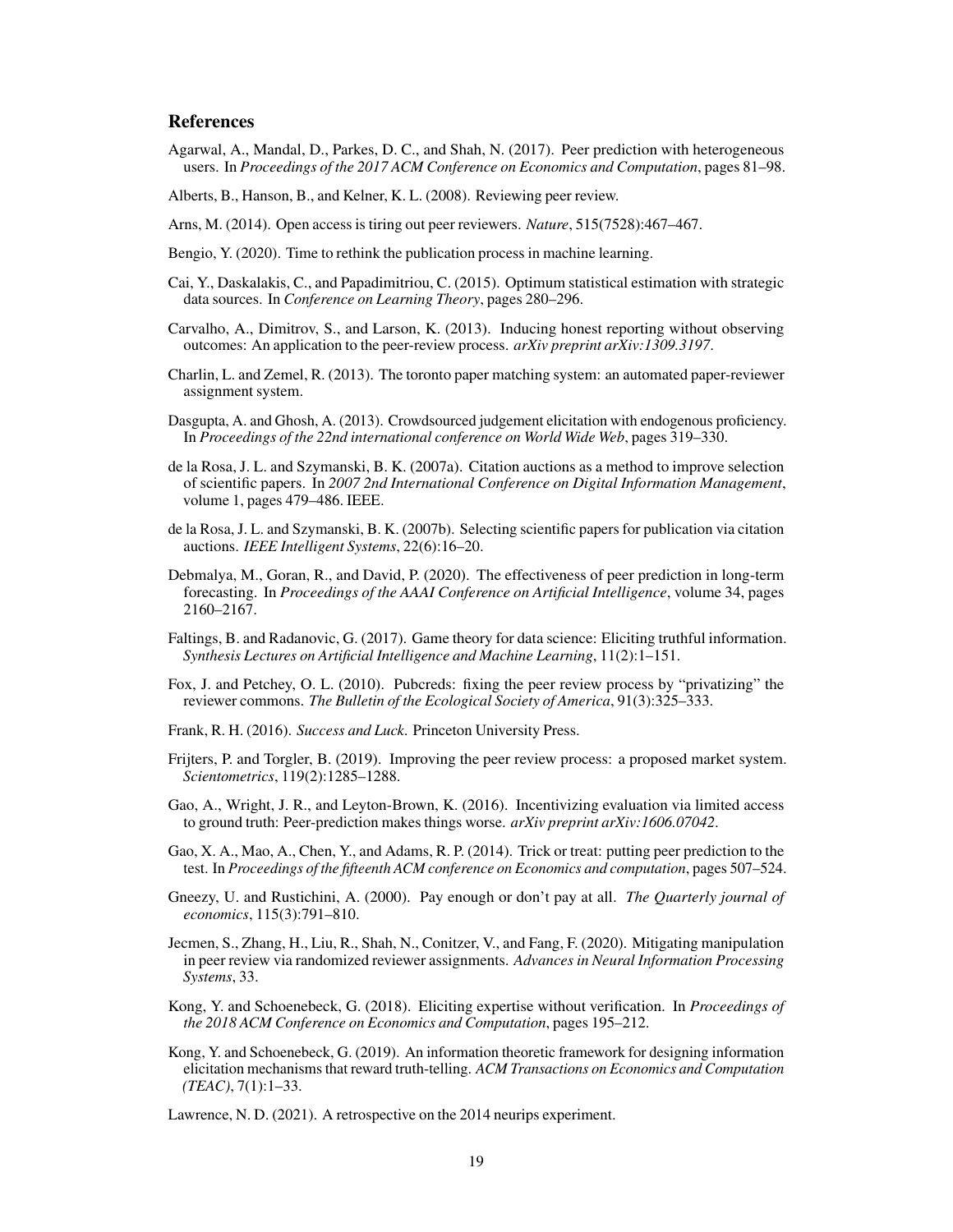<span id="page-19-0"></span>Lawrence, N. D. and Cortes, C. (2015). Peer review and the nips experiment.

- <span id="page-19-10"></span>LeCun, Y. (2012). A new publishing model in computer science.
- <span id="page-19-7"></span>Lipton, Z. C. and Steinhardt, J. (2018). Troubling trends in machine learning scholarship. *arXiv preprint arXiv:1807.03341*.
- <span id="page-19-21"></span>Liu, Y. and Chen, Y. (2016). Learning to incentivize: Eliciting effort via output agreement. *arXiv preprint arXiv:1604.04928*.
- <span id="page-19-2"></span>Merriman, B. (2020). Peer review as an evolving response to organizational constraint: Evidence from sociology journals, 1952–2018. *The American Sociologist*, pages 1–26.
- <span id="page-19-15"></span>Miller, N., Resnick, P., and Zeckhauser, R. (2005). Eliciting informative feedback: The peer-prediction method. *Management Science*, 51(9):1359–1373.
- <span id="page-19-6"></span>NeurIPS (2019). What we learned from neurips 2019 data. *Medium*.
- <span id="page-19-11"></span>Noothigattu, R., Shah, N., and Procaccia, A. (2021). Loss functions, axioms, and peer review. *Journal of Artificial Intelligence Research*, 70:1481–1515.
- <span id="page-19-16"></span>Prelec, D. (2004). A bayesian truth serum for subjective data. *science*, 306(5695):462–466.
- <span id="page-19-13"></span>Prüfer, J. and Zetland, D. (2010). An auction market for journal articles. *Public Choice*, 145(3-4):379–403.
- <span id="page-19-17"></span>Radanovic, G. and Faltings, B. (2013). A robust bayesian truth serum for non-binary signals. In *Proceedings of the 27th AAAI Conference on Artificial Intelligence (AAAI'13)*, number CONF, pages 833–839.
- <span id="page-19-18"></span>Radanovic, G. and Faltings, B. (2014). Incentives for truthful information elicitation of continuous signals. In *Proceedings of the AAAI Conference on Artificial Intelligence*, volume 28.
- <span id="page-19-14"></span>Radanovic, G., Faltings, B., and Jurca, R. (2016). Incentives for effort in crowdsourcing using the peer truth serum. *ACM Transactions on Intelligent Systems and Technology (TIST)*, 7(4):1–28.
- <span id="page-19-20"></span>Schoenebeck, G. and Yu, F.-Y. (2020). Two strongly truthful mechanisms for three heterogeneous agents answering one question. In *International Conference on Web and Internet Economics*, pages 119–132. Springer.
- <span id="page-19-12"></span>Sculley, D., Snoek, J., and Wiltschko, A. (2018a). Avoiding a tragedy of the commons in the peer review process. *arXiv preprint arXiv:1901.06246*.
- <span id="page-19-3"></span>Sculley, D., Snoek, J., Wiltschko, A., and Rahimi, A. (2018b). Winner's curse? on pace, progress, and empirical rigor.
- <span id="page-19-4"></span>Shah, N. B. (2019). Principled methods to improve peer review. *Retrieved May*, 27:2020.
- <span id="page-19-1"></span>Shah, N. B., Tabibian, B., Muandet, K., Guyon, I., and Von Luxburg, U. (2018). Design and analysis of the nips 2016 review process. *Journal of machine learning research*.
- <span id="page-19-22"></span>Squazzoni, F., Bravo, G., and Takács, K. (2013). Does incentive provision increase the quality of peer review? an experimental study. *Research Policy*, 42(1):287–294.
- <span id="page-19-5"></span>Stelmakh, I., Shah, N. B., Singh, A., and Daumé III, H. (2020). A novice-reviewer experiment to address scarcity of qualified reviewers in large conferences. *arXiv preprint arXiv:2011.15050*.
- <span id="page-19-8"></span>Vazire, S. (2017). Quality uncertainty erodes trust in science. *Collabra: Psychology*, 3(1).
- <span id="page-19-9"></span>Waggoner, B. and Chen, Y. (2013). Information elicitation sans verification. In *Proceedings of the 3rd Workshop on Social Computing and User Generated Content (SC13)*.
- <span id="page-19-19"></span>Waggoner, B. and Chen, Y. (2014). Output agreement mechanisms and common knowledge. In *HCOMP*.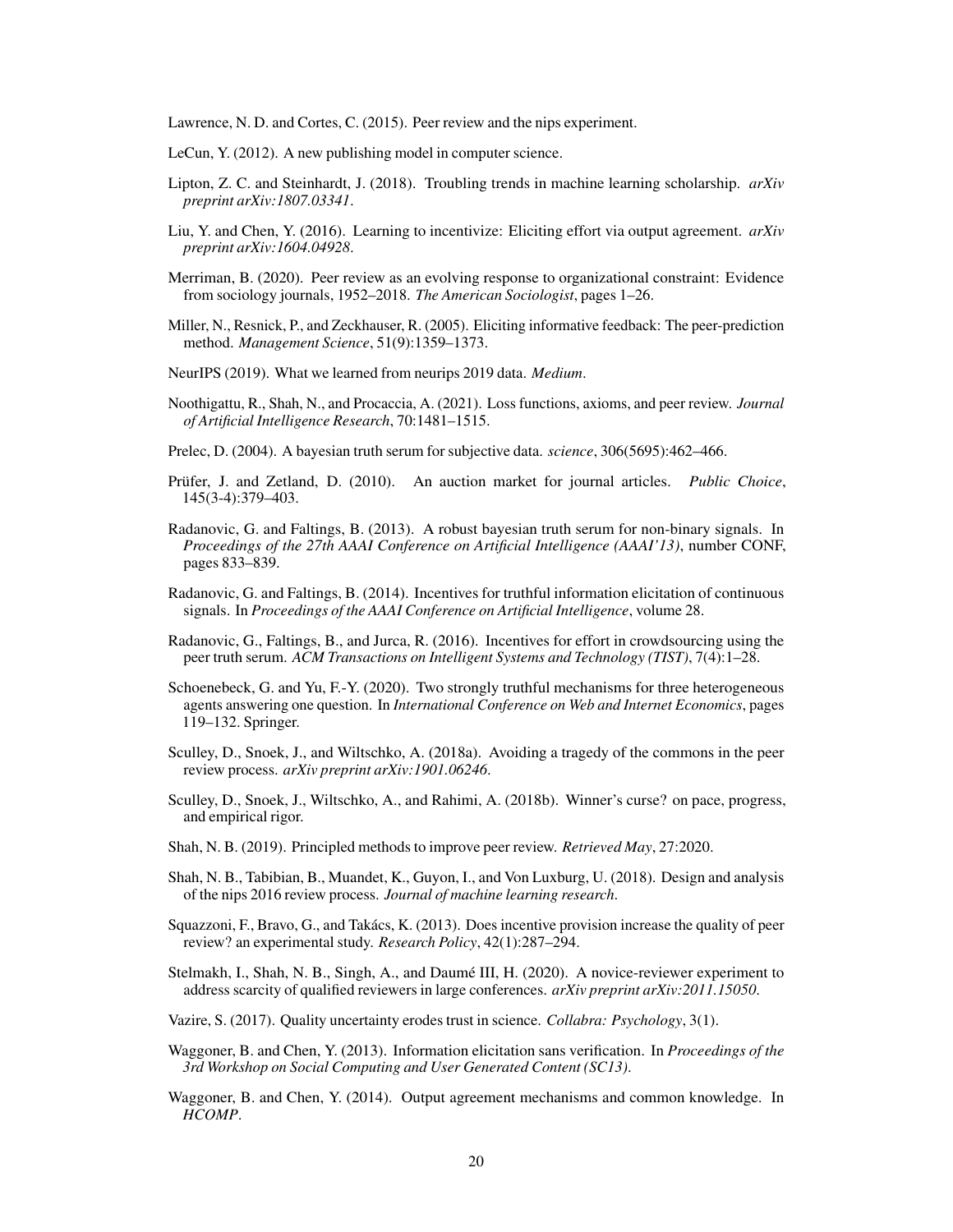- <span id="page-20-7"></span>Wang, J. and Shah, N. B. (2018). Your 2 is my 1, your 3 is my 9: Handling arbitrary miscalibrations in ratings. *arXiv preprint arXiv:1806.05085*.
- <span id="page-20-6"></span>Witkowski, J., Bachrach, Y., Key, P., and Parkes, D. C. (2014). Dwelling on the negative: Incentivizing effort in peer prediction.
- <span id="page-20-3"></span>Witkowski, J. and Parkes, D. C. (2012a). Peer prediction without a common prior. In *Proceedings of the 13th ACM Conference on Electronic Commerce*, pages 964–981.
- <span id="page-20-5"></span>Witkowski, J. and Parkes, D. C. (2012b). A robust bayesian truth serum for small populations.
- <span id="page-20-4"></span>Witkowski, J. and Parkes, D. C. (2013). Learning the prior in minimal peer prediction. In *Proceedings of the 3rd Workshop on Social Computing and User Generated Content at the ACM Conference on Electronic Commerce*, volume 14.
- <span id="page-20-2"></span>Xiao, Y., Dörfler, F., and Van Der Schaar, M. (2018). Incentive design in peer review: Rating and repeated endogenous matching. *IEEE Transactions on Network Science and Engineering*, 6(4):898–908.
- <span id="page-20-1"></span>Xu, Y., Zhao, H., Shi, X., Zhang, J., and Shah, N. B. (2018). On strategyproof conference peer review. *arXiv preprint arXiv:1806.06266*.
- <span id="page-20-0"></span>Zhao, S. (2012). Two proposals for a new publishing and reviewing system in computer science.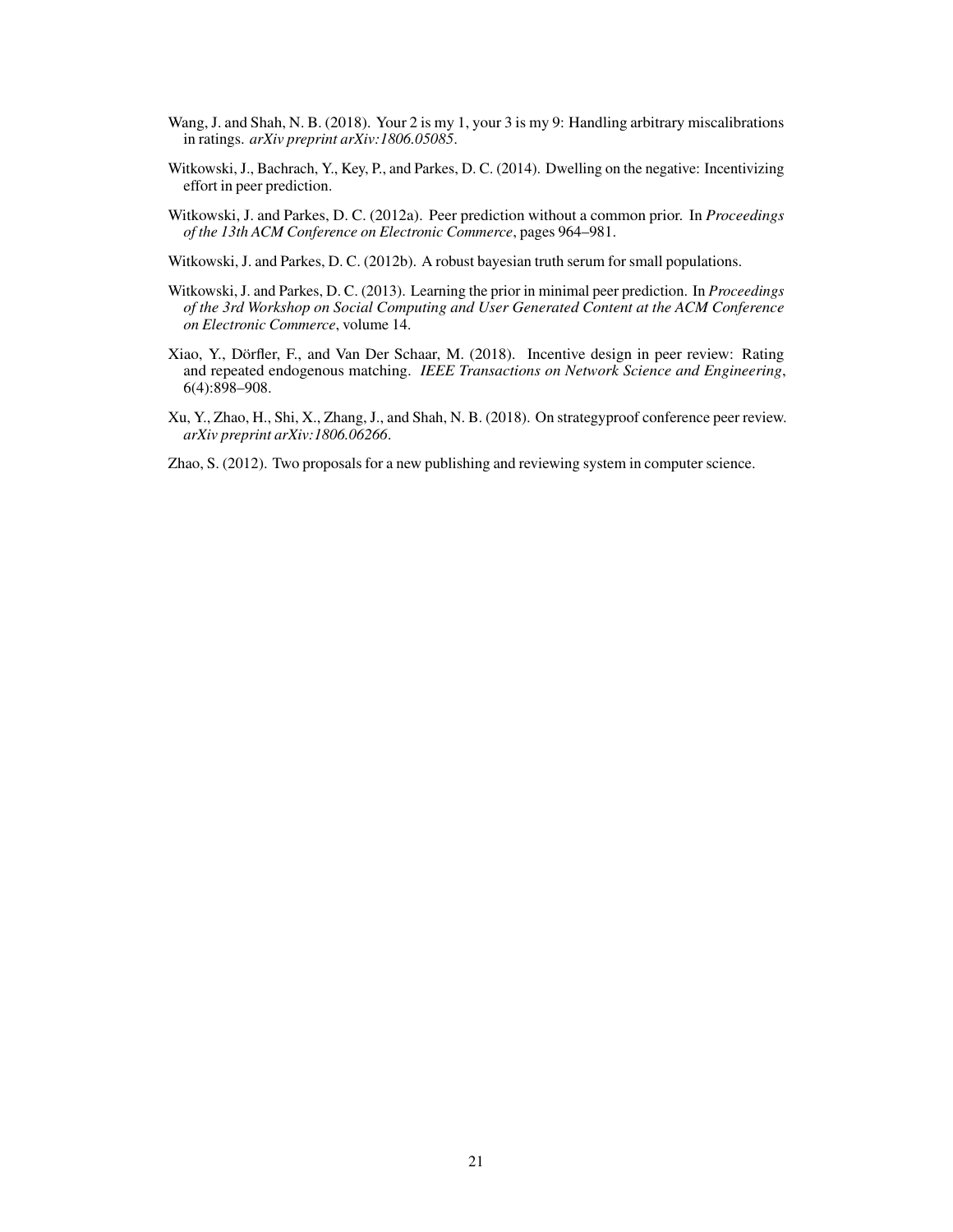# <span id="page-21-0"></span>A Table of Notation

| <b>Symbol</b>                                                                                                                                                         | <b>Description</b>                                                                                             |
|-----------------------------------------------------------------------------------------------------------------------------------------------------------------------|----------------------------------------------------------------------------------------------------------------|
| $\boldsymbol{N}$                                                                                                                                                      | Number of papers submitted to the mechanism                                                                    |
| Κ                                                                                                                                                                     | Number of agents participating in the mechanism                                                                |
| $\scriptstyle T$                                                                                                                                                      | Number of criteria reviewers must evaluate a paper on                                                          |
| $\it i$                                                                                                                                                               | Index for a paper                                                                                              |
| $\boldsymbol{k}$                                                                                                                                                      | Index for a reviewer                                                                                           |
| t                                                                                                                                                                     | Index for a criterion                                                                                          |
| $\omega_i$                                                                                                                                                            | The $i$ -th paper submitted to the mechanism                                                                   |
| $s_k^{(\cdot)}$                                                                                                                                                       | Agent k's Stage I/II strategy                                                                                  |
| $s_{k}$                                                                                                                                                               | Agent k's full Stage I and Stage II strategy                                                                   |
| S                                                                                                                                                                     | Full strategy profile of all agents on Stage I and Stage II                                                    |
| $S_{-k}$                                                                                                                                                              | Strategy profile of all agents except agent $k$                                                                |
| $U_k^{(\cdot)}$ $U_k$                                                                                                                                                 | Agent $k$ 's Stage I/II utility                                                                                |
|                                                                                                                                                                       | Agent $k$ 's total utility                                                                                     |
| $\mathfrak{b}_i$                                                                                                                                                      | The bid accompanying paper $\omega_i$ for a review slot                                                        |
|                                                                                                                                                                       | The price charged for accepting paper $\omega_i$ for review                                                    |
|                                                                                                                                                                       | The $p$ -th highest bid                                                                                        |
| $c_i \atop {b_p^* \atop \omega_p^*}$                                                                                                                                  | The paper with the $p$ -th highest bid                                                                         |
|                                                                                                                                                                       | Boolean denoting whether paper $\omega_i$ is accepted for publication after review                             |
| $\eta_i$                                                                                                                                                              | Probability that paper $\omega_i$ is accepted for publication conditional on review                            |
| $\boldsymbol{v}_k$                                                                                                                                                    | Agent $k$ 's value for a paper accepted for publication                                                        |
| $\boldsymbol{P}$                                                                                                                                                      | The number of papers accepted for review                                                                       |
| A,B,C                                                                                                                                                                 | The reviewer triplet assigned to a given a paper                                                               |
| $\Sigma_t$                                                                                                                                                            | Set of allowed review scores on criterion t                                                                    |
| $\begin{array}{c} e_k(t)\\ \mathbb{P} \end{array}$                                                                                                                    | Reviewer $k$ 's cost for completing up to $t$ criteria                                                         |
|                                                                                                                                                                       | A reviewer triplet's common prior over effort-informed scores                                                  |
| Q                                                                                                                                                                     | A reviewer triplet's joint distribution over reported scores and effort-informed scores                        |
| $\mathbf{Q} \ \mathbf{X}_k^{[t]} \ \boldsymbol{g}_k^{t' t}(\mathbf{x}_k^{[t]}) \ \mathbf{\hat{X}}_k^{[T]}\ \boldsymbol{\hat{\theta}}_k \ \boldsymbol{\hat{\theta}}_k$ | Reviewer $k$ 's true review scores on criteria $1, \ldots, t$                                                  |
|                                                                                                                                                                       | Reviewer k's 'best guess' of their signal on criterion t' given signals $\mathbf{x}_k^{[t]}$ (where $t' > t$ ) |
|                                                                                                                                                                       | Reviewer $k$ 's (potentially strategically) reported review scores on criteria $1, , T$                        |
|                                                                                                                                                                       | Transition matrix representing reviewer $k$ 's signal reporting strategy                                       |
| $\hat{\mathbf{p}}_{k'^{[T]}\leftarrow k}$                                                                                                                             | Probability distribution of reviewer k' first prediction of k''s scores on criteria $1,,T$                     |
| $\hat{\mathbf{p}}_{k^{\prime}\left[T\right]\leftarrow k}^{+}$                                                                                                         | Probability distribution of reviewer k's second prediction of k''s scores on criteria $1,,T$                   |
| $r_k$<br>$R_k(t)$                                                                                                                                                     | Reviewer $k$ 's payment for reviewing<br>Reviewer $k$ 's expected payment for completing                       |
|                                                                                                                                                                       | $t$ criteria when peers complete $T$ criteria and report truthfully                                            |
| $R_k^{\text{role}}(t)$                                                                                                                                                | Reviewer $k$ 's expected expert/target payment for completing                                                  |
|                                                                                                                                                                       | $t$ criteria when peers complete $T$ criteria and report truthfully                                            |
| $R_{k^{t'}}^{\text{role}}(t)$                                                                                                                                         | Reviewer k's expected expert/target payment on criterion t' for                                                |
|                                                                                                                                                                       | completing $t$ criteria when peers complete $T$ criteria and report truthfully                                 |
| $\Delta R_k(t)$                                                                                                                                                       | Reviewer $k$ 's marginal expected payment for completing                                                       |
|                                                                                                                                                                       | criterion $t$ when peers complete $T$ criteria and report truthfully                                           |
| $\Delta R_k^{\text{role}}(t)$                                                                                                                                         | Reviewer $k$ 's marginal expected expert/target payment for completing                                         |
|                                                                                                                                                                       | criterion $t$ when peers complete $T$ criteria and report truthfully                                           |
| $\Delta R_{k^{t'}}^{\text{role}}(t)$                                                                                                                                  | Reviewer k's marginal expected expert/target payment on criterion t' for                                       |
|                                                                                                                                                                       | completing criterion $t$ when peers complete $T$ criteria and report truthfully                                |
| $S_{\log}(\cdot, \cdot)$<br>$I(\cdot)$                                                                                                                                | Log proper scoring rule                                                                                        |
|                                                                                                                                                                       | Mutual information                                                                                             |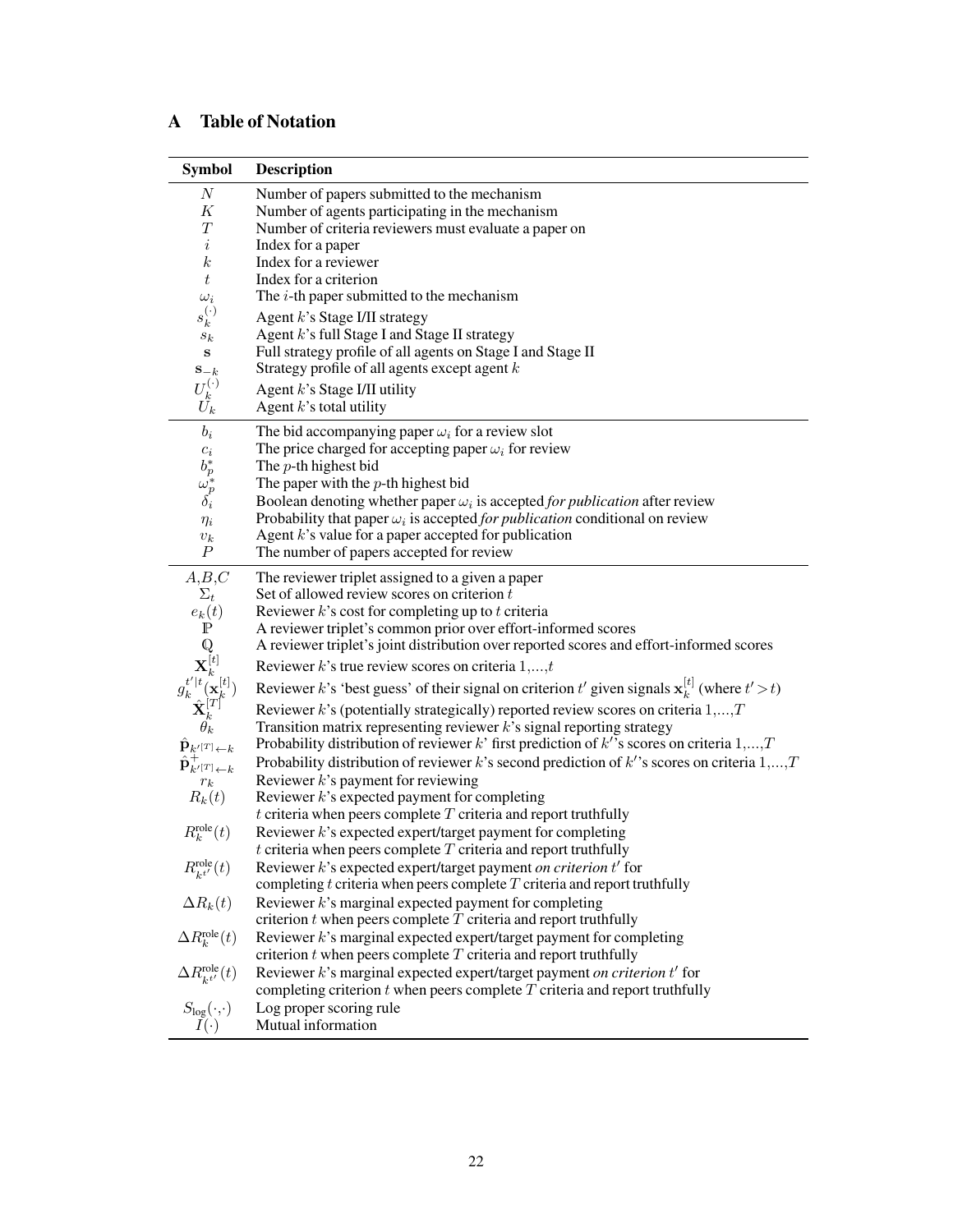# <span id="page-22-0"></span>B The 2014 NeurIPS Experiment

In 2014, program chairs of the NeurIPS conference sought to study the consistency of the peer review process, and set up an experiment where 10% of submitted papers underwent review by two independent committees. We describe the major findings below:

- Inconsistency of Reviews: About 26% of papers received different outcomes from the two committees (compared to 37.5% expected from random acceptance).
- Accept Precision: Of the accepted papers, only about 50% of papers would have survived re-review by an independent committee (compared to 25% expected from random acceptance).
- Reject Precision: Of the rejected papers, about 80% would have also been rejected in a re-review by an independent committee (compared to 75% expected from random rejection).

These findings showed that the *accept/reject* decisions were moderately better than pure chance, although still a fair bit noisy. Some of this is unavoidable in any highly selective mechanism seeking to allocate a limited number of spots to a large number of candidates on the basis of some noisily observed measure of 'quality' [\(Frank, 2016\)](#page-18-21). When a mechanism seeks to accept some small percentage of top quality candidates, even a small amount of noise in observing the quality of a candidate can add a great deal of randomness to which candidates make the cut. Yet it will be the case that the bulk of the randomness will be faced by the candidates clustered around the cutoff ('messy middle'); candidates well above the cutoff will likely be consistently accepted, and candidates well below the cutoff will likely be consistently rejected. Thus, the noise in observations of paper quality is an important factor affecting the randomness faced by authors in a highly selective acceptance process. [Shah et al.](#page-19-1) [\(2018\)](#page-19-1) find that about 45% of NeurIPS 2015 papers and 30% of NeurIPS 2016 papers are in 'messy middle' where 'inter-reviewer agreements are near random'. Back in the 2014 NeurIPS experiment, an analysis of the the independent committees' ratings of paper quality, finds the following:

- Correlation of Quality Scores: The correlation between calibrated 'quality' scores assigned by the two independent committees (adjusted for a reviewers' systematic biases) was 0.546.
- Citation Impact: For accepted papers, there was little correlation (0.051) between reviewers' assessments of paper quality and papers' log-citation count (likely due to the restricted range effect). For rejected papers, there was a positive correlation (0.22) between reviewers' assessments of paper quality and papers' log citation count.

The finding that about half the variance in scores is intrinsic to the paper ('objective') and half is idiosyncratic to the reviewer ('subjective') [\(Lawrence, 2021\)](#page-18-0) provides more information on the noise in observations. This subjectivity can arise from more readily identifiable sources like differences in effort or expertise, or from truly subjective differences of perspective. Naturally, if reviewers exert different levels of effort or have differing levels of expertise, their reviews may be systematically different from each other and would weaken the 'objective' proportion of review scores. The correlation between quality scores and impact also suggests that the objective proportion of review scores has some better-than-random ability to predict the long-term impact of papers as measured by citations (relevant for criticism C4). In sum, the above results on accept/reject decisions as well as reviewers' quality scores paint a picture of a peer review system that performs noticeably better than random, but with a lot of room for improvement.

These results provide a baseline against which to judge the performance of our proposed mechanism. The goal then is for our proposed mechanism to incentivize reviewers to coordinate into a high-effort equilibrium where the 'subjectivity' of reviewers' scores is lower, the correlation between independent reviewers' quality scores is higher, and the messy middle is smaller. The hypothesis is that the provision of incentives for effort *during the review process* may help reviewers better observe the quality of papers, and reduce the variance of decisions under the current *selective acceptance process*.

Finally, we note that conference selectiveness serves the dual purposes of focusing the community's attention on major results (motivation M2), as well as building reputation for authors who do high-quality work (motivation M3). While [Lawrence](#page-18-0) [\(2021\)](#page-18-0) argues against using conference publications as a proxy for research quality or career advancement, decision-makers looking to make hiring decisions or determine what research to focus on will implicitly or explicitly be seeking relevant signals; in the absence of an alternative signal, we argue that it is important to ensure a peer-reviewed publication gives an appropriate signal of quality.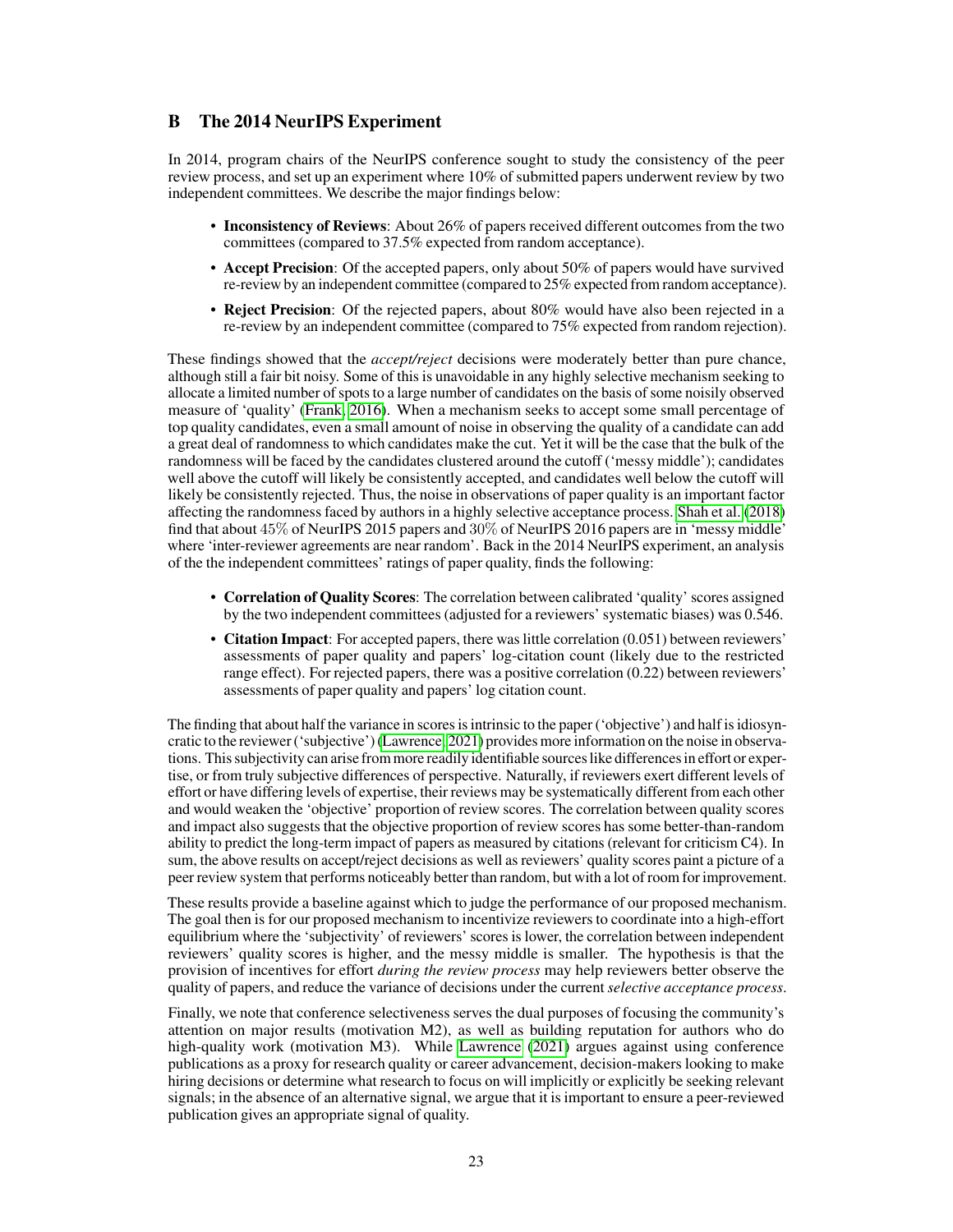# <span id="page-23-0"></span>C Key elements of the Mutual Information Paradigm [\(Kong and Schoenebeck, 2019\)](#page-18-16)

A scoring rule  $S: \Sigma \times \Delta_{\Sigma} \to \mathbb{R}$  is a function that accepts some outcome  $\sigma$  (from some signal space  $\Sigma$ ) and a probability distribution  $\delta$  (representing a forecast over that signal space  $\Delta_{\Sigma}$ ) and scores the forecast with a real number. The scoring rule is *proper* if whenever the outcome  $\sigma$  is drawn from a distribution  $\delta \in \Delta_{\Sigma}$ , the expected score  $\mathbb{E}_{\sigma}[S(\sigma,\cdot)]$  is maximized when the forecast is  $\delta$ . The scoring rule is *strictly proper* if this maximum is unique. Our mechanism will use the log scoring rule  $S_{\text{log}}(\sigma,\delta) = \ln \delta(\sigma)$ , which is a strictly proper scoring rule. Next, recall that the Shannon Mutual Information of two random variables is defined as the KL divergence of the product of their marginal distributions from the joint distribution:  $I(X;Y) = D_{KL}(P(X,Y)||P(X) \otimes P(Y))$ . The conditional Shannon mutual information is given as  $I(X;Y|Z) = \sum_{z} P(z)D_{\text{KL}}(P(X,Y|z)||P(X|z)\otimes P(Y|z)) = \sum_{z} P(z)I(X;Y|z)$ . [Kong](#page-18-16) [and Schoenebeck](#page-18-16) [\(2019\)](#page-18-16) show an interesting connection between conditional Shannon mutual information and the log scoring rule:

$$
I(X;Y|Z) = \mathbb{E}_{X,Y,Z}[S_{\log}(Y, P(Y|X,Z)) - S_{\log}(Y, P(Y|Z))]
$$
\n(10)

<span id="page-23-2"></span>Finally, we present the important data processing inequality, typically useful in proving that deviating from truth-telling decreases payment. The inequality states that whenever a signal  $Y$  is manipulated in a way independent of another signal  $X$ , the manipulated signal can only have lower mutual information with  $X$ .

Lemma 3 (Strict Data Processing Inequality [\(Schoenebeck and Yu, 2020\)](#page-19-20)). *If* (X,Y ) *on a finite space*  $X \times Y$  is stochastic relevant (i.e., for any distinct  $x, x' \in X$ ,  $P(Y|x) \neq P(Y|x')$ ) and has full support, *then for any random function*  $\theta$ : $\mathcal{Y} \rightarrow \mathcal{Y}$  *where the randomness is independent of (X, Y), we have that*  $I(X;\theta(Y)) \leq I(X;Y)$ *. We have equality if and only if*  $\theta$  *is an injective map.* 

Lemma 4 (Strict Conditional Data Processing Inequality [\(Schoenebeck and Yu, 2020\)](#page-19-20)). *If* (W,X,Y ) *on a finite space*  $W \times X \times Y$  *is second-order stochastic relevant (i.e., for any distinct*  $x, x' \in \mathcal{X}$ *, there* is some  $w\in\mathcal{W}$  such that  $P(Y|w,x)\!\neq\!P(Y|w,x')$  and has full support, then for any random function  $\theta: \mathcal{Y} \to \mathcal{Y}$  where the randomness is independent of (W, X, Y), we have that  $I(X;\theta(Y)|W) \leq I(X;Y|W)$ . *We have equality if and only if* θ *is an injective map.*

## <span id="page-23-1"></span>D Relationship to HMIM and TDPP

#### D.1 Relationship to HMIM

Here we discuss how our mechanism differs from the single-HMIM proposal under the HMIP framework [\(Kong and Schoenebeck, 2018\)](#page-18-12).

- Compulsory Reports: Unlike single-HMIM, reviewers must provide scores for all criteria, not just the ones they have completed. This is currently the norm in peer review, and we would like to design the mechanism around this expectation. We model reviewers' alternative to effortful reports as 'best guess' reports, as opposed to HMIM where a reviewer who does not complete a criterion does not report any signal and simply forgoes any payment on it. Realistically, a reviewer's signals on completed criteria may enable them to make reasonable guesses on higher level criteria, and we account for this in computing reviewers' marginal payments and setting hyperparameters.
- Partial Vs Total Order: [Kong and Schoenebeck](#page-18-12) [\(2018\)](#page-18-12) only impose a partial order on their criteria hierarchy to keep it general; we impose a total order for ease of exposition.
- Different Payment Scheme: While we adopt the hierarchical criteria structure from HMIP, the actual payments we provide are adopted from TDPP. However, at equilibrium, a reviewer's expected target payment is almost the mutual information payment scheme proposed in HMIP, under our conditional independence assumption (Assumption [2\)](#page-10-1). The difference is that while HMIP (under the Conditional Independence assumption) would compute the mutual information of the target's and source's signals on criterion  $t$  conditioned on the source's signals on lower level criteria, our mechanism also conditions this on the expert's private information.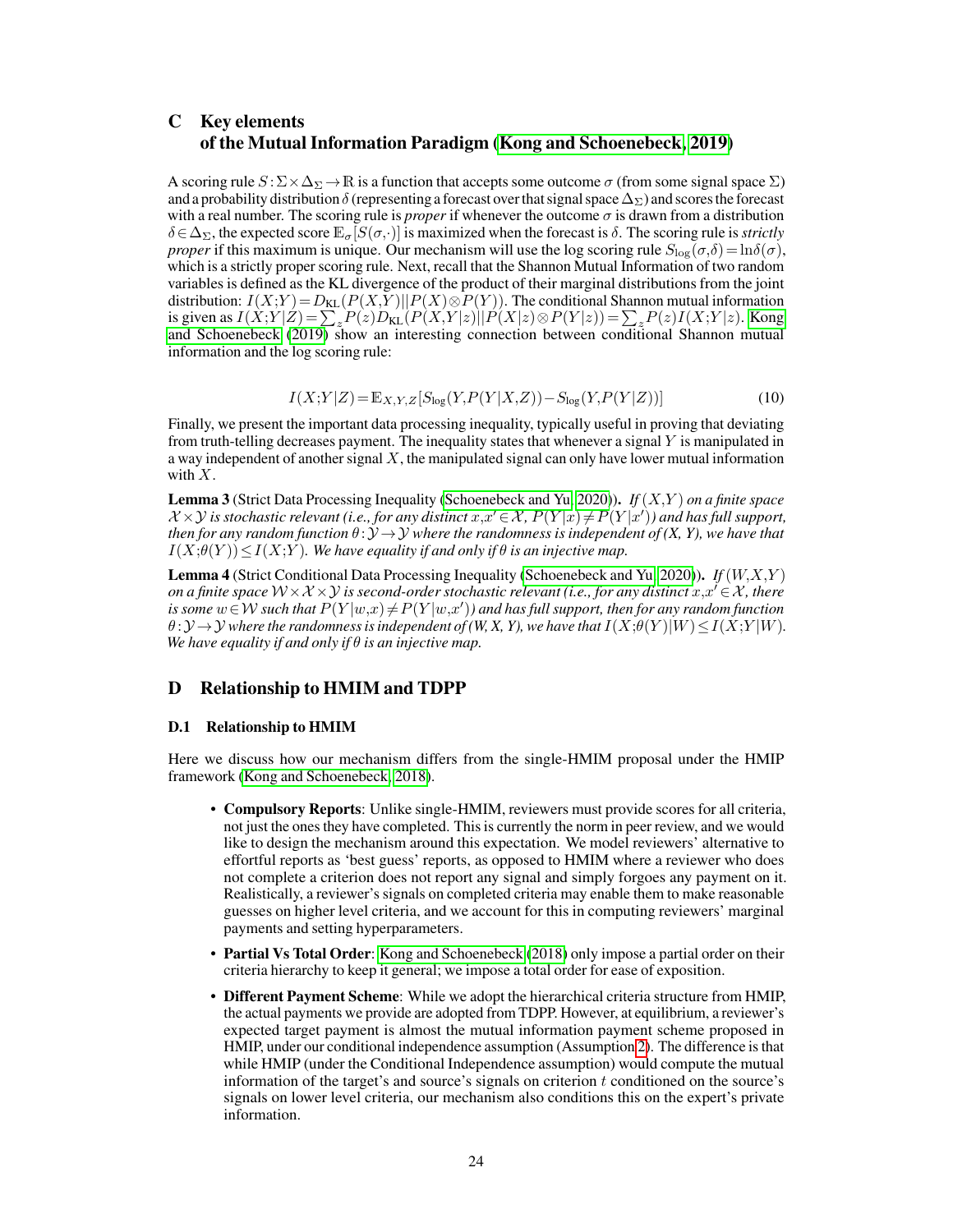• Strategy and Equilibria: Our mechanism, like single-HMIM, is strictly truthful. The 'idealized' HMIP has the desirable property that truthful reporting is a dominant strategy, but the practical single-HMIM algorithm does not have this property. Truthful reports are not a dominant strategy in our H-DIPP mechanism either, since target payments depend on the prediction strategy of experts. However, it is the case that a reviewer is paid greater target payments in truth-telling equilibria, and the use of proper scoring rules incentivizes experts to predict truthfully if targets deviate to truth-telling.

#### D.2 Relationship to TDPP

Here we discuss how our mechanism differs from the TDPP proposal [\(Schoenebeck and Yu, 2020\)](#page-19-20).

- Playing All Roles: TDPP assigns each agent a single role (expert, target, or source). In our mechanism, every agent plays all three roles.
- Effort Model: TDPP assumes that signals are revealed to agents at no cost. We assume that the effort level determines the signals that are revealed to agents, so we adopt the hierarchical approach of HMIP to incentivize the effort needed to respond to higher level criteria.
- Knowledge of Common Prior: TDPP and other 'detail-free' mechanisms assume no knowledge of the common prior. While we do not strictly need to know a reviewer triplet's common-prior to run the mechanism, we would like to know certain properties (the marginal payments from Lemma [1\)](#page-12-1) of the common prior (as in HMIP) so that we can set the mechanism hyperparameters to incentivize the desired fully informative equilibrium.
- Multi-criteria Predictions and No Source Payment: TDPP only elicits source and target responses on a single question, while H-DIPP elicits responses to a hierarchy of criteria. H-DIPP reveals the source's signal after each criterion (as opposed to revealing it all at once, or revealing target signals, etc.) as this brings the expected target payment close to the HMIP recommendation. However, this does mean that unlike TDPP, we do not provide any source payment for the following reason. The TDPP expected source payment was based on the expert k's first prediction of target k''s signals on a criterion t (made without the source's information). This term did not change the source's incentives in the original TDPP (as their actions could not affect the expert's first prediction), but it was a convenient accounting trick to make the ex ante agent welfare equal to the conditional mutual information of the source and target's reports. However, we cannot incorporate such a source payment in H-DIPP: the expert makes predictions with the source's signals on lower level criteria, so *the source can influence the expert's first prediction on every criterion*  $t > 1$ . Thus, including such a source payment could lead the source to strategically misreport so that the expert's first predictions are poor. Naturally, leaving out source payments preserves source's incentives to report truthfully, but the ex ante reviewer welfare is no longer the conditional mutual information. This is why there are 'extra' entropy terms in Lemma [2.](#page-13-0)
- Strategy and Equilibria: Like TDPP, our H-DIPP mechanism is strictly truthful. However, TDPP has the additional very desirable property of being *strongly truthful*, i.e., the truth-telling equilibrium pays more than all other equilibria, so agents have no reason to coordinate into other equilibria. Owing to the multi-round structure of H-DIPP, we cannot quite make the same guarantee; it *may* be possible to have equilibria where reviewers strategically misreport to increase a peer's target payment by more than the loss of their target payment thereby increasing aggregate payment, although there is no individual incentive to do so. It may be possible for all reviewers to do this so their individual and aggregate payments are higher than the fully informative equilibrium, although accepting the increased target payment bestowed by a source's strategic misreports and *not reciprocating* by reporting truthfully would lead to a higher-paying equilibrium for the target. Investigating such equilibria is an important direction for future work. Nevertheless, we can make the weaker claim that the fully informative equilibrium pays more than an effortless uninformative equilibrium (Theorem [3\)](#page-14-2).

## <span id="page-24-0"></span>E Proofs

**Theorem [1](#page-12-2)** (Strictly Truthful) *Suppose reviewers*  $A, B, C$  *complete*  $[t_A], [t_B]$ *, and*  $[t_C]$  *criteria respectively. Then, on shared complete criteria*  $[t'] = [\min(t_A,t_B,t_C)]$ *, the H-DIPP mechanism is*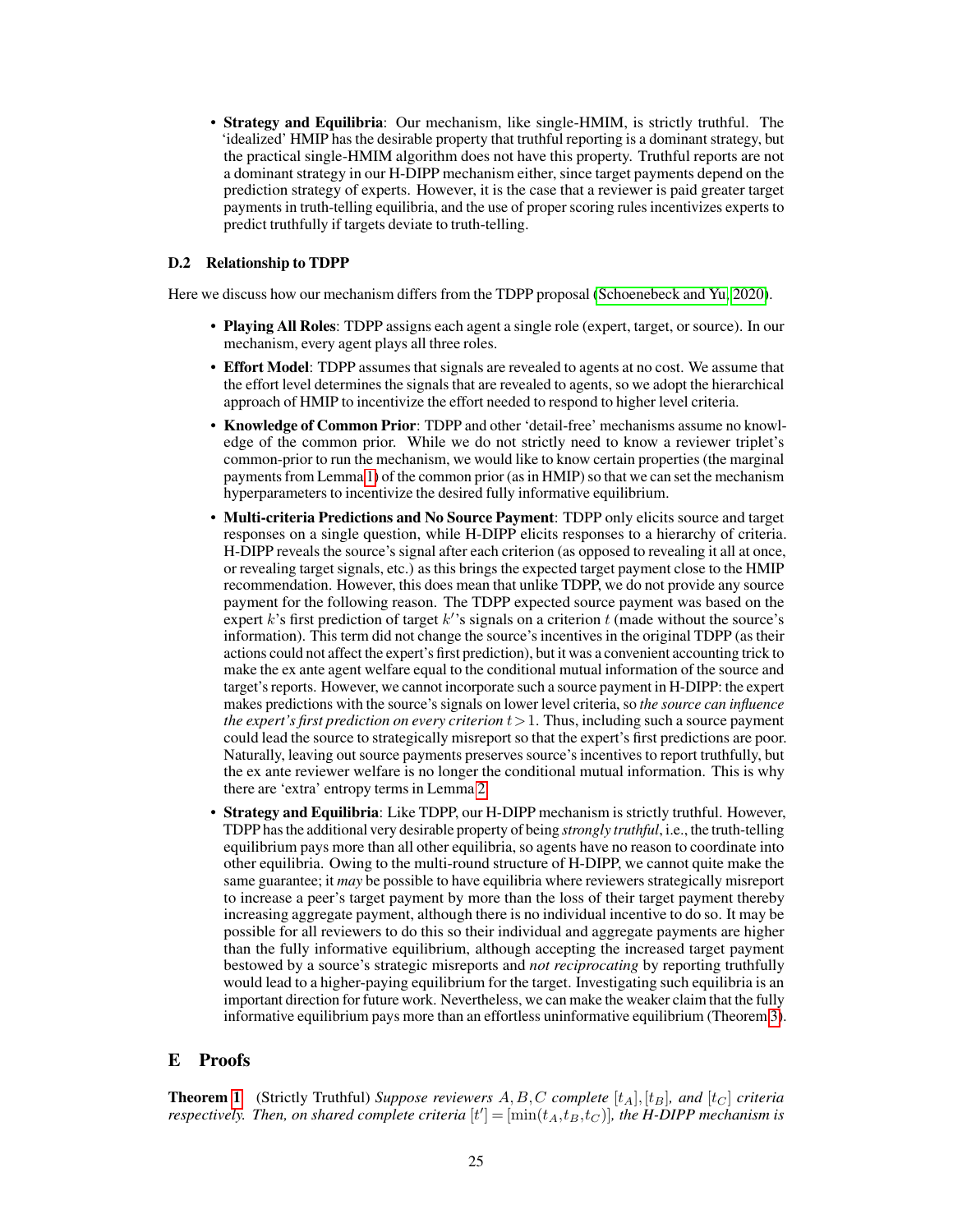*strictly truthful, i.e., all reviewers honestly reporting their true predictions and private review scores on shared complete criteria* [t 0 ] *is a strict Bayesian Nash equilibrium.*

*Proof of Theorem [1.](#page-12-2)* We adapt the proof of strict truthfulness of TDPP by [Schoenebeck and Yu](#page-19-20) [\(2020\)](#page-19-20) for H-DIPP. We show that agents reporting their honest predictions and scores on shared complete criteria is a strict Bayesian Nash equilibrium; importantly, payments for each criterion are independent and can be strategized about independently, hence we can reason strictly about strategies on the shared complete criteria  $\mathbf{x}_k^{[t']}\subseteq \mathbf{x}_k^{[t_k]}$ . Reviewer A's private signals on incomplete criteria  $t>t_A$  are  $\mathbf{x}_A^t = g_A^{t|t_A}(\mathbf{x}_A^{[t_A]})$  for some best guess function g, and similarly for reviewers B and C. Since all reviewers play the role of expert, target, and source, we only analyze reviewer  $A$ 's incentives when peers B and C report truthfully; these incentives are symmetrical for all reviewers. Additionally, we hold the number of completed criteria and hence effort cost  $e_k(t_k)$  constant, and look to optimize payoff under this condition.

Suppose reviewers B and C report their private signals truthfully, i.e.,  $\hat{x}_B^t = x_B^t$  and  $\hat{x}_C^t = x_C^t$ , and reviewer  $C$  as expert truthfully predicts reviewer  $A$ 's score as the posterior from updating the common prior  $\hat{\mathbf{p}}_{A^t \leftarrow C} = \mathbb{P}(X_A^t | \mathbf{x}_C^{[t']}$  $[\mathbf{t}']$ ,  $\mathbf{x}_{B}^{[t-1]}$ ), and  $\hat{\mathbf{p}}_{A^t \leftarrow C}^+ = \mathbb{P}(X_A^t | \mathbf{x}_{C}^{[t']}$  $\left[ t^{\prime }\right] ,\mathbf{x}_{B}^{\left[ t\right] }).$ 

Now, reviewer A's expected payment (taken with respect to the joint distribution  $\mathbb{Q}(\hat{\textbf{X}}^{[T]}_{A}, \textbf{X}^{[t']}_A, \textbf{X}^{[t']}_B, \textbf{X}^{[t']}_{C})$  $\binom{[t]}{C}$  of true signals and A's potentially strategic reports) on the shared complete criteria can be written as:

$$
\mathbb{E}_{\mathbf{Q}}[r_{A^t}] = \alpha_A^t \mathbb{E}\left[\underbrace{[S_{\log}(x_B^t, \hat{\mathbf{p}}_{B^t \leftarrow A}) + S_{\log}(x_B^t, \hat{\mathbf{p}}_{B^t \leftarrow A})}_{\text{expert payment}}\right] + \beta_A^t \mathbb{E}\left[\underbrace{S_{\log}(\hat{x}_A^t, \mathbb{P}(X_A^t | \mathbf{x}_C^{[t']}, \mathbf{x}_B^{[t]})) - S_{\log}(\hat{x}_A^t, \mathbb{P}(X_A^t | \mathbf{x}_C^{[t']}, \mathbf{x}_B^{[t-1]}))}_{\text{target payment}}\right]\right]
$$
\n(11)

Now, reviewer A's payment on a given criterion t is independent of their reported signals and predictions on other criteria, so the sum of payments on complete criteria can be maximized by maximizing the expert payment and target payment on each criterion:

*Expert Payment* The expected expert payment consists of reviewer A's predictions of their target B's signal on each criterion t first with the source C's signals on criteria less than t and then with C's signal on criterion  $t$  as well. Predictions on each criterion are scored independently, so a strategic prediction on one criterion cannot impact future payments on other criteria. Since we use a strictly proper scoring rule to score both predictions on each criterion, reviewer A's expected payoff for each criterion is strictly maximized when they report their true posterior belief over their target B's signals under the common prior, i.e.,  $\hat{\mathbf{p}}_{B^t \leftarrow A}^+ = \mathbb{P}(X_B^t | \mathbf{x}_A^{[t_A]}, \mathbf{x}_C^{[t]} )$  $\hat{\mathbf{P}}_{C}^{[t]}$ ) and  $\hat{\mathbf{p}}_{B^t \leftarrow A} = \mathbb{P}(X_B^t | \mathbf{x}_A^{[t_A]}, \mathbf{x}_C^{[t-1]}$  $\binom{[t-1]}{C}$ .

*Target Payment* Now, consider the reviewer A's expected target payment on criteria  $t \le t'$ . We observe that we can model the strategies for responses to different criteria independently since the target payments are also independent for different criteria. Let  $\hat{x}_A^t = \theta_{A^t}(\mathbf{x}_A^{[t_A]})$  be reviewer A's *deterministic best response* report (on criterion  $t$ ) to reviewer  $B$ 's honest signal reports  $\hat{\mathbf{x}}_B^{[T]}$  and reviewer  $C$ 's honest (posterior) predictions  $\hat{\mathbf{p}}_{A^t \leftarrow C}^+ = \mathbb{P}(X_A^t | \mathbf{x}_C^{[t_C]}, \mathbf{x}_B^{[t]})$ ,  $\hat{\mathbf{p}}_{A^t \leftarrow C} = \mathbb{P}(X_A^t | \mathbf{x}_C^{[t_C]}, \mathbf{x}_B^{[t-1]})$ .

For  $t \leq t'$ , reviewer A's expected target payment for playing this strategy  $\hat{x}^t_A = \theta_{A^t}(\mathbf{x}_A^{[t']})$  is:

$$
u_{t}(\theta) := \mathbb{E}\Big[S_{\log}(\hat{x}_{A}^{t}, \mathbb{P}(X_{A}^{t}|\mathbf{x}_{C}^{[t_{C}]}, \mathbf{x}_{B}^{[t]})) - S_{\log}(\hat{x}_{A}^{t}, \mathbb{P}(X_{A}^{t}|\mathbf{x}_{C}^{[t_{C}]}, \mathbf{x}_{B}^{[t-1]}))\Big]
$$
  
\n
$$
= \mathbb{E}_{\mathbb{Q}}\Bigg[\log \frac{\mathbb{P}(\hat{x}_{A}^{t}|\mathbf{x}_{C}^{[t_{C}]}, \mathbf{x}_{B}^{[t]})}{\mathbb{P}(\hat{x}_{A}^{t}|\mathbf{x}_{C}^{[t_{C}]}, \mathbf{x}_{B}^{[t-1]})}\Bigg]
$$
  
\n
$$
= \mathbb{E}_{\mathbb{Q}}\Bigg[\log \frac{\mathbb{P}(\hat{x}_{A}^{t}, \mathbf{x}_{B}^{t}|\mathbf{x}_{C}^{[t_{C}]}, \mathbf{x}_{B}^{[t-1]})}{\mathbb{P}(\hat{x}_{A}^{t}|\mathbf{x}_{C}^{[t-1]}, \mathbf{x}_{B}^{[t-1]})\mathbb{P}(x_{B}^{t}|\mathbf{x}_{C}^{[t']}, \mathbf{x}_{B}^{[t-1]})}\Bigg]
$$
  
\n
$$
= \mathbb{E}_{\mathbb{P}}\Bigg[\log \frac{\mathbb{P}(x_{B}^{t}|\mathbf{x}_{C}^{[t]}, \mathbf{x}_{B}^{[t-1]}, \theta_{A^{t}}(\mathbf{x}_{A}^{[t_{A}]}))}{\mathbb{P}(x_{B}^{t}|\mathbf{x}_{C}^{[t]}, \mathbf{x}_{B}^{[t-1]})}\Bigg]
$$
  
\n(12)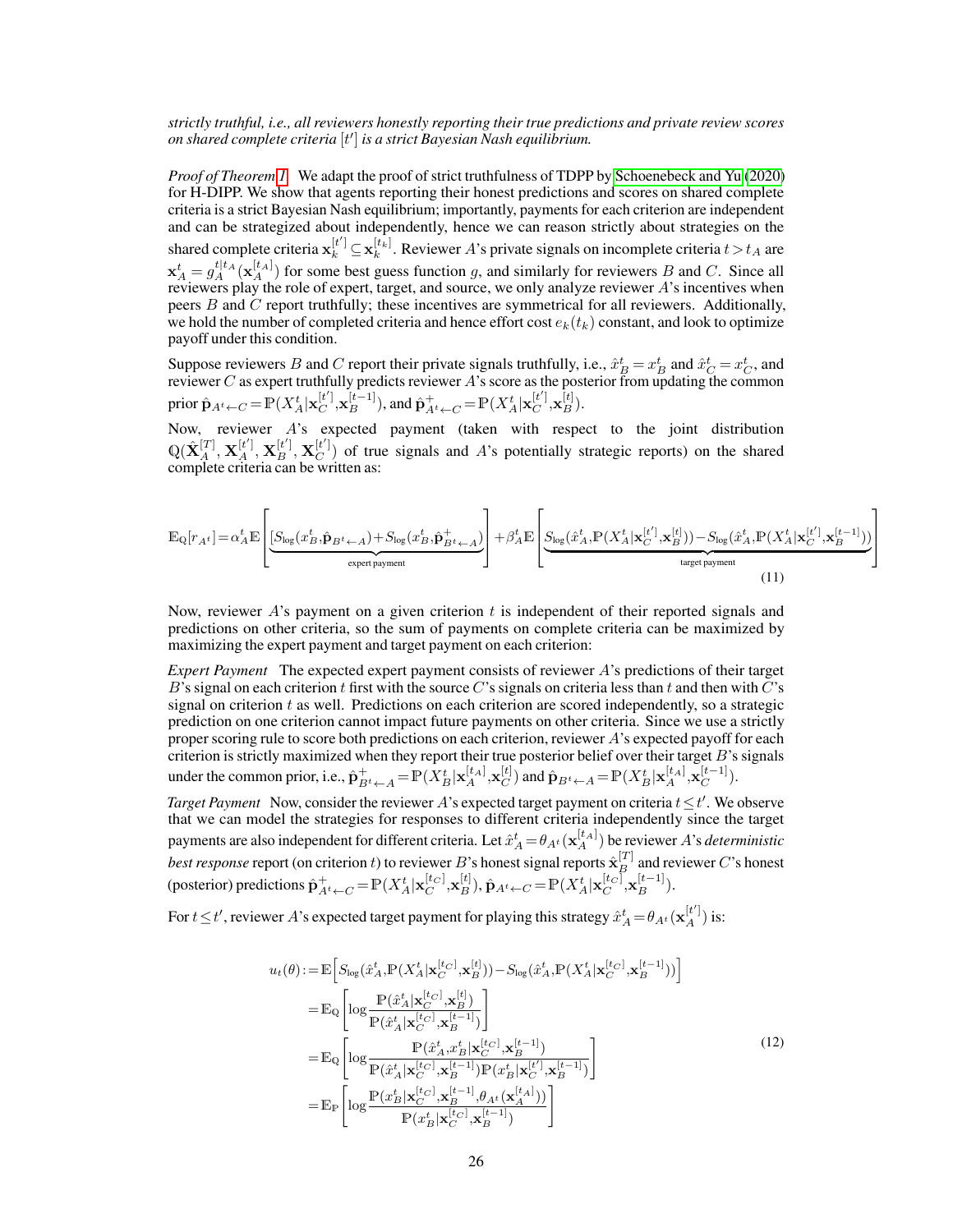By a similar calculation, we have that reviewer  $A$ 's expected payment under a truth-telling strategy is  $u_t(\tau) := \mathbb{E}_{\mathbb{P}}\left[ \log \frac{\mathbb{P}(x_B^t|\mathbf{x}_{C}^{[t_C]}, \mathbf{x}_{B}^{[t-1]}, x_A^t)}{\mathbb{P}(x_{C}^t|\mathbf{x}_{C}^{[t_C]}, \mathbb{P}(t_{B-1}^{[t-1]}))} \right]$  $\mathbb{P}(x_B^t|\mathbf{x}_{C}^{[t_C]},\mathbf{x}_{B}^{[t-1]})$  . Then, the difference between truth-telling payment and the best response payment is:

$$
u_{t}(\tau) - u_{t}(\theta) = \mathbb{E}_{\mathbb{P}}\left[\log \frac{\mathbb{P}(x_{B}^{t}|\mathbf{x}_{C}^{[t_{C}]}, \mathbf{x}_{B}^{[t-1]}, x_{A}^{t})}{\mathbb{P}(x_{B}^{t}|\mathbf{x}_{C}^{[t_{C}]}, \mathbf{x}_{B}^{[t-1]}, \theta_{A^{t}}(\mathbf{x}_{A}^{[t_{A}]}))}\right]
$$
\n
$$
= \mathbb{E}_{\mathbf{X}_{A}^{[t_{A}]}, \mathbf{X}_{B}^{[t-1]}, \mathbf{x}_{C}^{[t_{C}]}}\left[\mathbb{E}_{X^{t}}\left[\log \frac{\mathbb{P}(x_{B}^{t}|\mathbf{x}_{C}^{[t_{C}]}, \mathbf{x}_{B}^{[t-1]}, x_{A}^{t})}{\mathbb{P}(\mathbf{x}_{B}^{t}|\mathbf{x}_{C}^{[t_{C}]}, \mathbf{x}_{B}^{[t-1]}, \theta_{A^{t}}(\mathbf{x}_{A}^{[t_{A}]}))}\right]\right|\mathbf{X}_{A}^{[t_{A}]} = \mathbf{x}_{A}^{[t_{A}]}, \mathbf{X}_{B}^{[t-1]} = \mathbf{x}_{B}^{[t-1]}, \mathbf{X}_{C}^{[t_{C}]} = \mathbf{x}_{C}^{[t_{C}]}\left[\mathbb{E}_{\mathbf{X}_{A}^{[t-1]}, \mathbf{x}_{C}^{[t-1]}}\left[\mathbb{KL}\left(\mathbb{P}(x_{B}^{t}|\mathbf{x}_{C}^{[t_{C}]}, \mathbf{x}_{B}^{[t-1]}, x_{A}^{t})||\mathbb{P}(x_{B}^{t}|\mathbf{x}_{C}^{[t_{C}]}, x_{B}^{[t-1]}, \theta_{A^{t}}(\mathbf{x}_{A}^{[t_{A}]}))\right)\right]\right]
$$
\n(13)

Since KL is a divergence, it is greater than or equal to zero, so we must have  $u_t(\tau) - u_t(\theta) \ge 0$ . Finally, observe that if the strategy  $\theta$  is not truthful, i.e.,  $\theta_{A^t}(\mathbf{x}_A^{[t_A]}) \neq x_A^t$ , then by the second-order stochastic relevance there is some  $x_C^t \subset \mathbf{x}_C^{[t_C]}$  for which  $\mathbb{P}(x_B^t | \mathbf{x}_C^{[t_C]}, \mathbf{x}_B^{[t-1]}, x_A^t) \neq \mathbb{P}(x_B^t | \mathbf{x}_C^{[t_C]}, \mathbf{x}_B^{[t-1]}, \hat{x}_A^t)$ , so the KL divergence is not identically zero over all signals in the expectation. Consequently, the inequality is strict, implying  $u(\tau) > u(\theta)$ . Thus, the best response strategy is truthtelling ( $\theta = \tau$ ), and reviewer A strictly maximizes their target payment by truthfully reporting their signal  $\hat{x}_A^{\bar{t}} = x_A^t$  on all complete criteria.

We have shown that when peers report their predictions and private review scores truthfully, a reviewer should truthfully report their prediction to strictly maximize their expert payment and truthfully report their private review score to strictly maximize their target payment. These incentives are symmetrical for reviewers  $B$  and  $C$ , so truthful reporting is a strict Bayesian Nash Equilibrium.  $\Box$ 

Lemma [1](#page-12-1) *Suppose reviewers* B, C *complete all criteria and truthfully report their private review scores and predictions. Then, reviewer* A*'s marginal expected payment for completing criterion*  $t_A$  *and honestly reporting private review scores and predictions is*  $\Delta R_A(t_A) := R_A(t_A) - R_A(t_A - 1) = \Delta R_A^{experf}(t_A) + \Delta R_A^{target}(t_A)$ , where:

1. 
$$
\Delta R_A^{\text{expert}}(t_A) := R_A^{\text{expert}}(t_A) - R_A^{\text{expert}}(t_A - 1) = \sum_{t=1}^T \alpha_A^t \Delta R_A^{\text{expert}}(t_A)
$$
  
\n2. 
$$
\Delta R_A^{\text{target}}(t_A) := R_A^{\text{target}}(t_A) - R_A^{\text{target}}(t_A - 1) = \sum_{t=1}^T \beta_A^t \Delta R_A^{\text{target}}(t_A)
$$
  
\n3. 
$$
\Delta R_A^{\text{expert}}(t_A) := I\left(X_B^t; X_A^t A \, | \mathbf{X}_A^{[t_A - 1]}, \mathbf{X}_C^{[t]}\right) + I\left(X_B^t; X_A^t A \, | \mathbf{X}_A^{[t_A - 1]}, \mathbf{X}_C^{[t-1]}\right)
$$
  
\n4. 
$$
\Delta R_A^{\text{target}}(t_A) := \begin{cases} 0, & t < t_A \\ I\left(X_B^t; X_A^t A \, | \mathbf{X}_C^{[T]}, \mathbf{X}_B^{[t_A - 1]}\right) - I\left(X_B^t; g_A^{t_A | t_A - 1}(\mathbf{X}_A^{[t_A - 1]}) | \mathbf{X}_C^{[T]}, \mathbf{X}_B^{[t_A - 1]}\right), & t = t_A \\ \mathbb{E} \left[ \mathrm{KL} \left( \mathbb{P}(X_B^t | g_A^{t | t_A}(\mathbf{X}_A^{[t_A]}), \mathbf{X}_C^{[T]}, \mathbf{X}_B^{[t-1]}) || \mathbb{P}(X_B^t | g_A^{t | t_A - 1}(\mathbf{X}_A^{[t_A - 1]}), \mathbf{X}_C^{[T]}, \mathbf{X}_B^{[t-1]}) \right) \right], & t > t_A \end{cases}
$$

*Furthermore, the marginal expected expert and target payments on each criterion are always non* $a_n$  *negative, i.e.,*  $\Delta R_{A^t}^{exper}$  $(t_A)$ ,  $\Delta R_{A^t}^{target}(t_A)$   $\geq 0$  *for all*  $t$ ,  $t_A \in [T]$  *and the inequality is strict when*  $t = t_A$ . *Similar results hold for reviewers* B *and* C *when peers complete all criteria and report truthfully.*

*Proof.* Assuming peers B, C complete all T criteria and report truthfully, we can write reviewer A's strategy profile of effort  $e_A(t_A)$  and truthful reports as  $s_A$  =  $\Big(e_A(t_A), \mathbf{x}_k^{[t_A]}\cup \{g_A^{t'|t_A}(\mathbf{x}_A^{[t_A]})\}_{t'\in[t_A+1,T]}, \{\mathbb{P}(X_B^{t}|\mathbf{X}_A^{[t_A]},\mathbf{X}_C^{[t]})\}_{t\in[t_A+1,T]}$  $_{C}^{[t]}),\mathbb{P}(X_{B}^{t}|\mathbf{X}_{A}^{[t_{A}]},\mathbf{X}_{C}^{[t-1]})$  $_{C}^{[t-1]}\big) \}_{t\in[T]}\bigg),$ and the expected payment is:

$$
R_{A} = \underbrace{\sum_{t=1}^{T} \alpha_{A}^{t} \mathbb{E}_{\mathbf{X}_{A}^{[t,A]}, X_{B}^{t}, \mathbf{X}_{C}^{[t]}} \left[ \log \left( \mathbb{P}(X_{B}^{t} | \mathbf{X}_{A}^{[t,A]}, \mathbf{X}_{C}^{[t]}) \right) + \log \left( \mathbb{P}(X_{B}^{t} | \mathbf{X}_{A}^{[t,A]}, \mathbf{X}_{C}^{[t-1]}) \right) \right]}_{R_{A}^{\text{expert}}} + \underbrace{\sum_{t=1}^{T} \beta_{A}^{t} \mathbb{E}_{X_{A}^{t}, \mathbf{X}_{B}^{[t]}, \mathbf{X}_{C}^{[T]}} \left[ \log \left( \frac{\mathbb{P}(X_{A}^{t} | \mathbf{X}_{C}^{[T]}, \mathbf{X}_{B}^{[t]})}{\mathbb{P}(X_{A}^{t} | \mathbf{X}_{C}^{[T]}, \mathbf{X}_{B}^{[t-1]})} \right) \right]}_{R_{A}^{\text{target}}} \tag{14}
$$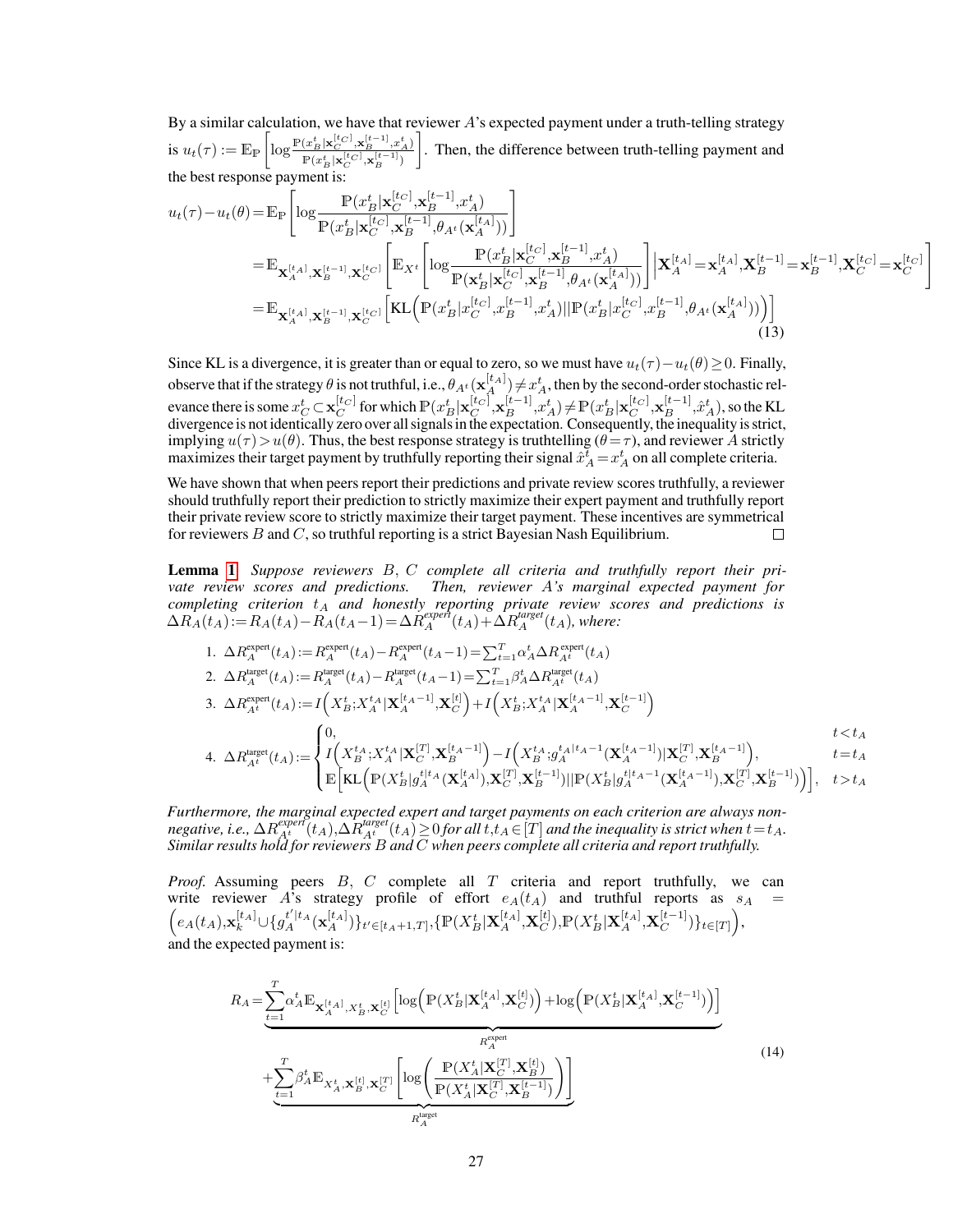The expected payment  $R_A$  is technically a function of all reviewers' completed criteria  $R_A(t_A,t_B,t_C)$ , but we simply write it as  $R_A(t_A)$  as other reviewers' are assumed to have completed T criteria. The marginal payment for completing criterion  $t_A$  is  $R_A(t_A) - R_A(t_A - 1) = \Delta R_A(t_A) =$  $\Delta R_A^{\text{expert}}(t_A) + \Delta R_A^{\text{target}}(t_A)$ . The marginal expert payment  $\Delta R_A^{\text{expert}}(t_A)$  is:

$$
\Delta R_{A}^{\text{expert}}(t_{A}) = R_{A}^{\text{expert}}(t_{A}) - R_{A}^{\text{expert}}(t_{A} - 1)
$$
\n
$$
= \sum_{t=1}^{T} \alpha_{A}^{t} \Big( \mathbb{E}_{\mathbf{X}_{A}^{[t_{A}]}, X_{B}^{t}, \mathbf{X}_{C}^{[t]}} \Big[ \log \Big( \mathbb{P}(X_{B}^{t} | \mathbf{X}_{A}^{[t_{A}]}, \mathbf{X}_{C}^{[t]}) \Big) + \log \Big( \mathbb{P}(X_{B}^{t} | \mathbf{X}_{A}^{[t_{A}]}, \mathbf{X}_{C}^{[t-1]}) \Big) \Big] \Big)
$$
\n
$$
- \sum_{t=1}^{T} \alpha_{A}^{t} \Big( \mathbb{E}_{\mathbf{X}_{A}^{[t_{A}]}, X_{B}^{t}, \mathbf{X}_{C}^{[t]}} \Big[ \log \Big( \mathbb{P}(X_{B}^{t} | \mathbf{X}_{A}^{[t_{A}-1]}, \mathbf{X}_{C}^{[t]}) \Big) + \log \Big( \mathbb{P}(X_{B}^{t} | \mathbf{X}_{A}^{[t_{A}-1]}, \mathbf{X}_{C}^{[t-1]}) \Big) \Big] \Big)
$$
\n
$$
= \sum_{t=1}^{T} \alpha_{A}^{t} \Big( \mathbb{E}_{\mathbf{X}_{A}^{[t_{A}]}, X_{B}^{t}, \mathbf{X}_{C}^{[t]}} \Big[ \log \Big( \mathbb{P}(X_{B}^{t} | \mathbf{X}_{A}^{[t_{A}]}, \mathbf{X}_{C}^{[t]}) \Big) - \log \Big( \mathbb{P}(X_{B}^{t} | \mathbf{X}_{A}^{[t_{A}-1]}, \mathbf{X}_{C}^{[t]}) \Big) \Big]
$$
\n
$$
+ \mathbb{E}_{\mathbf{X}_{A}^{[t_{A}]}, X_{B}^{t}, \mathbf{X}_{C}^{[t-1]}} \Big[ \log \Big( \mathbb{P}(X_{B}^{t} | \mathbf{X}_{A}^{[t_{A}]}, \mathbf{X}_{C}^{[t]}) \Big) - \log \Big( \mathbb{P}(X_{B}^{t} | \mathbf{X}_{A}^{[t_{A}-1]}, \mathbf{X}_{C}^{[t-1]})
$$

Defining  $\Delta R_{A^t}^{\text{expert}}(t_A) := I\left(X_B^t; X_A^{t_A}|\mathbf{X}_A^{[t_A-1]},\mathbf{X}_C^{[t]} \right)$  $\left[ \begin{matrix} \tau \ C \end{matrix} \right] + I \left( X_B^t; \hspace{-0.1cm} X_A^{t_A} \vert \textbf{X}_A^{[t_A-1]}, \hspace{-0.1cm} \textbf{X}_C^{[t-1]} \right)$  $\binom{[t-1]}{C}$ , we have  $\Delta R_A^{\text{expert}}(t_A) = \sum_{t=1}^T \alpha_A^t \Delta R_{A^t}^{\text{expert}}(t_A)$ . Next, we compute the marginal target payment as follows (splitting the sum over  $T$  criteria into three: marginal target payment on criteria less than  $t_A$ , criterion  $t_A$ , and criteria greater than  $t_A$ ):

$$
\begin{split} &\Delta R_A^{\text{target}}(t_A) = R_A^{\text{target}}(t_A) - R_A^{\text{target}}(t_A-1) \\ &= \sum_{t=1}^{t_A-1} \beta_A^t \Bigg( \mathbb{E} \bigg[ \log \bigg( \frac{\mathbb{P}(X_A^t|\mathbf{X}_C^{[T]},\mathbf{X}_B^{[t_1]})}{\mathbb{P}(X_A^t|\mathbf{X}_C^{[T]},\mathbf{X}_B^{[t_1]})} \bigg) \bigg] - \mathbb{E} \bigg[ \log \bigg( \frac{\mathbb{P}(X_A^t|\mathbf{X}_C^{[T]},\mathbf{X}_B^{[t_1]})}{\mathbb{P}(X_A^t|\mathbf{X}_C^{[T]},\mathbf{X}_B^{[t_1-1]})} \bigg) \bigg] \bigg) \\ &+ \beta_A^{\mathcal{U}_A} \bigg( \mathbb{E} \bigg[ \log \bigg( \frac{\mathbb{P}(X_A^t|\mathbf{X}_C^{[T]},\mathbf{X}_B^{[t_1-1]})}{\mathbb{P}(X_A^t|\mathbf{X}_C^{[T]},\mathbf{X}_B^{[t_1-1]})} \bigg) \bigg] - \mathbb{E} \bigg[ \log \bigg( \frac{\mathbb{P}(g_A^t|t_A-1(\mathbf{X}_A^{[t_A-1]}|\mathbf{X}_C^{[T]},\mathbf{X}_B^{[t_1-1]})}{\mathbb{P}(g_A^t|\mathbf{X}_A^{[t_A-1]}|\mathbf{X}_C^{[T]},\mathbf{X}_B^{[t_1-1]})} \bigg) \bigg] - \mathbb{E} \bigg[ \log \bigg( \frac{\mathbb{P}(g_A^t|t_A-1(\mathbf{X}_A^{[t_A-1]}|\mathbf{X}_C^{[T]},\mathbf{X}_B^{[t_1-1]})}{\mathbb{P}(g_A^t|\mathbf{X}_A^{[T-1]})|\mathbf{X}_C^{[T]},\mathbf{X}_B^{[t_1-1]}} \bigg) \bigg] \bigg) \bigg] \\ &+ \sum_{t=t_A+1}^T \beta_A^t \bigg( \mathbb{E} \bigg[ \log \frac{\mathbb{P}(X_B^t|g_A^t|\mathbf{X}_A^{[T]},\mathbf{X}_B^{[t_1-1]})}{\mathbb{P
$$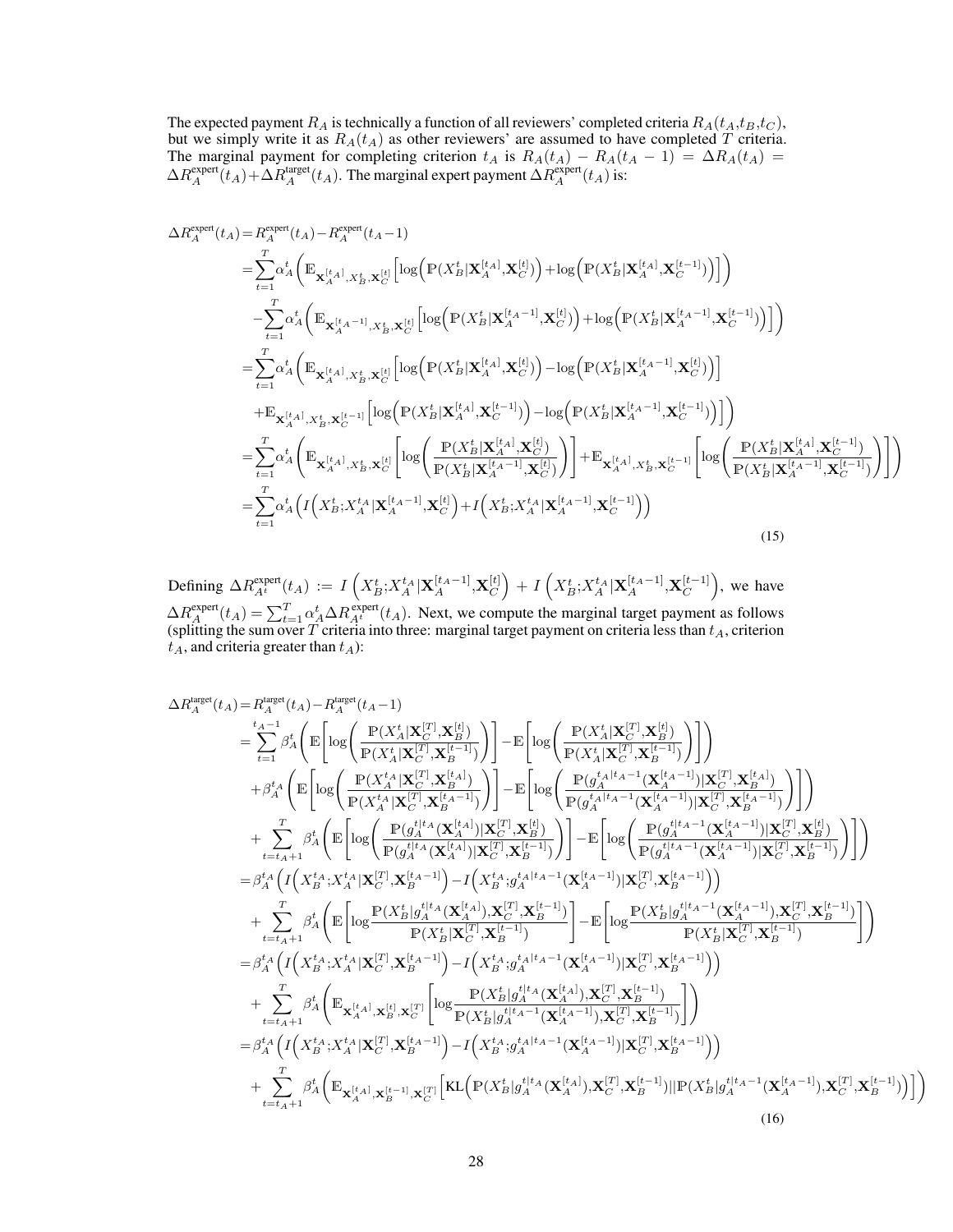$$
\begin{array}{lcl} \text{Defining} \ \ \Delta R_{A^t}^{\text{target}}(t_A) \ = \ 0 \ \ \text{for} \ \ t \ < \ \ t_A, \ \ \Delta R_{A^t A}^{\text{target}}(t_A) \ = \ I \ \left( X_B^{t_A}; X_A^{t_A} | \mathbf{X}_C^{[T]}, \mathbf{X}_B^{[t_A-1]} \right) \ - \\ I \quad \left( X_B^{t_A}; g_A^{t_A |t_A-1} (\mathbf{X}_A^{[t_A-1]}) | \mathbf{X}_C^{[T]}, \mathbf{X}_B^{[t_A-1]} \right), \quad \text{and} \quad \text{for} \quad t \ > \ \ t_A \quad \text{as} \quad \Delta R_{A^t}^{\text{target}} \ = \\ \mathbb{E} \quad \Big[ \mathrm{KL} \Big( \mathbb{P}(X_B^t | g_A^{t_A |t_A} (\mathbf{X}_A^{[t_A]}), \mathbf{X}_C^{[T]}, \mathbf{X}_B^{[t-1]}) || \mathbb{P}(X_B^t | g_A^{t|t_A-1} (\mathbf{X}_A^{[t_A-1]}), \mathbf{X}_C^{[T]}, \mathbf{X}_B^{[t-1]}) \Big) \Big], \quad \text{we} \quad \text{get} \\ \Delta R_{A}^{\text{target}}(t_A) = \sum_{t=1}^T \beta_A^t \Delta R_{A^t}^{\text{target}}(t_A). \ \text{Thus, we see that the marginal expected payment is:} \end{array}
$$

<span id="page-28-0"></span>
$$
R_A(t_A) - R_A(t_A - 1) = \Delta R_A(t_A)
$$
  
=  $\Delta R_A^{\text{expert}}(t_A) + \Delta R_A^{\text{target}}(t_A)$   
=  $\sum_{t=1}^T \alpha_A^t \Delta R_A^{\text{expert}}(t_A) + \beta_A^t \Delta R_A^{\text{target}}(t_A)$  (17)

Finally we show non-negativity of marginal expected expert and target payments  $\Delta R_k^{\text{expert}}, \Delta R_k^{\text{target}} \geq 0$ , and positivity on criterion  $t_A$  when the marginal criterion completed is  $t_A$ , i.e.,  $\Delta R_{A^t A}^{\text{expert}}(t_A) > 0$  and  $\Delta R_{A^t A}^{\text{target}}(t_A)$  > 0.

We easily get the non-negativity of the marginal expected expert payment  $\Delta R_{A^t}^{\text{expert}}(t_A) \geq 0$ from the non-negativity of mutual information. Now consider the marginal expected expert payment on criterion  $t_A$  in particular  $(\Delta R_{A^tA}^{\text{expert}}(t_A))$ . By second order stochas-tic relevance (Assumption [3\)](#page-10-2), for any  $x_A^{t_A} \neq \tilde{x}_A^{t_A}$  there is some  $x_C^{t_A} \subset \mathbf{x}_C^{[t_A]}$  such that  $\mathbb{P}(X^{t_A}_B | x^{t_A}_A, \mathbf{x}^{[t_A-1]}_A, \mathbf{x}^{[t_A]}_C) \ \neq \ \mathbb{P}(X^{t_A}_B | \tilde{x}^{t_A}_A, \mathbf{x}^{[t_A-1]}_A, \mathbf{x}^{[t_A]}_C) \ \Rightarrow \ X^{t_A}_B \ \ \not\!\! \perp \ \ X^{t_A}_A \ \ | \ \ \mathbf{X}^{[t_A-1]}_A, \mathbf{X}^{[t_A]}_C.$ Thus,  $I(X_B^{t_A}; X_A^{t_A} | \mathbf{X}_A^{[t_A-1]}, \mathbf{X}_C^{[t_A]}) > 0$ . This gives us that  $\Delta R_{A^tA}^{\text{expert}}(t_A) > 0$  for all  $t_A \in [T]$ .

Next, we consider the marginal expected target payment. By the non-negativity of mutual information and KL divergence, we have that  $\Delta R_{A^t}^{\text{target}}(t_A) \geq 0$ . We show that the inequality is strict when  $t=t_A$ , i.e.,  $\Delta R_{A^tA}^{\text{target}}(t_A) = I\left(X_B^{t_A}; X_A^{t_A}|\mathbf{X}_C^{[T]}\right)$  $\left[ \begin{matrix} [T], {\bf X}_B^{[t_A-1]} \end{matrix} \right] - I \Bigl( X_B^{t_A} ; g_A^{t_A | t_A - 1} ({\bf X}_A^{[t_A-1]})| {\bf X}_C^{[T]} \Bigr)$  $\binom{[T]}{C}, \mathbf{X}_{B}^{[t_{A}-1]}\Big) > 0$  as follows:

$$
I\left(X_{B}^{t_{A}};g_{A}^{t_{A}|t_{A}-1}(\mathbf{X}_{A}^{[t_{A}-1]})|\mathbf{X}_{C}^{[T]},\mathbf{X}_{B}^{[t_{A}-1]}\right) \leq I\left(X_{B}^{t_{A}};\mathbf{X}_{A}^{[t_{A}-1]}|\mathbf{X}_{C}^{[T]},\mathbf{X}_{B}^{[t_{A}-1]}\right) = I\left(X_{B}^{t_{A}};\mathbf{X}_{A}^{[T]}|\mathbf{X}_{C}^{[T]},\mathbf{X}_{B}^{[t_{A}-1]}\right) - I\left(X_{B}^{t_{A}};\mathbf{X}_{A}^{[t_{A},T]}|\mathbf{X}_{A}^{[t_{A}-1]},\mathbf{X}_{C}^{[T]},\mathbf{X}_{B}^{[t_{A}-1]}\right) = I\left(X_{B}^{t_{A}};X_{A}^{t_{A}}|\mathbf{X}_{C}^{[T]},\mathbf{X}_{B}^{[t_{A}-1]}\right) - I\left(X_{B}^{t_{A}};\mathbf{X}_{A}^{[t_{A},T]}|\mathbf{X}_{A}^{[t_{A}-1]},\mathbf{X}_{C}^{[T]},\mathbf{X}_{B}^{[t_{A}-1]}\right) < I\left(X_{B}^{t_{A}};X_{A}^{t_{A}}|\mathbf{X}_{C}^{[T]},\mathbf{X}_{B}^{[t_{A}-1]}\right)
$$
\n(18)

For the first inequality, we used the information monotonicity of mutual information. For the equality in the second step, we used the chain rule of mutual information. For the equality in the third step, we use the conditional independence assumption (Assumption [2\)](#page-10-1). For the final inequality, we used the fact that second-order stochastic relevance (Assumption [3\)](#page-10-2) implies that for any  $x_A^{t_A} \neq \tilde{x}_A^{t_A}$  there is some  $x_C^{t_A} \negthinspace \subset \negthinspace \mathbf{x}^{[T]}_C$  $\mathbb{E}_{C}^{[T]}$  such that  $\mathbb{P}(X^{t_A}_B | x^{t_A}_A, \mathbf{x}_A^{[t_A-1]}, \mathbf{x}_C^{[T]})$  $\mathbb{P}(X^{t_A-1]}_B)\!\neq\! \mathbb{P}(X^{t_A}_B|\tilde{x}^{t_A}_A,\!\mathbf{x}^{[t_A-1]}_{A},\!\mathbf{x}^{[T]}_C)$  $\left[\begin{matrix} T\\ C\end{matrix}\right],\mathbf{x}_{B}^{[t_{A}-1]}) \Rightarrow$  $X^{t_A}_B \not\!\perp\!\!\!\perp X^{t_A}_A | \mathbf{X}^{[t_A-1]}_{A},\! \mathbf{X}^{[T]}_{C}$  $\mathbf{X}_{C}^{[T]},\mathbf{X}_{B}^{[t_{A}-1]}\Rightarrow I\Bigl(X_{B}^{t},\mathbf{X}_{A}^{[t_{A},T]}|\mathbf{X}_{A}^{[t_{A}-1]},\mathbf{X}_{C}^{[T]}\Bigr)$  $\left[ C^T \right], \mathbf{X}_{B}^{[t_A - a]}$  > 0.

The above derivation applies similarly for reviewer  $B$  when peers  $A, C$  complete all criteria report truthfully, and for reviewer  $C$  when peers  $A, B$  complete all criteria and report truthfully.  $\Box$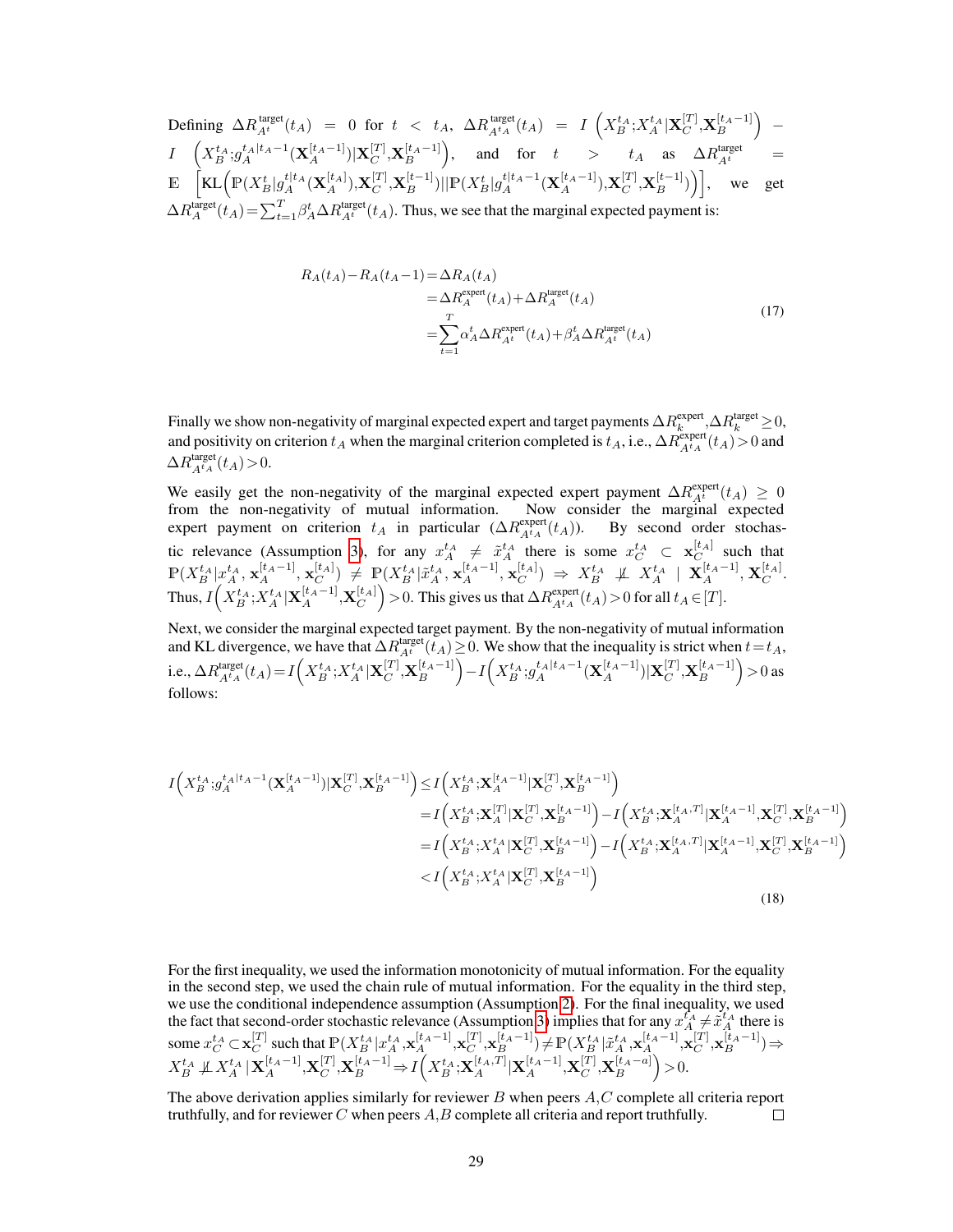**Theorem [2](#page-13-1)** Suppose mechanism hyperparameters  $\{\boldsymbol{\alpha}_A^{[T]},\boldsymbol{\beta}_A^{[T]},\boldsymbol{\alpha}_B^{[T]},\boldsymbol{\beta}_B^{[T]},\boldsymbol{\alpha}_C^{[T]} \}$  $_{C}^{[T]}\mathbf{,}\bm{\beta}_{C}^{[T]}$  $\left\{ \right\}^{I}$  are solutions *to the following linear program:*

$$
\min \sum_{k \in \{A, B, C\}} \sum_{t=1}^{T} \alpha_k^t R_{kt}^{\text{expert}}(T) + \beta_k^t R_{kt}^{\text{target}}(T)
$$
\n
$$
\text{s.t.} \sum_{t=1}^{T} \alpha_A^t \Delta R_{At}^{\text{expert}}(t_A) + \beta_A^t \Delta R_{At}^{\text{target}}(t_A) > \Delta e_A(t_A) \text{ for } 1 \le t_A \le T
$$
\n
$$
\sum_{t=1}^{T} \alpha_B^t \Delta R_{Bt}^{\text{expert}}(t_B) + \beta_B^t \Delta R_{Bt}^{\text{target}}(t_B) > \Delta e_B(t_B) \text{ for } 1 \le t_B \le T
$$
\n
$$
\sum_{t=1}^{T} \alpha_C^t \Delta R_{Ct}^{\text{expert}}(t_C) + \beta_C^t \Delta R_{Ct}^{\text{target}}(t_C) > \Delta e_C(t_C) \text{ for } 1 \le t_C \le T
$$
\n
$$
\alpha_k^t, \beta_k^t \ge 0
$$
\n
$$
(19)
$$

*Then, for any reviewer* k*, if their peers complete all criteria and report predictions and review scores truthfully, reviewer* k *strictly maximizes their expected utility by also completing all criteria and reporting predictions and review scores truthfully. In other words, completing all criteria and reporting truthfully is a strict Bayesian-Nash equilibrium. We refer to this equilibrium as the fully-informative equilibrium.*

*Proof.* We require the hyperparameters to be non-negative so reviewers are paymented and not penalized for maximizing their expert and target payments. When reviewer  $k$ 's peers are completing all criteria and reporting truthfully, we want the mechanism to pay enough to cover reviewer k's cost of effort and incentivize them to complete all criteria and report truthfully as well. By Theorem [1,](#page-12-2) we know that truthful reporting on shared completed criteria is a strict BNE, so when a reviewer  $k$ 's peers complete all criteria and report truthfully, every additional criterion completed by reviewer  $k$  becomes a shared complete criterion and their payoff is maximized by truthfully reporting the review score on the marginal criterion. Thus, the question is simply how to set the hyperparameters to incentivize completion of all criteria (when peers complete all criteria and report truthfully). We analyse reviewer A's incentives when reviewers  $B,C$  complete all criteria and report truthfully, and this applies symmetrically to reviewers  $B,C$ .

Reviewer A's expected utility for completing  $t_A$  criteria and reporting signals truthfully is  $U_A = R_A(t_A) - e_A(t_A)$ , so to ensure that the mechanism always covers the cost of effort, we want the marginal utility of completing an additional criterion  $t_A$  to be positive, i.e.,  $R_A(t_A) - e_A(t_A)$  $R_A(t_A-1)-e_A(t_A-1)$  for all  $1\leq t_A\leq T$ . Rearranging this, we can write  $R_A(t_A)-R_A(t_A-1)>$  $e_A(t_A)-e_A(t_A-1) \Rightarrow \Delta R_A(t_A) > \Delta e_A(t_A)$ .  $\Delta e_A(t_A)$  is the marginal cost of completing criterion  $t_A$ , and by Equation [17,](#page-28-0) the marginal expected payment for completing criterion  $t_A$  when peers complete all criteria is  $\Delta R_A(t_A) = \sum_{t=1}^T \alpha_A^t \Delta R_{A^t}^{\text{expert}}(t_A) + \beta_A^t \Delta R_{A^t}^{\text{target}}(t_A)$ . Thus, if the hyperparameters  $\{\boldsymbol{\alpha}_A^{[T]}, \boldsymbol{\beta}_A^{[T]}\}$  satisfy  $\sum_{t=1}^T \alpha_A^t \Delta R_{A^t}^{\text{expert}}(t_A) + \beta_A^t \Delta R_{A^t}^{\text{target}}(t_A) > \Delta e_A(t_A)$  for all  $1 \le t_A \le T$ , then reviewer A maximizes their utility by completing all criteria and reporting truthfully. Satisfying these constraints is feasible since  $\Delta R_{A^t}^{\text{expert}}(t_A)$ ,  $R_{A^t}^{\text{target}}(t_A) > 0$  for  $t = t_A$  as shown in Lemma [1.](#page-12-1)

By the same argument, we desire  $\{\alpha_B^{[T]}, \beta_B^{[T]}\}$  satisfy  $\Delta R_B(t_B) > \Delta e_B(t_B)$ , and  $\{\alpha_C^{[T]}\}$  $_C^{[T]}, \bm{\beta}_C^{[T]}$  $\left[\begin{smallmatrix}I&J\C&\end{smallmatrix}\right]$ satisfy  $\Delta R_C (t_C) \!>\! \Delta e_C (t_C).$  Then, for any reviewer  $k$ , if their peers complete all criteria and report truthfully, their marginal utility of completing an additional criterion is always positive, so reviewer  $k$ strictly maximizes their expected utility by also completing all criteria and reporting truthfully. Hence, completing all criteria and reporting truthfully is a strict Bayesian-Nash equilibrium.

In setting the hyperparameters, we also wish to minimize the mechanism's cost for having a paper reviewed, so we wish to minimize the total payout  $R_A(T) + R_B(T) + R_C(T) =$  $\min\sum_{k\in\{A,B,C\}}\sum_{t=1}^T\alpha_k^tR_{k^t}^{\text{expert}}(T)+\beta_k^tR_{k^t}^{\text{target}}(T).$  The optimal choice of hyperparameters is found by minimizing the mechanism's cost under the aforementioned constraints by solving the given linear program where the constraints are modified to a weak inequality, and adding an  $\epsilon$  to the solution of the LP to strictly satisfy the constraints.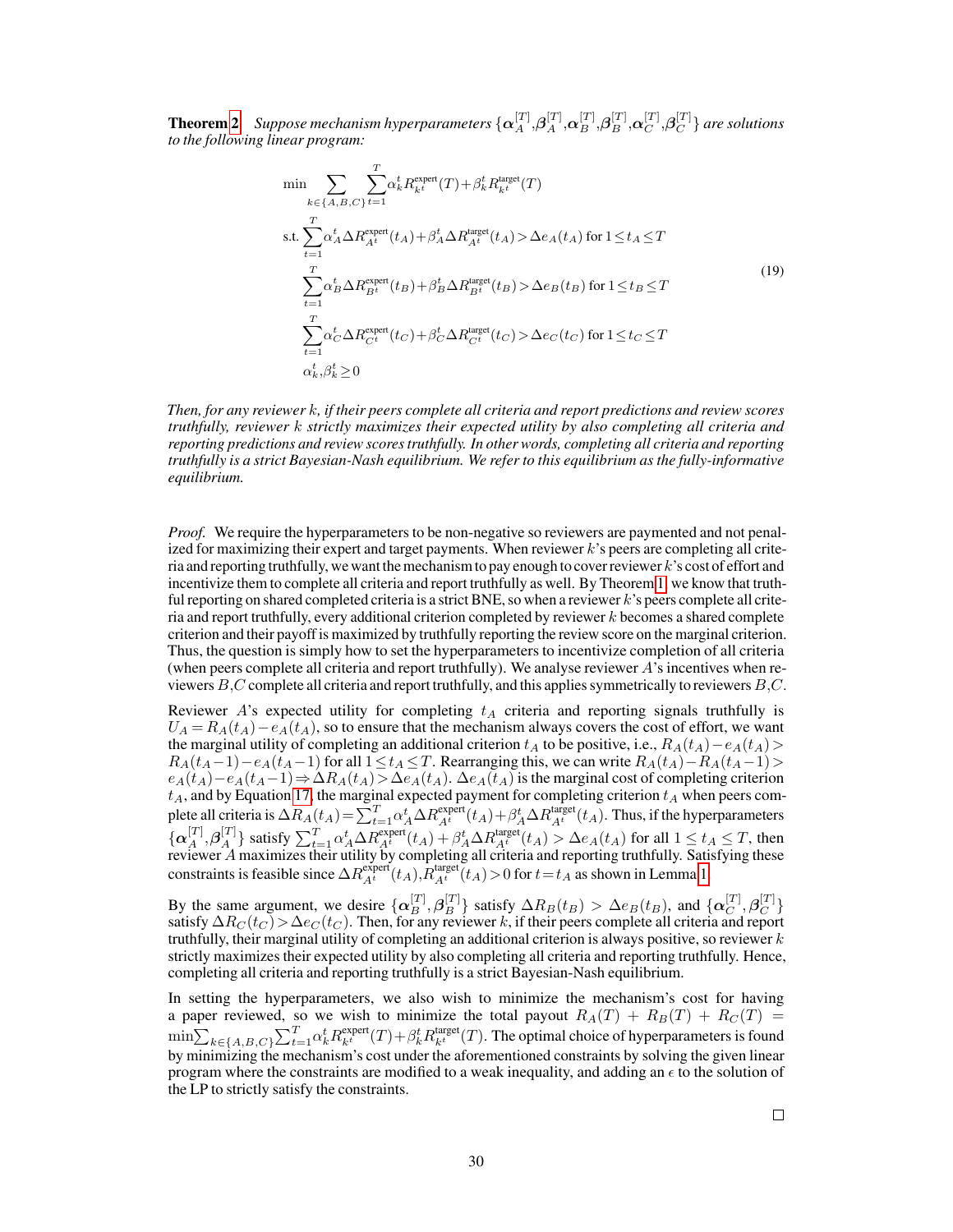**Lemma [2](#page-13-0)** Let  $s_k = (e_k(t_k), \hat{\mathbf{x}}_k^{[T]})$  $\hat{\mathbf{p}}_{k'}^{[T]},$   $\hat{\mathbf{p}}_{k'(T)+k}^{+},$   $\hat{\mathbf{p}}_{k'(T)+k}$   $\Big)$  be reviewer  $k$  's strategy, where  $k'$  is reviewer  $k$ *'s target. If*  $\mathbf{s}\!=\!(s_A,s_B,s_C)$  is an equilibrium strategy profile, reviewer  $A$ 's expected payment is:  $\mathbb{E}[r_A]=\sum_{i=1}^T$  $t=1$  $\alpha_A^t \Big(\!-\!\mathbb{E}\Big[H\Big(\mathbb{Q}\Big(\hat{X}_B^t|\mathbf{x}_A^{[t_A]},\!\hat{\mathbf{x}}_C^{[t]}\Big)\Big)\Big]\!-\!\mathbb{E}\Big[H\Big(\mathbb{Q}\Big(\hat{X}_B^t|\mathbf{x}_A^{[t_A]},\!\hat{\mathbf{x}}_C^{[t-1]}\Big)\Big)\Big]\Big) \!+\!\beta_A^t I\Big(\hat{X}_B^t;\!\hat{X}_A^t|\mathbf{X}_C^{[t_C]},\!\hat{\mathbf{X}}_B^{[t-1]}\Big)$ (20)

*(expected payment for peers* B,C *computed analogously). Reviewers' total expected payment is:*

$$
\mathbb{E}[r_A + r_B + r_C] = \sum_{t=1}^T \alpha_A^t \left( -\mathbb{E}\Big[H\Big(\mathbb{Q}\Big(\hat{X}_B^t | \mathbf{x}_A^{[t_A]}, \hat{\mathbf{x}}_C^{[t]}\Big)\Big)\Big] - \mathbb{E}\Big[H\Big(\mathbb{Q}\Big(\hat{X}_B^t | \mathbf{x}_A^{[t_A]}, \hat{\mathbf{x}}_C^{[t-1]}\Big)\Big)\Big]\right) + \beta_A^t I\Big(\hat{X}_B^t; \hat{X}_A^t | \mathbf{X}_C^{[t_C]}, \hat{\mathbf{X}}_B^{[t-1]}\Big) \\
+ \alpha_B^t \left( -\mathbb{E}\Big[H\Big(\mathbb{Q}\Big(\hat{X}_C^t | \mathbf{x}_B^{[t_B]}, \hat{\mathbf{x}}_A^{[t]}\Big)\Big)\Big] - \mathbb{E}\Big[H\Big(\mathbb{Q}\Big(\hat{X}_C^t | \mathbf{x}_B^{[t_B]}, \hat{\mathbf{x}}_A^{[t-1]}\Big)\Big)\Big]\right) + \beta_B^t I\Big(\hat{X}_C^t; \hat{X}_B^t | \mathbf{X}_A^{[t_A]}, \hat{\mathbf{x}}_C^{[t-1]}\Big) \\
+ \alpha_C^t \left( -\mathbb{E}\Big[H\Big(\mathbb{Q}\Big(\hat{X}_A^t | \mathbf{x}_C^{[t_C]}, \hat{\mathbf{x}}_B^{[t]}\Big)\Big)\Big] - \mathbb{E}\Big[H\Big(\mathbb{Q}\Big(\hat{X}_A^t | \mathbf{x}_C^{[t_A]}, \hat{\mathbf{x}}_B^{[t-1]}\Big)\Big)\Big]\right) + \beta_C^t I\Big(\hat{X}_A^t; \hat{X}_C^t | \mathbf{X}_B^{[t_B]}, \hat{\mathbf{X}}_A^{[t-1]}\Big) \\
+ \alpha_C^t \left( -\mathbb{E}\Big[H\Big(\mathbb{Q}\Big(\hat{X}_A^t | \mathbf{x}_C^{[t_C]}, \hat{\mathbf{x}}_B^{[t]}\Big)\Big)\Big] - \mathbb{E}\Big[H\Big(\mathbb{Q}\Big(\hat{X}_A^t | \mathbf{x}_C^{[t_A]}, \hat{\mathbf{x}}_B^{[t-1]}\Big)\Big)\Big]\right) + \beta_C^t I\Big(\hat{X}_A^t; \hat{X}_C^t | \mathbf{X}_B^{[t_B]}, \hat{\mathbf
$$

*Proof of Lemma [2.](#page-13-0)* First, we observe that since s is an equilibrium strategy profile, all reviewers' *predictions* are truthful, i.e.,  $\hat{\mathbf{p}}_{B^t \leftarrow A}^+ = \mathbb{Q} \left(\hat{X}_B^t | \mathbf{X}_A^{[t_A]}, \hat{\mathbf{X}}_C^{[t]} \right)$  $\begin{pmatrix} [t] \ C \end{pmatrix}$  and  $\hat{\mathbf{p}}_{B^t \leftarrow A} = \mathbb{Q} \left( \hat{X}_B^t | \mathbf{X}_A^{[t_A]}, \hat{\mathbf{X}}_C^{[t-1]} \right)$  $\binom{[t-1]}{C},$ and so on for the other reviewers' expert predictions. Predictions are truthful in any equilibrium as otherwise reviewers could unilaterally improve their expert payment under the strictly proper log scoring rule by deviating to a truthful prediction. The expected payment for reviewers (expectation of Equation [5\)](#page-11-1) for criterion  $t$  is:

$$
\mathbb{E}_{\mathbb{Q}}[r_{A^{t}}] = \mathbb{E}[\alpha_{A}^{t}(S_{\log}(\hat{x}_{B}^{t}, \hat{\mathbf{p}}_{B^{t}\leftarrow A}^{+}) + S_{\log}(\hat{x}_{B}^{t}, \hat{\mathbf{p}}_{B^{t}\leftarrow A})) + \beta_{A}^{t}(S_{\log}(\hat{x}_{A}^{t}, \hat{\mathbf{p}}_{A^{t}\leftarrow C}) - S_{\log}(\hat{x}_{A}^{t}, \hat{\mathbf{p}}_{A^{t}\leftarrow C}))]
$$
\n
$$
\mathbb{E}_{\mathbb{Q}}[r_{B^{t}}] = \mathbb{E}[\alpha_{A}^{t}(S_{\log}(\hat{x}_{C}^{t}, \hat{\mathbf{p}}_{C^{t}\leftarrow B}^{+}) + S_{\log}(\hat{x}_{C}^{t}, \hat{\mathbf{p}}_{C^{t}\leftarrow B})) + \beta_{B}^{t}(S_{\log}(\hat{x}_{B}^{t}, \hat{\mathbf{p}}_{B^{t}\leftarrow A}^{+}) - S_{\log}(\hat{x}_{B}^{t}, \hat{\mathbf{p}}_{B^{t}\leftarrow A}))]
$$
\n
$$
\mathbb{E}_{\mathbb{Q}}[r_{C^{t}}] = \mathbb{E}[\alpha_{C}^{t}(S_{\log}(\hat{x}_{A}^{t}, \hat{\mathbf{p}}_{A^{t}\leftarrow C}) + S_{\log}(\hat{x}_{A}^{t}, \hat{\mathbf{p}}_{A^{t}\leftarrow C})) + \beta_{C}^{t}(S_{\log}(\hat{x}_{C}^{t}, \hat{\mathbf{p}}_{C^{t}\leftarrow B}^{+}) - S_{\log}(\hat{x}_{C}^{t}, \hat{\mathbf{p}}_{C^{t}\leftarrow B}))]
$$
\n(22)

Now, observe that reviewer A's expected expert payment (first two terms in expectation) on some criterion  $t$  can be written as follows:

$$
\alpha_{A}^{t}\mathbb{E}[S_{\log}(\hat{x}_{B}^{t},\hat{\mathbf{p}}_{B^{t}\leftarrow A}^{+})+S_{\log}(\hat{x}_{B}^{t},\hat{\mathbf{p}}_{B^{t}\leftarrow A})] = \alpha_{A}^{t}\mathbb{E}\Big[\mathbb{Q}\Big(\hat{X}_{B}^{t}|\mathbf{X}_{A}^{[t_{A}]},\hat{\mathbf{X}}_{C}^{[t]}\Big)+\mathbb{Q}\Big(\hat{X}_{B}^{t}|\mathbf{X}_{A}^{[t_{A}]},\hat{\mathbf{X}}_{C}^{[t-1]}\Big)\Big] \n= -\mathbb{E}_{\mathbf{X}_{A}^{[t_{A}]},\hat{\mathbf{X}}_{C}^{[t]}}\Big[H\Big(\mathbb{Q}\Big(\hat{X}_{B}^{t}|\mathbf{x}_{A}^{[t_{A}]},\hat{\mathbf{x}}_{C}^{[t]}\Big)\Big)\Big]-\mathbb{E}_{\mathbf{X}_{A}^{[t_{A}]},\hat{\mathbf{X}}_{C}^{[t-1]}}\Big[H\Big(\mathbb{Q}\Big(\hat{X}_{B}^{t}|\mathbf{x}_{A}^{[t_{A}]},\hat{\mathbf{x}}_{C}^{[t-1]}\Big)\Big)\Big] \n= -\mathbb{E}_{\mathbf{X}_{A}^{[t_{A}]},\hat{\mathbf{x}}_{C}^{[t]}}\Big[H\Big(\mathbb{Q}\Big(\hat{X}_{B}^{t}|\mathbf{x}_{A}^{[t_{A}]},\hat{\mathbf{x}}_{C}^{[t-1]}\Big)\Big)\Big] - \mathbb{E}_{\mathbf{X}_{A}^{[t_{A}]},\hat{\mathbf{x}}_{C}^{[t-1]}}\Big[H\Big(\mathbb{Q}\Big(\hat{X}_{B}^{t}|\mathbf{x}_{A}^{[t_{A}]},\hat{\mathbf{x}}_{C}^{[t-1]}\Big)\Big)\Big]
$$
\n(23)

where  $H(\cdot)$  is the Shannon entropy. For reviewer A's target payment (last two terms in expectation), we can use Equation [10](#page-23-2) to write:

$$
\mathbb{E}_{\mathbb{Q}}[S_{\log}(\hat{x}_A^t, \hat{\mathbf{p}}_{A^t \leftarrow C}^+) - S_{\log}(\hat{x}_A^t, \hat{\mathbf{p}}_{A^t \leftarrow C})] = I\left(\hat{X}_B^t; \hat{X}_A^t | \mathbf{X}_C^{\{t_C\}}, \hat{\mathbf{X}}_B^{\{t-1\}}\right) \tag{24}
$$

Remark 2. *Each reviewer's target payment on criterion* t*is exactly the HMIP payment for that criterion under the conditional independence assumption (Assumption 4.3 in [Kong and Schoenebeck](#page-18-12) [\(2018\)](#page-18-12)).*

We can then write reviewer  $A$ 's total expected payment on criterion  $t$  as follows (and the same applies to  $B$  and  $C$ ):

$$
\mathbb{E}_{\mathbb{Q}}[r_{A^t}] = \alpha_A^t \left( -\mathbb{E}_{\mathbf{X}_A^{[t_A]}, \hat{\mathbf{X}}_C^{[t]}} \left[ H \left( \mathbb{Q} \left( \hat{X}_B^t | \mathbf{x}_A^{[t_A]}, \hat{\mathbf{x}}_C^{[t]} \right) \right) \right] - \mathbb{E}_{\mathbf{X}_A^{[t_A]}, \hat{\mathbf{X}}_C^{[t-1]}} \left[ H \left( \mathbb{Q} \left( \hat{X}_B^t | \mathbf{x}_A^{[t_A]}, \hat{\mathbf{x}}_C^{[t-1]} \right) \right) \right] \right) + \beta_A^t I \left( \hat{X}_B^t; \hat{X}_A^t | \mathbf{X}_C^{[t_C]}, \hat{\mathbf{X}}_B^{[t-1]} \right) \tag{25}
$$

Making the analogous computation for reviewers  $B$  and  $C$ , we can compute the total expected payment for the reviewers on a single criterion  $t$ :

$$
\mathbb{E}_{\mathbb{Q}}[r_{A^{t}}+r_{B^{t}}+r_{C^{t}}]=\alpha_{A}^{t}\left(-\mathbb{E}\left[H\left(\mathbb{Q}\left(\hat{X}_{B}^{t}|\mathbf{x}_{A}^{[t_{A}]},\hat{\mathbf{x}}_{C}^{[t]}\right)\right)\right]-\mathbb{E}\left[H\left(\mathbb{Q}\left(\hat{X}_{B}^{t}|\mathbf{x}_{A}^{[t_{A}]},\hat{\mathbf{x}}_{C}^{[t-1]}\right)\right)\right]+\beta_{A}^{t}I\left(\hat{X}_{B}^{t};\hat{X}_{A}^{t}|\mathbf{X}_{C}^{[t_{C}]},\hat{\mathbf{X}}_{B}^{[t-1]}\right)\right) +\alpha_{B}^{t}\left(-\mathbb{E}\left[H\left(\mathbb{Q}\left(\hat{X}_{C}^{t}|\mathbf{x}_{B}^{[t_{B}]},\hat{\mathbf{x}}_{A}^{[t]}\right)\right)\right]-\mathbb{E}\left[H\left(\mathbb{Q}\left(\hat{X}_{C}^{t}|\mathbf{x}_{B}^{[t_{B}]},\hat{\mathbf{x}}_{A}^{[t-1]}\right)\right)\right]\right)+\beta_{B}^{t}I\left(\hat{X}_{C}^{t};\hat{X}_{B}^{t}|\mathbf{X}_{A}^{[t_{A}]},\hat{\mathbf{X}}_{C}^{[t-1]}\right) +\alpha_{C}^{t}\left(-\mathbb{E}\left[H\left(\mathbb{Q}\left(\hat{X}_{A}^{t}|\mathbf{x}_{C}^{[t_{C}]},\hat{\mathbf{x}}_{B}^{[t]}\right)\right)\right]-\mathbb{E}\left[H\left(\mathbb{Q}\left(\hat{X}_{A}^{t}|\mathbf{x}_{C}^{[t_{A}]},\hat{\mathbf{x}}_{B}^{[t-1]}\right)\right)\right]\right)+\beta_{C}^{t}I\left(\hat{X}_{A}^{t};\hat{X}_{C}^{t}|\mathbf{X}_{B}^{[t_{B}]},\hat{\mathbf{X}}_{A}^{[t-1]}\right) (26)
$$